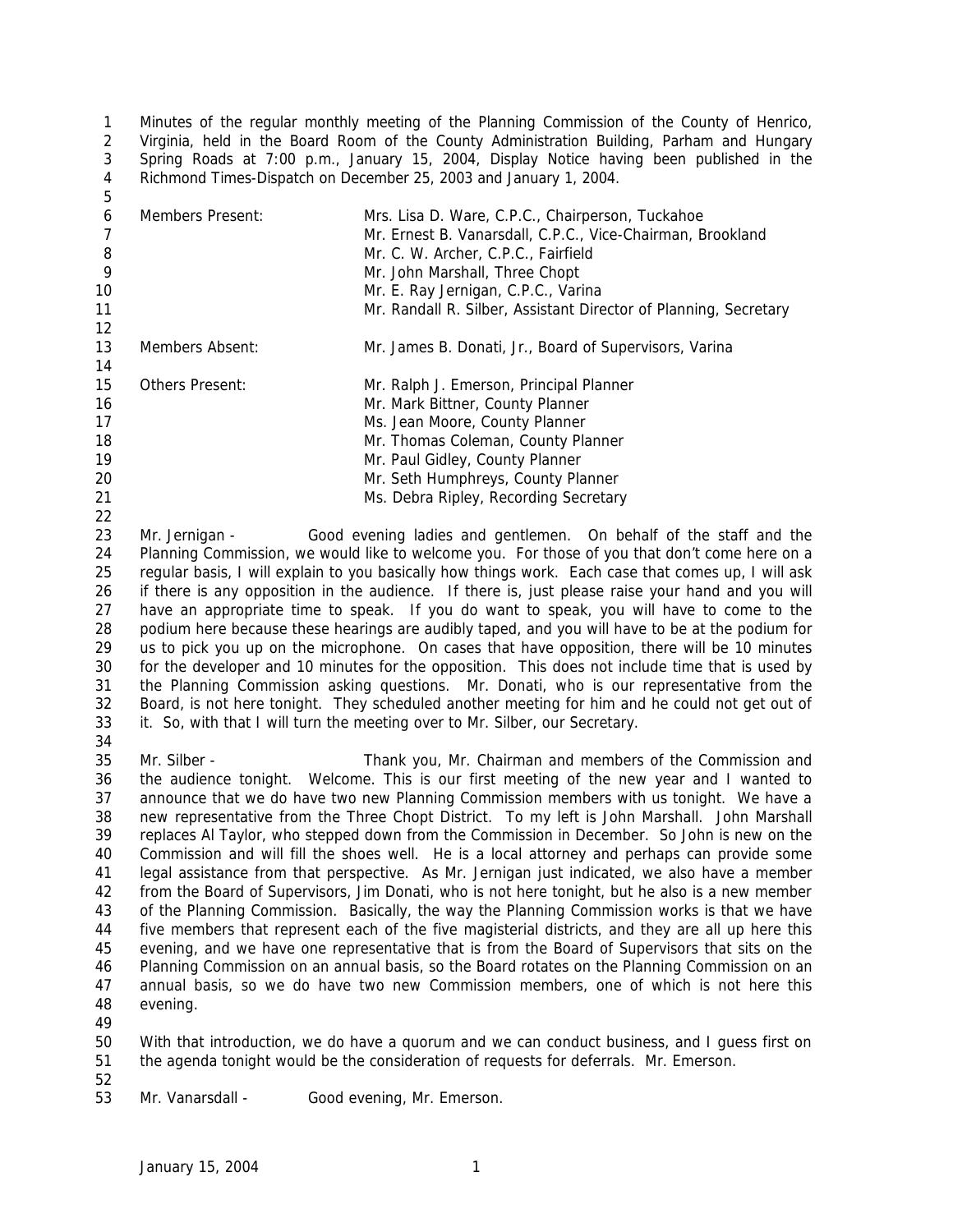at that time, we have six additional deferrals and no expedited at that time. The first item for the 7:00 agenda is on Page 1 of your regular agenda. It is C-41C-03. *Deferred from the December 11, 2003 Meeting:* **C-41C-03 Don Smith:** Request to conditionally rezone from B-2C Business District (Conditional) to M-1C Light Industrial District (Conditional) and B-2C Business District (Conditional), Parcel 808-729-7538, containing 8.585 acres (M-1C – 6.496 ac.; B-2C – 2.089 ac.), located at the southeast intersection of Dabbs House and Creighton Roads. A mini-storage warehouse/self-storage facility and retail are proposed. The use will be controlled by proffered conditions and zoning ordinance regulations. The Land Use Plan recommends Commercial Concentration. The site is in the Airport Safety Overlay District. Mr. Emerson - The deferral is requested to your February 12, 2004 meeting. Mr. Jernigan - Is there any opposition to the deferral of Case C-41C-03? There is no opposition. Before I make a motion on this, Mr. Theobald, I would like for you to tell Mr. Smith that we need to act on this case. We have five deferrals already. So, next month let's do something. OK? Thank you. With that I will move for deferral of Case C-41C-03 to the February 12, 2004 meeting by request of the applicant. 77 Mr. Vanarsdall - Second.

 Mr. Emerson - Good evening. Thank you, Mr. Secretary. On tonight's agenda at 7:00 p.m. you do have two deferrals and no expedited items, and at 8:00 p.m., which we will go over

 Mr. Jernigan - We have a motion by Mr. Jernigan and a second by Mr. Vanarsdall. All in favor say aye. All opposed say no. The ayes have it. The motion is passed. 

 At the request of the applicant, the Planning Commission deferred Case C-41C-03, Don Smith, to 83 its meeting on February 12, 2004.

#### *Deferred from the December 11, 2003 Meeting:*

 **C-56C-03 Gloria Freye for Finer Homes, Inc. & Debbie Stoddard:** Request to conditionally rezone from A-1 Agricultural District to R-2AC One Family Residence District (Conditional) Parcel 802-696-9269 and part of Parcel 803-696-6866, containing 41.758 acres, located on the east line of Osborne Turnpike approximately 0.41 mile north of Tree Ridge Road and approximately 240 feet west of the western terminus of Harmony Avenue. A single family residential subdivision is proposed. The R-2A District allows a minimum lot size of 13,500 square feet. The Land Use Plan recommends Suburban Residential 1, 1.0 to 2.4 units net density per acre.

 Mr. Emerson - The deferral is requested to your March 11, 2004 meeting. 

97 Mr. Jernigan - You said March 11, right? 

99 Mr. Emerson - Yes, sir. That is correct.

 Mr. Jernigan - Is there any opposition to the deferral of Case C-56C-03? There is no opposition. Ms. Freye, also, let's move on this. OK? With that I will move for deferral of Case C-56C-03 to March 11 at the request of the applicant.

- 105 Mrs. Ware Second.
-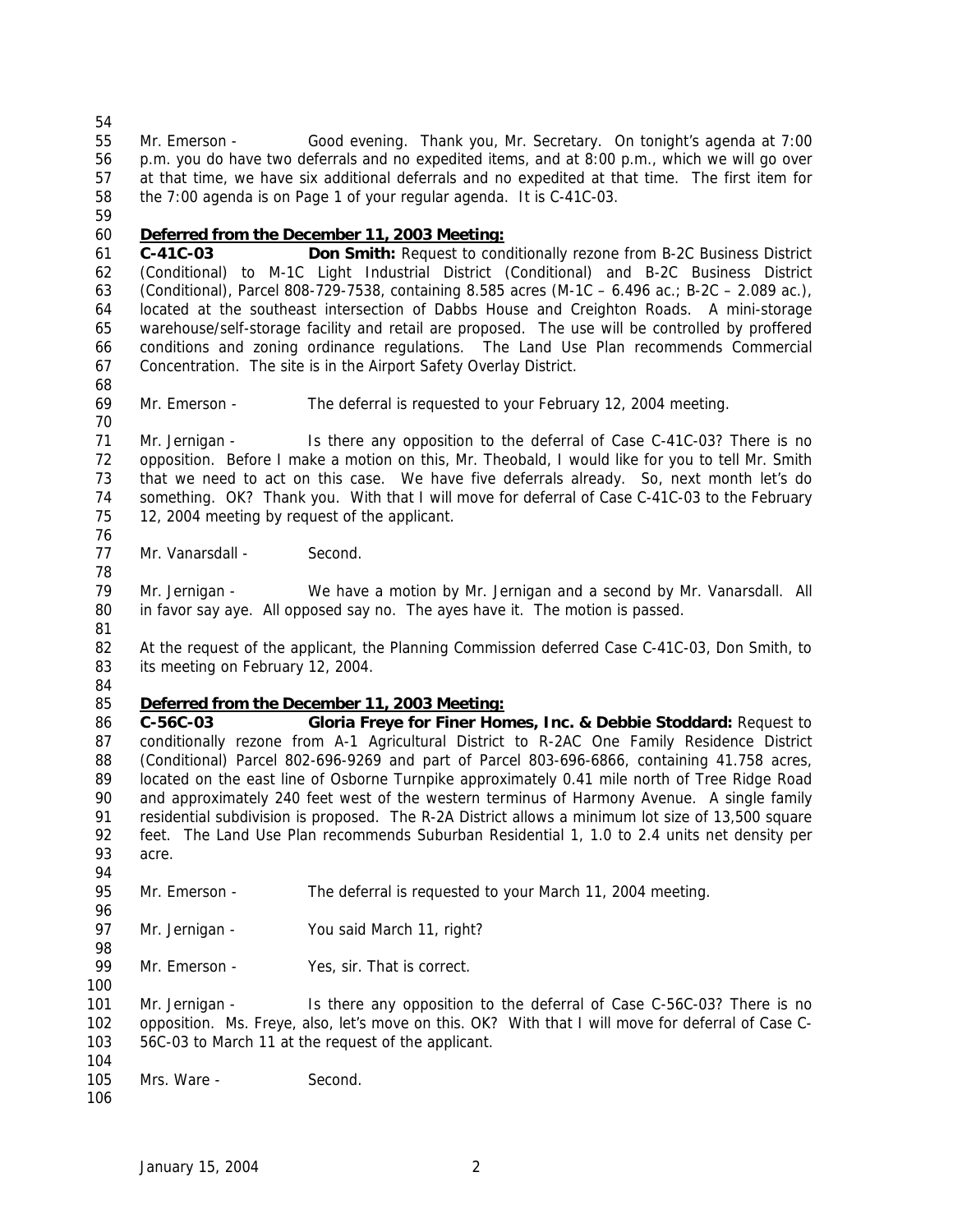Mr. Jernigan - We have a motion by Mr. Jernigan and a second by Mrs. Ware. All in favor say aye. All opposed say no. The ayes have it. The motion is passed. At the request of the applicant, the Planning Commission deferred Case C-56C-03, Gloria Freye for Finer Homes, Inc. & Debbie Stoddard, to its meeting on March 11, 2004. Mr. Emerson - That completes what we have listed on the agenda unless the Commission has any deferrals they would like to add. 116 Mr. Jernigan - Mr. Emerson, I have Case C-74C-03. 118 Mr. Emerson - Yes, sir, Mr. Chairman. *Deferred from the December 11, 2003 Meeting:* **C-74C-03 Laraine Isaac for Alan Braun**: Request to conditionally rezone from A-1 Agricultural District to R-5AC General Residence District (Conditional), Parcels 805-692-4564 and 806-692-0994, containing 54.073 acres, located along the north line of I-895 and at the southwest intersection of Burning Tree Road and I-895/S. Laburnum Avenue Extension. No more than one hundred seventy-five (175) age-restricted residential lots are proposed. The R-5A District allows a minimum lot size of 5,625 square feet. The Land Use Plan recommends Suburban Residential 1, 1.0 to 2.4 units net density per acre. Mr. Jernigan - Is there any opposition to the deferral of Case C-74C-03? With that, I will move for deferral to February 12, 2004, by request of the Commission. 132 Mr. Vanarsdall - Second. Mr. Jernigan - We have a motion by Mr. Jernigan and a second by Mr. Vanarsdall. All in favor say aye. All opposed say no. The ayes have it. The motion is passed. The Planning Commission deferred Case C-74C-03, Laraine Isaac for Alan Braun, to its meeting on February 12, 2004. Mr. Vanarsdall - Mr. Chairman, I wonder if we could have Mr. Emerson call out the ones under the 8:00 p.m. agenda, just so the people in the audience will know, and, of course, we would not take any action on it. 144 Mr. Jernigan - Yes. That will be fine. Mr. Emerson - Certainly, we could run through those quickly. At 8:00 p.m. you will be considering deferral of C-18C-03, which is James W. Theobald for Commercial Net Lease Realty Services, Inc., C-51C-03, Larry D. Willis, C-4C-04, Bill Axselle for Forest Park Associates, L.L.C., C- 5C-04, Robert M. Atack, C-25C-03, Henry L. Wilton for Wilton Companies, L.L.C. and C-27C-02, RFA Management, L.L.C. 152 Mr. Jernigan - Thank you, Mr. Emerson. Mr. Vanarsdall - Thank you, Mr. Chairman. 156 Mr. Silber - Again, those deferrals can't be acted on because they are on the 8:00 p.m. portion of the agenda and they have been advertised for 8:00 p.m., so they will be considered later this evening. I am not aware that we have an expedited item on the agenda tonight.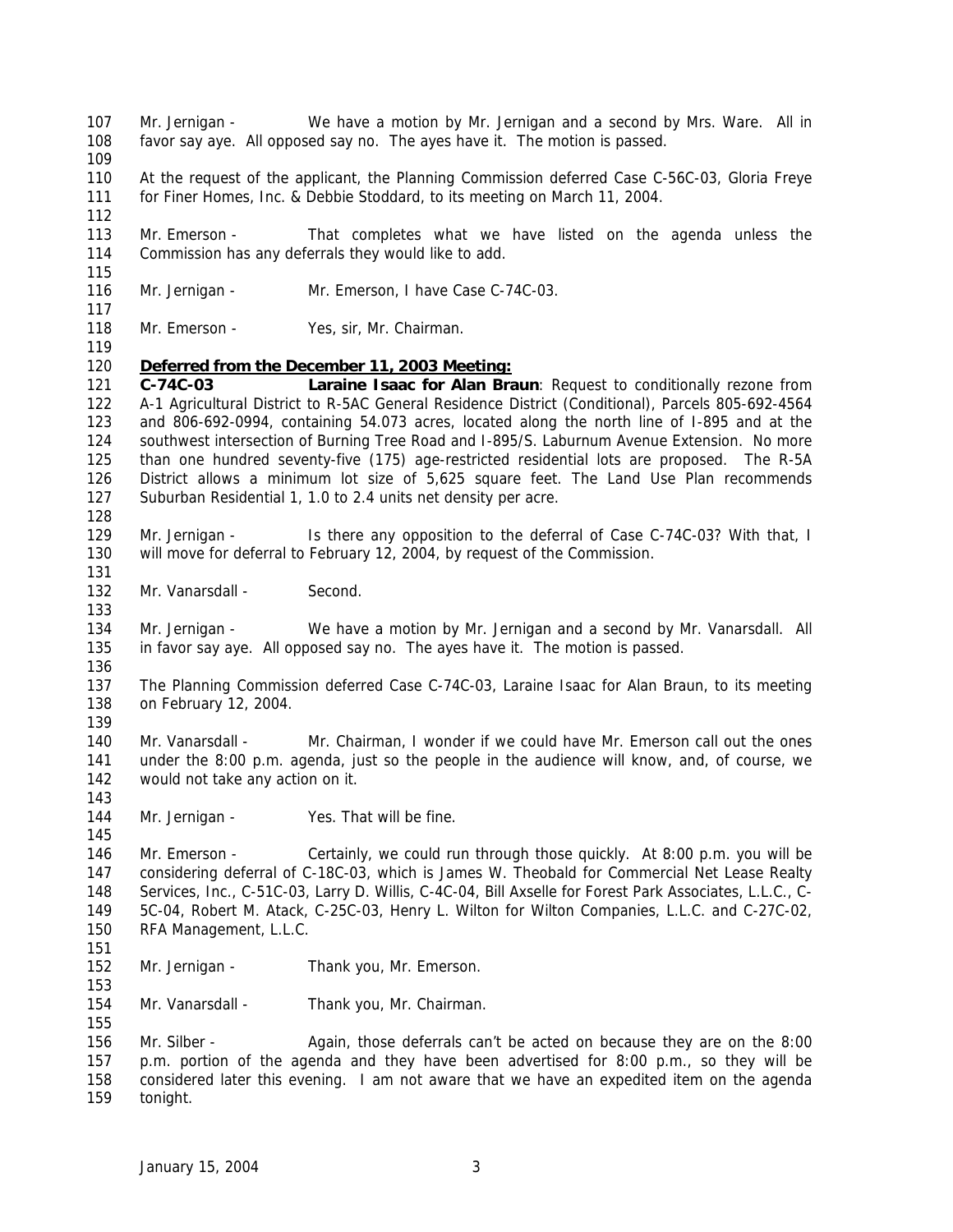Moving on to the next item on the agenda is consideration of election of Chairman and Vice- Chairman for the upcoming year 2004. It is my duty and honor each year to preside over the election of the Chairman and Vice-Chairman for the Planning Commission the first meeting in January, 2004. I would like to start by opening the floor for nominations for Chairman of the Planning Commission for 2004. Do we have any nominations? Mr. Vanarsdall - Mr. Secretary, I take great pleasure in nominating Mrs. Lisa Ware to take us down the road for 2004. Mr. Silber - We have a motion to nominate Lisa Ware for Chairman for 2004. Is there a second? 173 Mr. Archer - Mr. Secretary, I second the nomination. 175 Mr. Silber - Thank you, Mr. Archer. Any other nominations? Mr. Vanarsdall - I move the nominations be closed. 179 Mr. Silber - Do we have a second to the nominations being closed? 181 Mr. Archer - Second. Mr. Silber - The motion was seconded to close the nominations. Being no further nominations, we need to vote on Mrs. Ware serving as Chairman of the Planning Commission. All those in favor say aye. Sounds like it is unanimous. Mrs. Ware, congratulations. You are Chairman of the Planning Commission. Moving next on to opening the floor for nominations for Vice-Chairman of the Planning Commission for 2004. Do we have any nominations? Mr. Archer - Mr. Chairman, I would like to place for nomination the name of Ernest B. Vanarsdall. Mr. Jernigan - Mr. Secretary, I would like to second that nomination. Mr. Silber - Yes, sir. Are there any other nominations? Do we have a motion to close nominations? 199 Mr. Archer - I move closing it, Mr. Secretary. 201 Mr. Jernigan - Second. Mr. Silber - Thank you. No further nominations. We need a vote on Mr. Vanarsdall serving as Vice Chairman of the Planning Commission. All those in favor say aye. All those opposed say no. Mr. Vanarsdall, congratulations. You are Vice-Chairman. 207 Mr. Vanarsdall - Thank you. Mr. Silber - With that change, we need to play musical chairs and do some moving around up here for a minute, so we can maybe move to our respective locations and Joe, would you mind helping us by moving the name tags.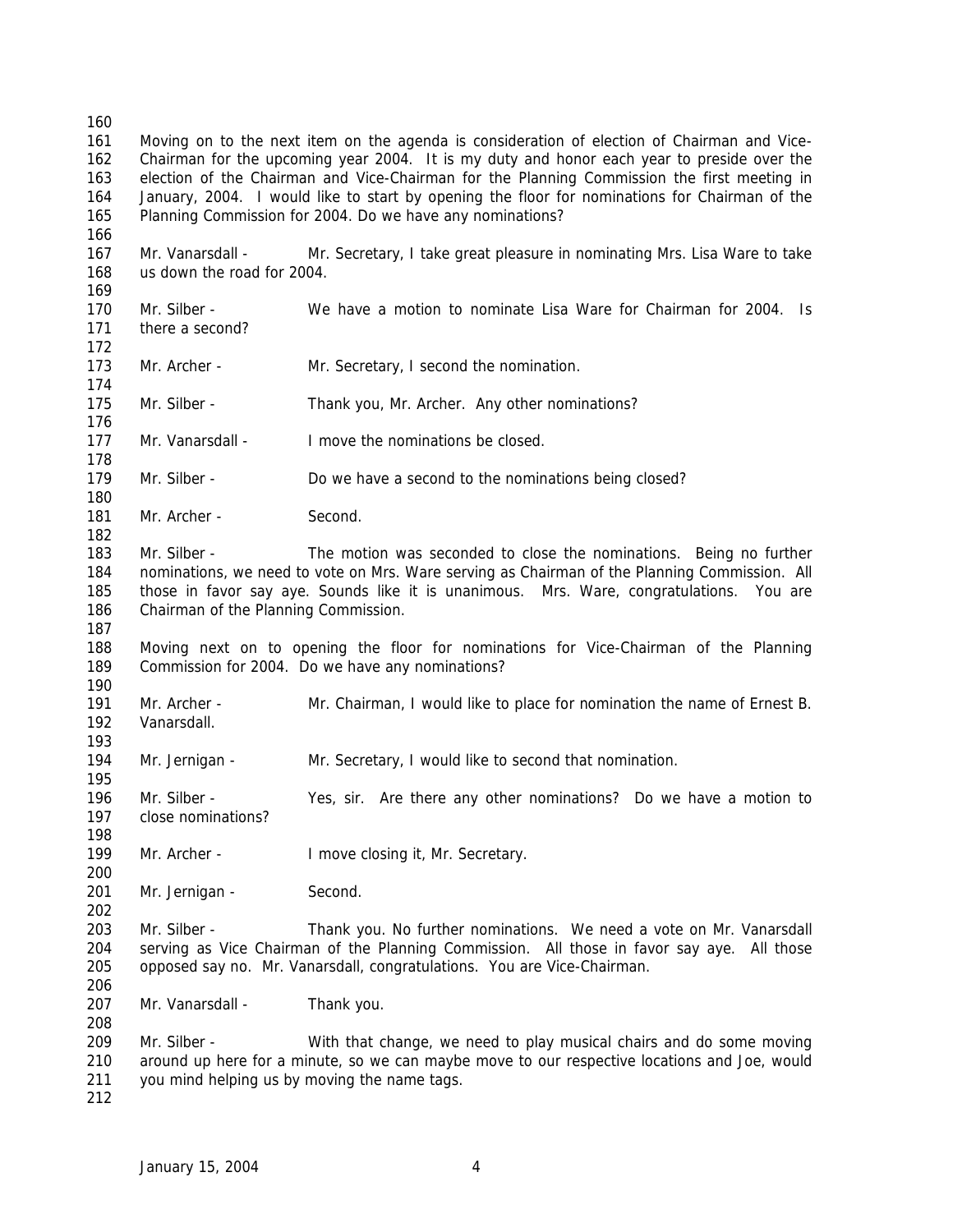Mr. Archer - It has been nice having you sit by me, Mr. Vanarsdall.

 Mrs. Ware - Commissioner Jernigan, can I get you to come down to the podium please? I just want to say that Mr. Jernigan has been an excellent Planning Commission Chair this past year and also a wonderful role model for me. You have a way of putting everyone at ease and running our meeting so smoothly and that is very much appreciated and I know we all miss you as Chair. And I want to thank you for your time and service to the Planning Commission as well as the citizens of Henrico and I present you with a token of appreciation.

 Mr. Jernigan - Thank you, Lisa. This is nice because I do need to get my golf in shape. I am planning on taking a little trip here in a few months. Thank you very much.

 

Mr. Archer - Excellent job, Mr. Jernigan.

227 Mr. Jernigan - Thank you.

Mr. Vanarsdall - You are very fortunate it wasn't a plaque. You know that?

231 Mr. Jernigan - Well, I think that is what they were going to do, but I talked them out of it. I want to say it has been a pleasure to be Chairman of the Planning Commission. I feel that we have a great staff and we have a great Commission, and it has been a real pleasure working with it. Two things that have happened this year that I think has been great, and I did one. I went all year and did not mispronounce Mr. Vanarsdall's name. Around July I was really excited. I am over the hump now, you know, and I can go for the next few months. So, anyway, Ernie, you know, you kept me straight. The second thing is, getting on another note, we did make a few changes in the Commission last year that take effect the first of this year, and what we are trying to do, we want to streamline things for the staff and for the developers, and make this a process that really works good for you. Anyway, I appreciate everything and thank you. 

- 242 Mr. Silber OK, we can move on to the first rezoning request for this evening. This is in the Brookland District. This is on Page 2.
- 

#### *Deferred from the December 11, 2003 Meeting:*

 **C-67C-03 Gloria Freye for Clarendon Associates LLC:** Request to conditionally rezone from O/SC Office Service District (Conditional) to R-5AC General Residence District (Conditional) and R-6C General Residence District (Conditional), Parcel 762-773-4696 and part of Parcel 763-774-7122, containing 87.10 acres (R-5AC = 49.25 ac.; R-6 = 37.85 ac.), located along the north line of Interstate 295, extending northward to Hunton Park Boulevard, and from Hunton Park Lane, eastward to approximately 750 feet west of Mill Road. No more than ninety- two (92) single family residential units and four hundred fifty (450) apartment units for rent are proposed. The R-5A District allows a minimum lot size of 5,625 square feet. The R-6 District allows a maximum density up to 19.80 units per acre. The Land Use Plan recommends Urban Residential, 3.4 to 6.8 units net density per acre, Office/Service and Environmental Protection Area.

258 Mrs. Ware - Is there any opposition to this case? OK. Ms. Moore.

 Ms. Moore - Thank you, Madam Chairman and Commissioners. This request is to develop a single-family residential subdivision with up to 92 lots, and an apartment complex with up to 450 units. The applicant proposes to pursue a gated community. The property is currently 263 zoned O/SC. The subject property is designated office service on the 2010 Land Use Plan and is designated as a prime economic development site for office service. Residential development is not consistent with the plan's recommendation, however, it is consistent with the residential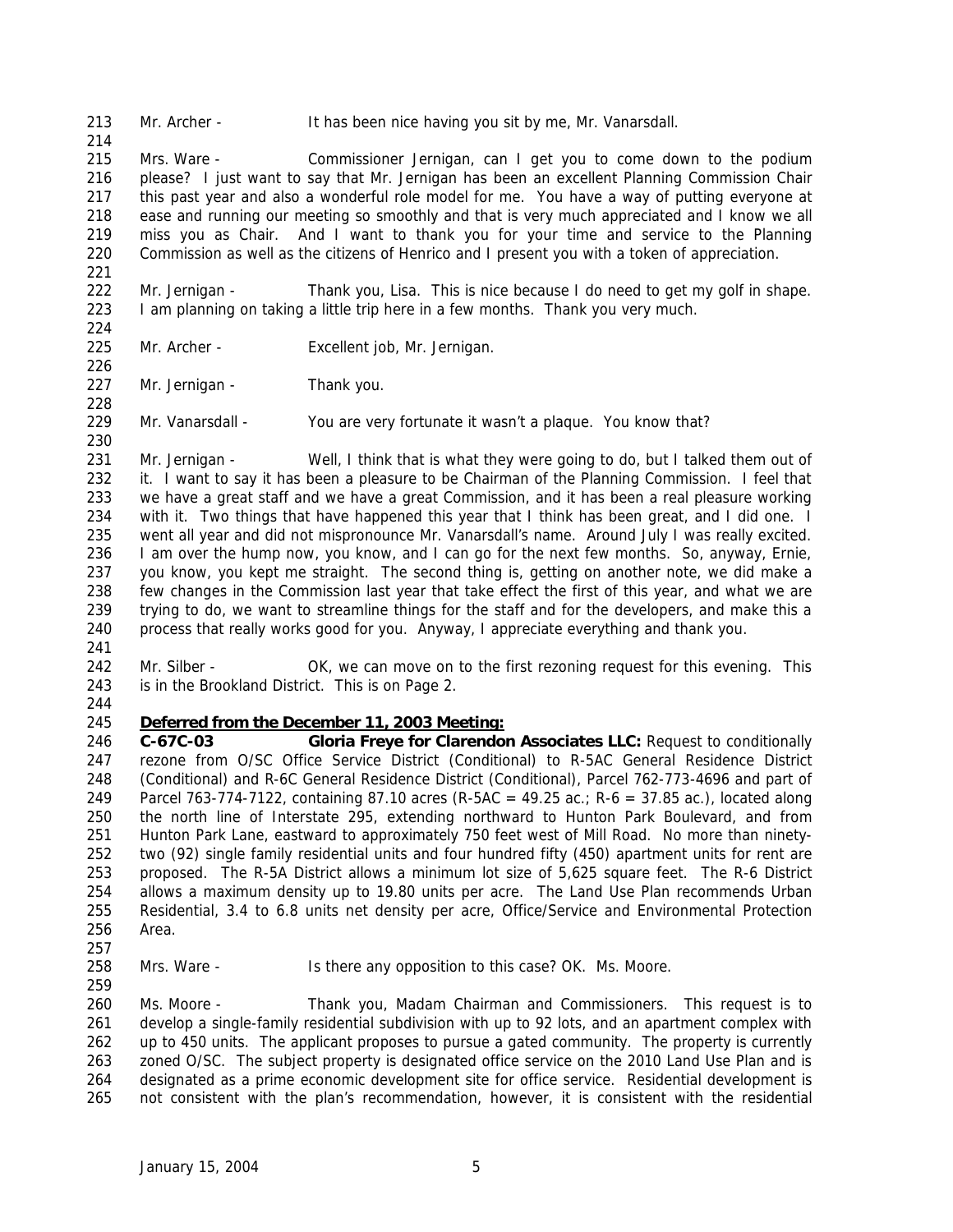development trends within the immediate area. The applicant submitted revised proffers dated January 12, 2004, copies of which you just received. The time limits do not have to be waived for this project. The revised proffers address concerns listed in the staff report including but not limited to addressing cantilevered architectural elements and foundations for chimneys, including sound suppression materials and units within 300 feet of Interstate 295, and including a range of apartment units with a minimum floor area of 1,600 sq. ft. The applicant has also submitted proffered attachments showing the proposed ornamental fencing and entrance features and elevations for the rental apartment buildings, which I will display for you now on the screen.

 This first exhibit would show the entrance feature for the single-family development. Again, this feature is conceptual of what the entrance would be for the apartment complex. The apartment complex would include a community center with an outdoor pool, and the apartment's façade would be predominantly brick. It should also be noted that the single-family development would consist of 90 ft. wide lots and would adhere to the yard setbacks specified in the R-2A zoning district. While the revised proffers and submitted exhibits address the concerns in the staff report, clarification should be provided for Proffer 23 on Page 3 of the revised proffers.

 The applicant includes suppression material for units along Interstate 295, however, the proffer specifies sound suppression would be used for the walls adjacent to 295. As written, this could possibly open up that this would not include all exterior walls in close proximity to 295. Overall, a residential development consisting of single-family style and multi-family style development would be consistent with the current development trends in the area. While the one revised proffer needs clarification, they generally addressed all of staff's concerns in the staff report. 

This concludes my presentation. I'd be happy to try to answer any questions you may have.

 Mr. Vanarsdall - I believe you have a letter from Ms. Freye regarding the sidewalks that would be addressed at Board time. 

 Ms. Moore - Yes, sir. We have discussed providing a pedestrian sidewalk or path as this community develops to have a cohesive development. The applicant stated that they were very interested in doing that and is looking at engineering plans to provide that. Unfortunately, some of the topography may mean that it could go on the adjacent property. So, between now and the Board, we are hoping to have that addressed and included as a proffer. 

301 Mr. Vanarsdall - And I have a copy of the letter. I just wanted to make note of it, since it is being recorded. I don't have any more questions, Madam Chairman.

Mrs. Ware - Are there any questions from the rest of the Commission?

Mr. Jernigan - Ms. Moore, isn't 50 to 54 standard sound suppression?

 Mrs. Ware - The 54 sound suppression is pretty standard with our sound suppression materials that we receive.

- Mr. Jernigan Fifty-five is normally what we have used in extreme areas.
- Ms. Moore OK. We will address that before the Board, too, if we can.
- Mr. Silber Ms. Moore, on the R-6 portion, what is the density that is proposed?
- Ms. Moore The density proposed…
-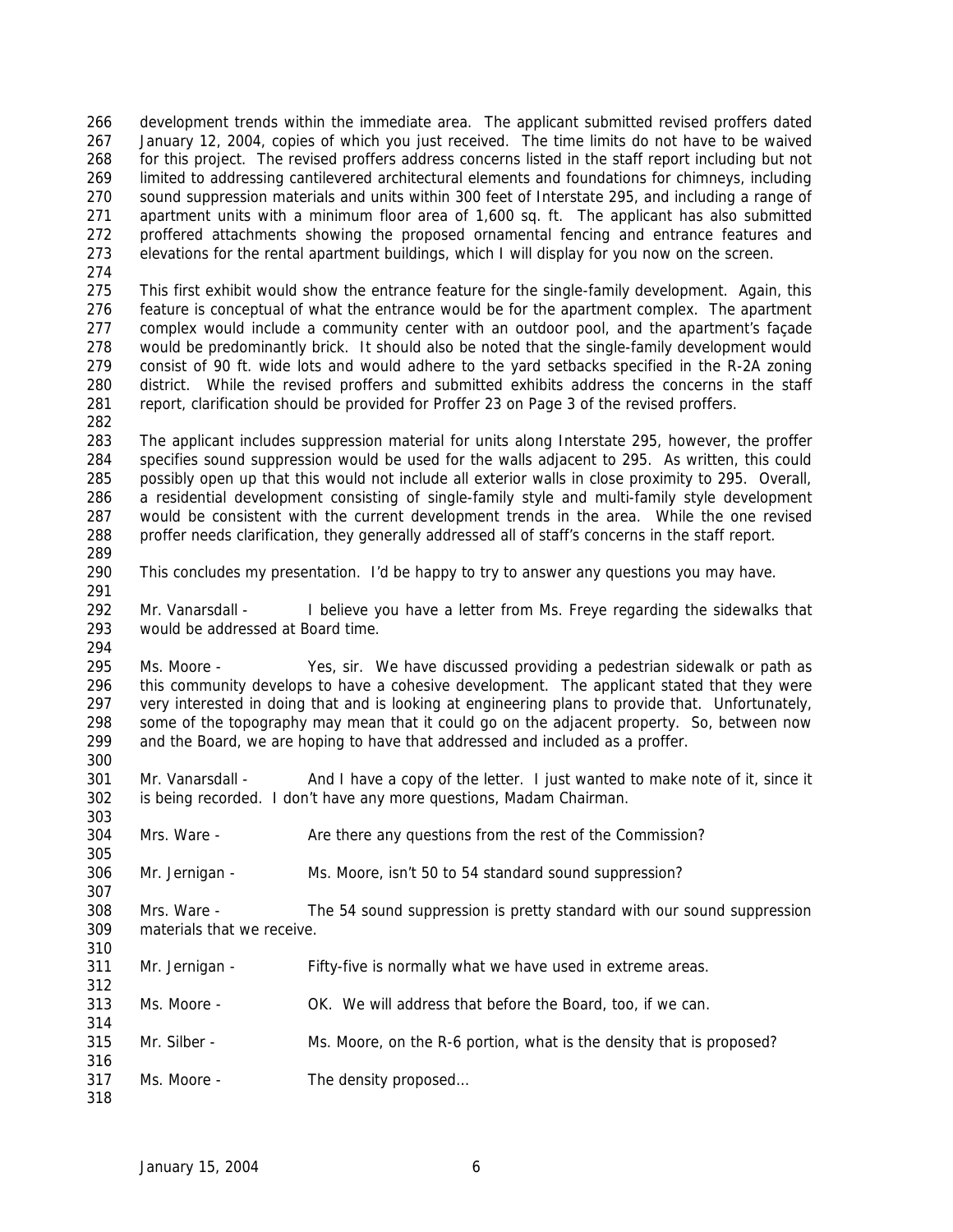319 Mr. Silber - Is it 450 units? Ms. Moore - That is correct. I believe it is about – close to two units per acre or a little bit more. I can figure that out on the calculator. 324 Mr. Silber - On the R-6 though... Ms. Moore - That is for the apartments. The applicant is stating it is 12-1/2 units per acre. Mr. Silber - OK, but they are asking for R-6. Maybe I will ask the applicant when they get up. I was wondering why they can't do this as R-5 versus R-6. R-5 allows up to 14-1/2 units per acre. I was wondering why they need R-6. Ms. Moore - OK. Mr. Jernigan - I have a question for Mr. Silber and I know this has come up at quite a few meetings, I know that last year our apartment count in Henrico was 31,414 and that was probably around July. Do you know what the current count is? Mr. Silber - Mr. Jernigan, I don't know what the current count is. Mr. Jernigan - Probably close to 32,000. Mr. Silber - That would be a good guess. Mr. Jernigan - And we have 500 good or take acres that is zoned R-5 in Henrico now, and if we with a density of 9 on those, we are looking at another 4,500 that is already zoned. Our population I think is 262,300. Chesterfield is right at 271,000, and they have around 11,000 apartments. This is something I just want us to think about down the road. Mr. Silber - Yes, sir. That has been a concern of the County. The County feels as though it is carrying more than its share of multi-family rental units, and that has been a concern that has been expressed. We continue to work on that. Unfortunately, perhaps not unfortunately, Henrico County is a popular place to live and apartments are still preferred, and the market is strong in Henrico, but we do try to keep that balance, and you raise a good point. Mr. Jernigan - OK. Mrs. Ware - Can we hear from the applicant. Ms. Freye - Good evening, Madam Chair and members of the Commission. My name is Gloria Freye. I am an attorney here on behalf of the applicant. I think there is some opposition, so I would like to reserve about three minutes for rebuttal after all of the opposition has been heard. This property is part of the large Hunton tract. The original 445 acres has undergone several changes over the past 13 years. In 1990 the property that is before you this evening was part of this larger tract which was rezoned to office service on the majority of the property with some town houses being provided next to Rock Springs to provide a residential transition, to have some residential next to that subdivision. That was actually a very good change for this area because it controlled the uses on this large tract of property. It put residential next to residential, and it set development standards, and the most important thing for this community was it kept traffic off of Mill Road. Since then, the market has changed and office/service has not developed on this site. Also, the ownership has changed hands several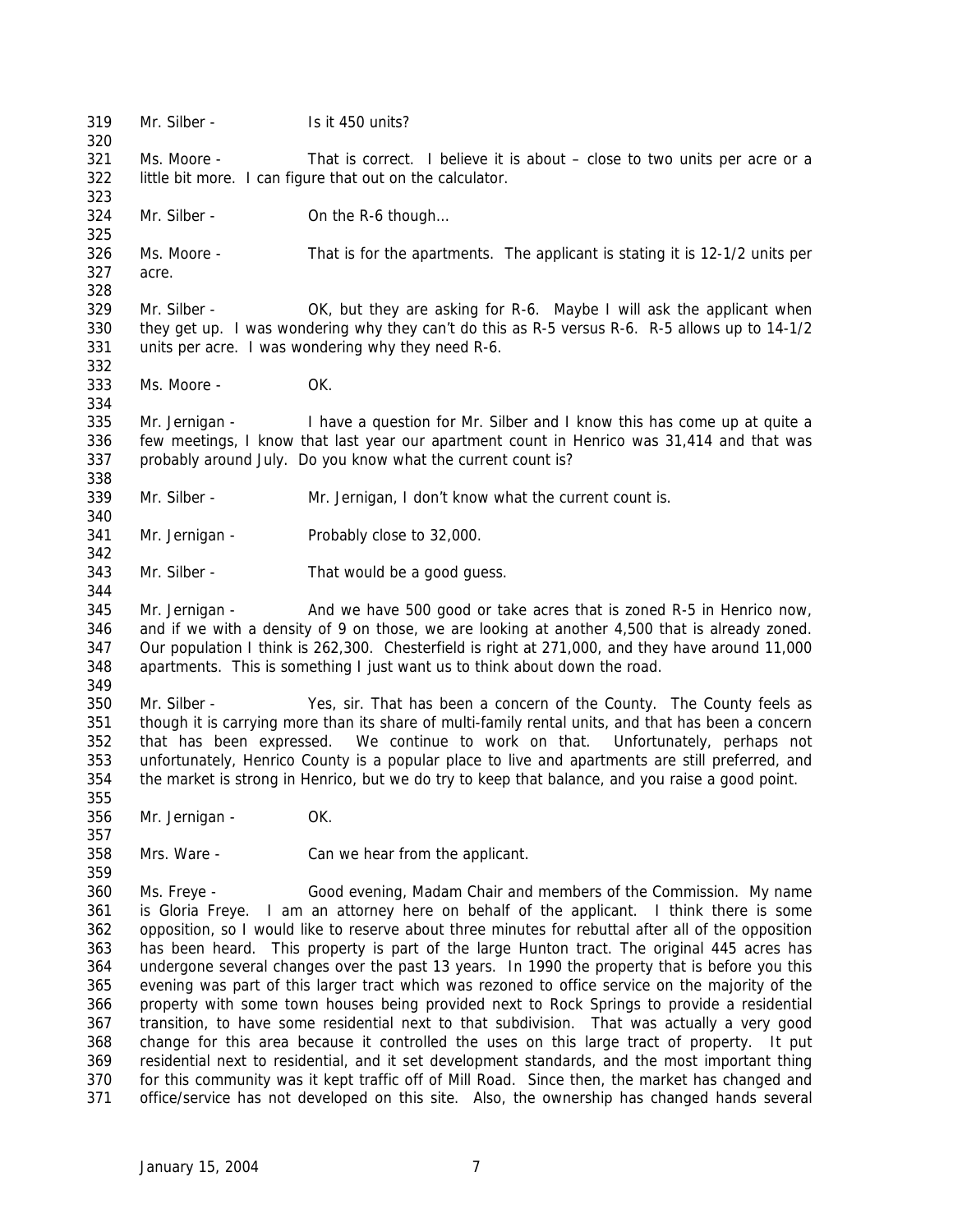times. In 2001, another significant change was that land on the far east side of the Hunton tract that is on the west side of Mill Road was downzoned from office/service to residential for the development of The Manor homes. That is an age-restricted community that specifically prohibited access to Mill Road, again, keeping traffic off of Mill Road. At that same case, other land on the north side of Hunton Park Boulevard that goes right through the middle of this tract was also downzoned from office/service for apartments, and they were developed as the large apartments which are currently being leased, about, I guess, between 40 and 50% leased already, and both of those developments were very high quality developments, very high end. And again, the most important part of that was in all these cases that traffic has been prohibited from Hunton Park tract would have no traffic on Mill Road. All that traffic would go out to Staples Mill. They are positive changes, but it also left 100 acres, about 100 acres south of Hunton Park Boulevard that is still zoned office/service, along with the commercial traffic that would come with that having a potential negative impact on the new residents of Hunton Park. So now, the character of that tract has become predominantly residential. With this case tonight, we have the opportunity to downzone 87 acres of that office/service land on the south side of Hunton Park Boulevard for two additional high-end residential developments, for single-family homes, where the minimum house size is 3,000 sq. ft. They would be marketed in the half- million dollar range. We are hoping for a gated subdivision and all the garages would be side or rear loaded. And for the apartments that are being proposed, they would equal or exceed the high quality that was adopted by the County when the lodge was established. On the north side, this would be right across from those apartments. It is an improvement over the previous case because it offers attached and detached garages. It offers some 1400 and 1600 sq. ft. units and the rents are expected to average over \$1,000 a month. So as you consider this case this evening, please keep in mind the positives that this opportunity brings. This request is a down zoning from office/service. The residents who live in Hunton Park would prefer residential neighbors instead of office/service warehouse kind of neighbors that have truck traffic. If this property is rezoned to residential, the amount of traffic that will be generated from the development will actually decrease by 12 to 13%, and the proposed development will all be internal to Hunton Park. There will be no negative impact on surrounding properties. This down zoning, if you will recommend approval of it, would complete the transformation of the Hunton Park Office Service Park into the high quality residential neighborhood that is in keeping with the residential character around this property. We ask that you follow the positive comments and issues that have been addressed in the staff report by the staff and that you recommend approval to the Board of Supervisors. We will be glad to answer questions.

407 Mrs. Ware - Are there any questions for Ms. Freye?

409 Mr. Vanarsdall - I don't have any.

 Ms. Freye - The earlier question, Mr. Silber that you raised about why the R-6, that was requested R-6 primarily in the beginning for the flexibility that we thought the R-6 would provide. Knowing that where we will have the development we are proposing and knowing that that should fit in the R-5 designation, we will be glad to amend that category down to the R-5.

416 Mr. Silber - OK. Thank you.

 Mrs. Ware - Thank you. May I see the hands of those who are here to speak in opposition to this case? OK. We can hear from the opposition now. Would you go over again the rules?

422 Mr. Silber - Sure. On a rezoning matter, the Planning Commission's rules and regulations stipulate that the applicant is provided 10 minutes to present their case, some of which time they can save for rebuttal. The opposition then is also provided 10 minutes. So,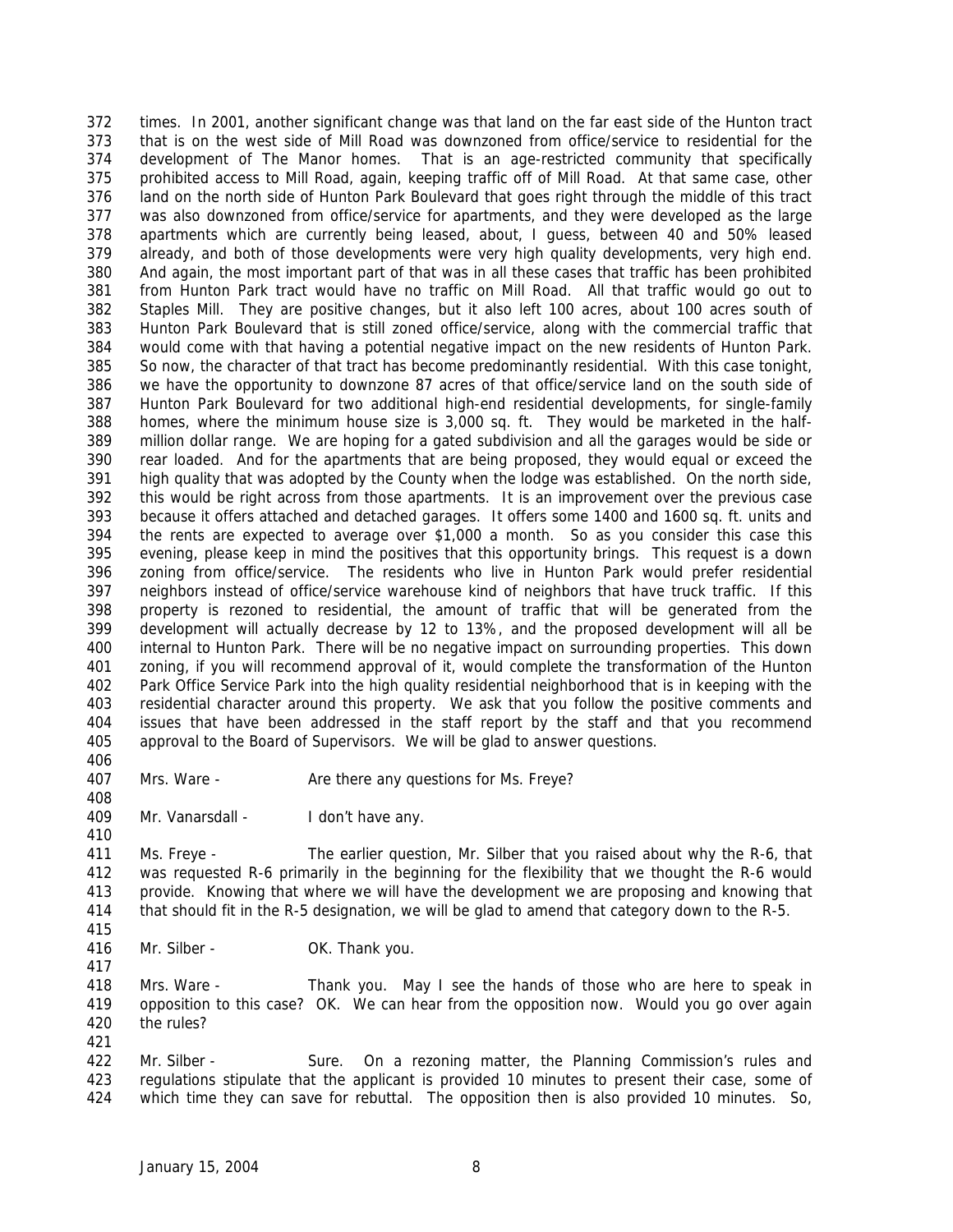collectively there is a 10-minute period for comment on this rezoning request. I saw two hands 426 go up. You might want to allocate your time accordingly, recognizing that there is a maximum of 10 minutes. If you could provide us your name, please.

 Mr. Jim McNeal - My name is Jim McNeal and I live in Chickahominy Branch. Some years ago we agreed on the apartments in Hunton so that there would be a place for people who work in that area to live nearby, reluctantly, but it seemed like a good idea and they seem to be working out OK. If you look at the homes in that area, however, the predominant homes are on a large lot, so we are very low density, and although we'd love to see the single-family residences come in, there is an awful lot of concern about the apartments. We do not understand why we need to have apartments in that area, either there or also there is a proposal for condos over on Mill Road. We do not understand why that needs to go in. It does not fit in with the rest of the residences in that area. Thank you.

439 Mrs. Ware - Thank you.

 Mr. Ernst - My name is Arthur C. Ernst. I have lived on Chickahominy Branch for a little over 10 years. I appreciate being allowed to speak, so I am going to be terse and I want you to know this piece of paper I wrote here took me 60 seconds to read, and I am not going to read all of it, so everybody is in luck here tonight. I am only up here because I was a little bit dismayed from last month's meeting regarding the Mill Road zoning, because I think our opinions are credible. I believe they are credible because I have a vested interest that is shared by quite a few folks, and we are not uneducated. Though my home is at the far end of the street that attaches to the neighborhood that is adjacent to this project, and my street opens up, Chickahominy Branch, a little over 100 yards away from where it is being done, and I think it does affect me. I think a few of us know all the information and education views upon which you based your decisions. I am not very knowledgeable about zoning laws and I certainly didn't know how easy it is to change them. What I did know was what the zoning laws were like when I bought the lot about 10 years ago, and things have changed since then. I just want to say I think the proposed change is going to both adversely affect my property value as well as my family's well being and life style, and to quote a neighbor of ours, Wade Kiser, who said that "Beware that the luxury apartments of today can become the townhouse apartments of tomorrow." So, thank you very much. 

 Mrs. Ware - Are there any questions for Mr. Ernst? All right. Thank you, sir. We have about five minutes.

 Ms. Freye - I think that it is kind of hard to respond because I am having a hard time seeing the negative impact that the folks from Chickahominy feel that they would have. This development is certainly not adjacent to their subdivision. It is about a mile and a half away. You have to enter this property and exit this property from Staples Mill Road, so their traffic, their coming and going, what happens on this property is not going to have an impact on Mill Road or their peaceful quiet enjoyment of the property that they have. The impact of this property staying office/service or changing to residential, really the impact of that is internal to Hunton Park. If there is an impact, I think there is going to be, they are all going to be positive because those are the properties that are adjacent to it. It will even improve the traffic on Staples Mill Road.

 I think that the positives are that there certainly are a number of apartments that are developed or zoned, but I don't think that there are very many apartments of this quality, of this standard that are going to pay the kind of rent, and it is going to attract the educated, professional employed people who want to live in this very attractive neighborhood. So, we feel like there are all positives in this case and ask that you recommend approval.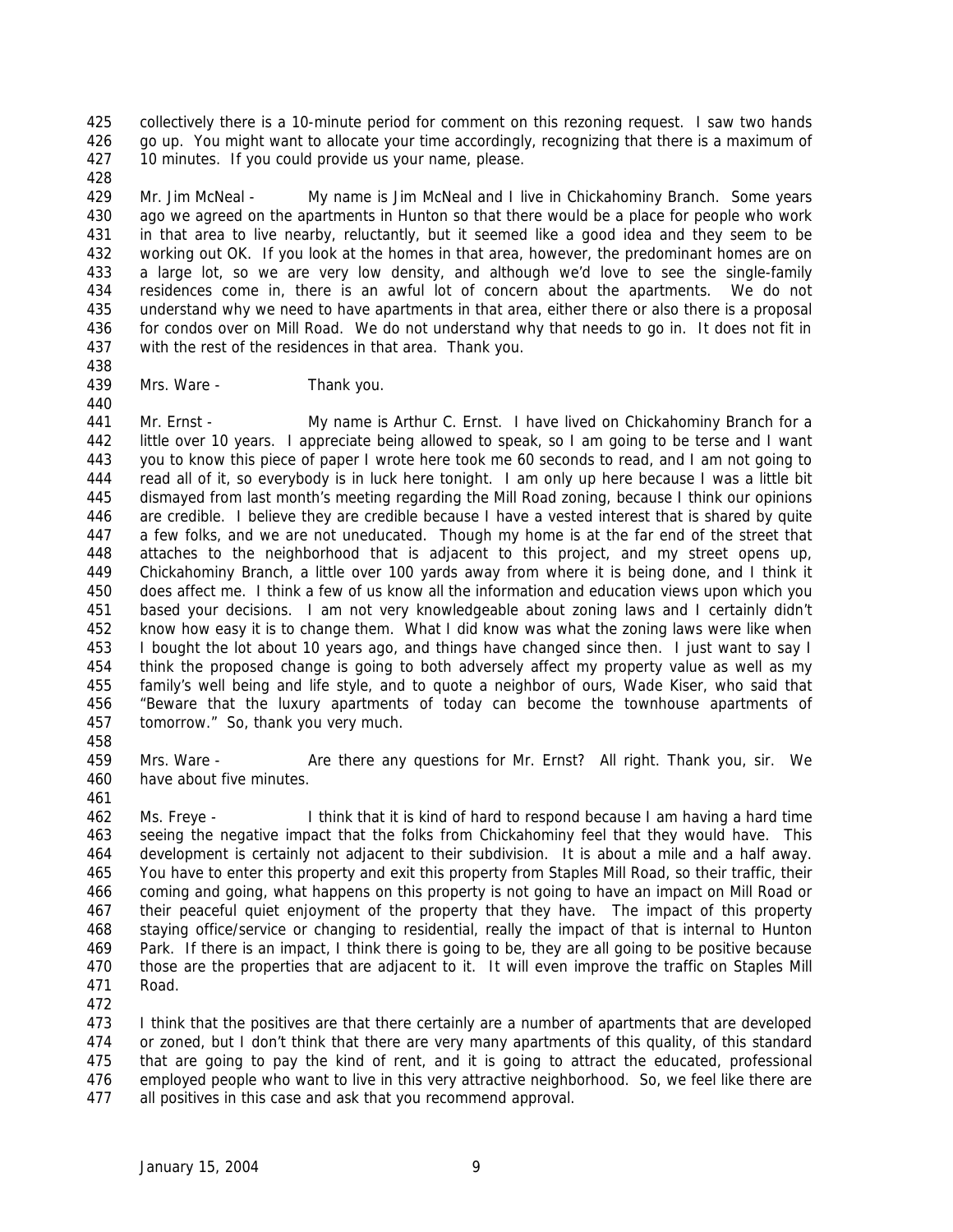Mrs. Ware - Thank you, Ms. Freye.

 Mr. Silber - Ms. Freye, I have a question, please. Does you client own other remaining properties in this development? For example, there is some continued office/service zoning to the west, and it looks like some O-1 zoning across the street. I guess my question is, does he control that and how is that likely to be developed or rezoned in the future.

 Mr. Atack - Mr. Silber. My name is Bob Atack. I apologize for the laryngitis. The property I think you are referring to is just about the R-3. Mr. Silber, it looks like the State of Florida (referring to rendering). Some of that property is actually zoned B-3 that is in there. You can see where the B zoning is along Route 33. To answer your question, no, we do not own any of that property though we have acquired over the years just about 100% of the total 500 acres that was originally owned by the RF&P Railroad from Star City Development out of Southwest, VA. This is the last remaining piece, and I know it is of interest to the Planning Department, as it could impact the remaining properties. We are in sort of an ongoing dialogue with the sellers for potential acquisition of that property, but as of today, we do not own it, sir.

 Mr. Silber - And the O-1 property immediately across the street, the small triangular piece between the RTH parcels.

 Mr. Atack - We do own that property and that is being developed in conjunction with the RTH townhouses.

502 Mr. Silber - I don't know if our zoning map is inaccurate or...

 Mr. Atack - I think, Mr. Silber, it is. I think it is inaccurate. I can assure you that we do own all of the property north of Hunton Park Boulevard and we have not changed any of that zoning of the RTH zoning that was done some 10 years ago, so I want to say that your information is incorrect. It seldom is incorrect, so I would not challenge you on it, but I can assure you that we do own all of that property and there will be nothing other than residential development done there.

511 Mr. Silber - OK. Thank you.

 Mr. Archer - Ms. Freye, before you sit down, Ms. Moore indicated a concern with proffer 23 having to do with sound suppression. Would you address that?

 Ms. Freye - Yes, sir. The way the proffer is worded now it says that any house within 300 feet of 295 would have, would incorporated sound suppression on the exterior walls adjacent to 295, and I think that her comment was that perhaps in an area like this it should be all of the walls of any house within 300 feet of 295, and Mr. Atack has indicated that he is willing to make that clarification between now and the Board of Supervisors.

522 Mrs. Ware - Any more questions?

 Mr. Vanarsdall - Before I get into the motion, let me begin my answering one of the things that Ms. Freye just said about, and I don't want you people from Rock Springs and the other section, Chickahominy Branch, think you are not a part of the zoning case or are off-limits by speaking. I don't think Ms. Freye meant that. We have many, many cases over the years that people right next to where it is going have no objections, but people down the street, down the block, a mile away do. And all of it is one ball of wax and it all involves traffic. It involves a lot of things. I just want to clear that up.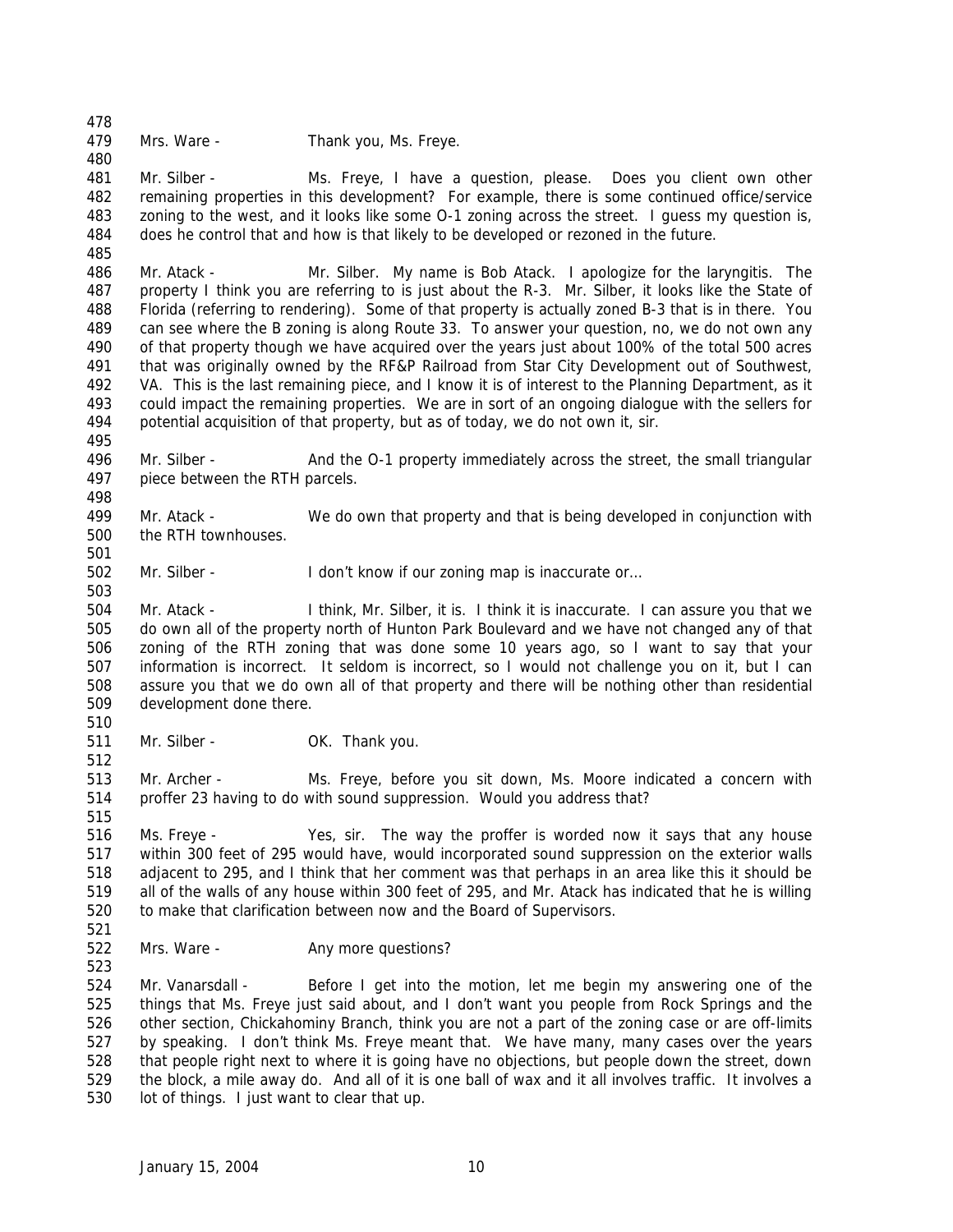Also, I am surprised that there wasn't a lot of opposition here tonight, very surprised, which it doesn't make any difference to me except I am going to tell you why there is not a lot of opposition. We had a – those of you in the audience who spoke know this – we had a meeting over at Ukrop's last month on the C-66 case, which was the companion to C-67, this sale, and it was strictly for the townhouses, and I recommended in December and my colleagues went with me on approving, but half of that meeting or more was about these apartments, how they did not like them, did not want them. Also, I have, I can't tell you how many letters, phone calls and emails. Usually when you see a form letter, usually now, don't hold me to this, usually you see a form letter signed by someone and they usually are not going to come to a meeting. Some people just do not like to stand up and be counted. Some people don't mind. So, I just wanted to say that up front before I forgot it.

 These apartments, I want to thank you all who did come and speak, and I am going to thank Jean Moore for all the hard work she has put on this case. I can't say anything bad about the quality of these apartments. I can't say anything bad about Mr. Atack. Mr. Atack is a good developer. He is one of the best. He always keeps his word. Sometimes he does not give you his word, so he can't break it. He is a good developer. He is known for quality and just like Ms. Freye said, this is very upscale and good quality. It has many nice amenities. It has a clubhouse, a swimming pool, a theater that holds 30 people or 30 some people. It is across the street from the lodge, which is 300 apartments, and they are very upscale. We had a ribbon cutting there and some of the staff members came and were really taken back by it. It has two- car garages, three-car garages, and I learned something the other day over there that you can have a garage and live on the third floor. I always thought the garage had to be on the floor on which you lived, so that is a plus. It is plenty of landscaping and one thing is not clear to me is the term O/S, office/service, came into being because it was good to put against a neighborhood or across the street from a neighborhood, and it was not the M zoning, which we still have. People never did want an M next to them no matter what was on there. So that is one thing. They are the pluses to the case.

 And before I get into the other side, I remind you I am only saying this so I can get this over. There was a little boy standing and looking up at his teacher, and the teacher had his paper in her hand, and she was looking down at him. She said this is an excellent paper. It is good grammar, good sentence structure, the pronunciation is just excellent. You obviously have spent a lot of time on it because this is a quality paper. The only problem to your paper is the subject was President Monroe and not Marilyn. So, with that, I will go to the other side now.

 There are already 300 very much upscale apartments on the other corner, and when you add 300 and 450, that is 750 apartments in one area. I will read what the goals, objectives and policies of the Land Use says about this. "The goal is to encourage continued home ownership. The objective is to increase the percentage of home ownership and owner-occupied homes at all income levels." In this area, there are apartments. Next door are townhouses and down the street, as Ms. Freye told us, is the Manor Homes, which are zero lot lines. They are called age- restricted, and the political term is age privileged. In other words, if you are old enough you can get in there.

 Tonight, the applicant has not proved to me that this is the highest and best use of this property, and I, therefore, recommend that Case C-67C-03 be recommended to the Board of Supervisors for denial. 

- 581 Mr. Jernigan Second.
-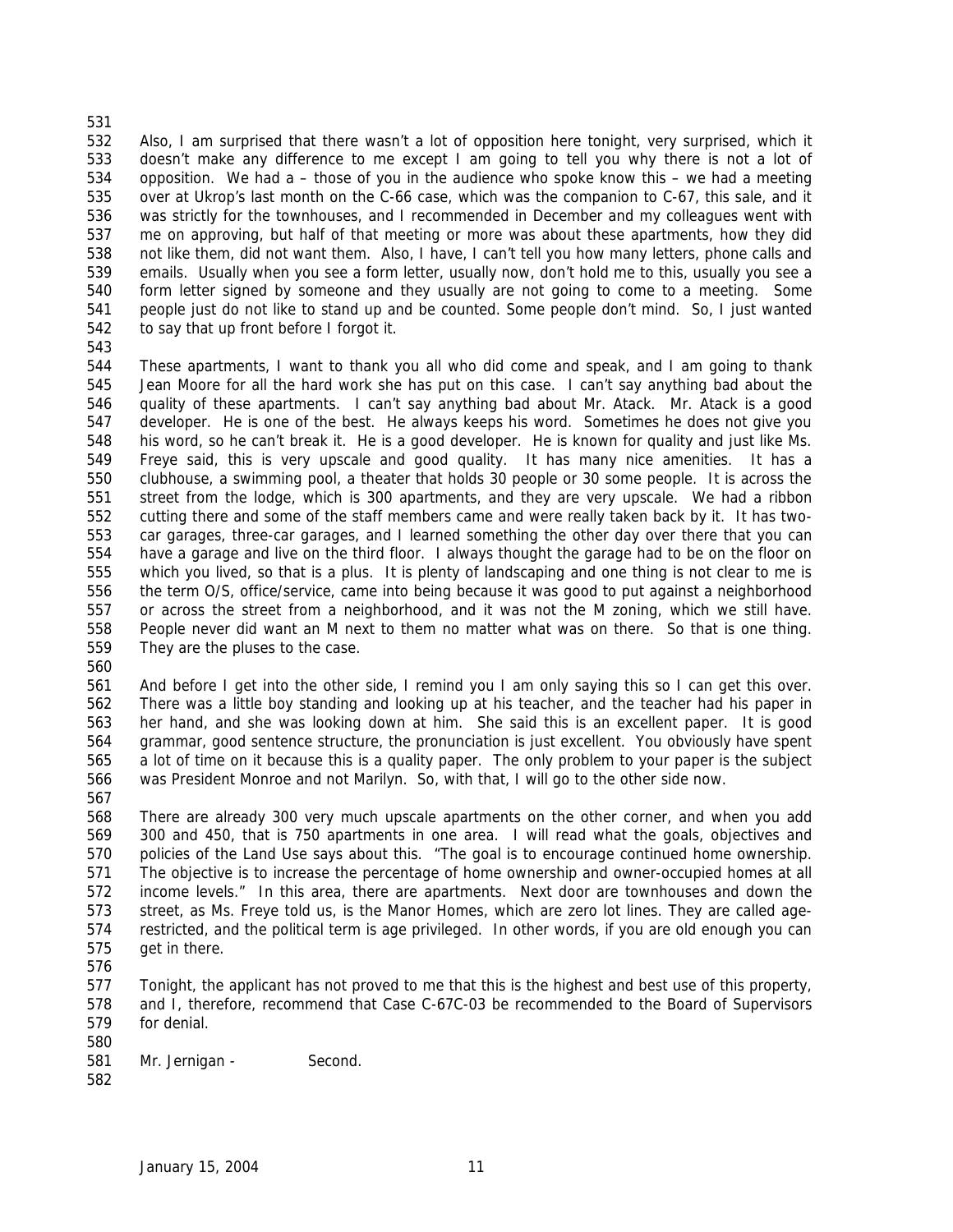Mrs. Ware - A motion is made by Mr. Vanarsdall and seconded by Mr. Jernigan. All in favor say aye. All opposed say no. The ayes have it. The motion is denied.

 **REASON:** Acting on a motion by Mr. Vanarsdall, seconded by Mr. Jernigan, the Planning Commission voted 5-0 (one absence) to recommend that the Board of Supervisors **deny** the request because it does not conform to the recommendation of the Land Use Plan nor the Plan's goals, objectives, and policies. 

 **C-1C-04 Jason A. Williams:** Request to conditionally rezone from A-1 Agricultural District to R-2AC One Family Residence District (Conditional), Parcel 761-771-6141, containing approximately 1.435 acres, located on the south line of Old Springfield Road at Springfield Court and approximately 600 feet west of Staples Mill Road. The applicant proposes no more than two (2) units per acre. The R-2A District allows a minimum lot size of 13,500 square feet. The Land Use Plan recommends Suburban Residential 1, 1.0 to 2.4 units net density per acre. 

Mrs. Ware - Is there any opposition to this case? OK. Thank you. Ms. Moore.

 Ms. Moore - Thank you. This is a request to rezone approximately one and a half acres from A-1, Agricultural District, to R-2AC, Single-family Residential District to develop a single-family residential subdivision. The 2010 Land Use Plan designates the subject site as Suburban Residential 1. The proposed use and density, which by proffer would be two units per acre, are consistent with this designation. This rezoning would be developed in conjunction with the rezoning request on the adjacent property, which is C-65C-03, which you recommended approval for at your last meeting. The applicant has submitted proffers dated November 18 to enhance the project and provide a complimentary design with the existing and future adjacent neighborhoods. The applicant submitted and has not proffered a conceptual plan for the development of this parcel in conjunction with the parcel to the East. This conceptual plan shows 16 lots. Two of these 16 lots would access Old Springfield Road. The existing one-story residence on this property would be preserved and is one of the two lots proposed along Old Springfield Road. A new home would be constructed on the second lot fronting this road. Staff does have concerns about any new residences accessing Old Springfield Road. The applicant should consider modifying the conceptual plan to provide one point of access at Staples Mill Road for all lots except for the one with the existing access. Overall, the proposed project would be in keeping with the existing adjacent residential developments and with the 2010 Land Use Plan. If the applicant could address the issue regarding access to Old Springfield Road, staff could support this request. 

This concludes my presentation. I'd be happy to answer any questions you may have.

623 Mrs. Ware - Are there any questions for Ms. Moore?

 Mr. Vanarsdall - So, Ms. Moore, the only real issue is the house that is there, we need an address for that, and we needed a proffer to say "would not enter Old Springfield Road."

 Ms. Moore - Yes, sir. In the staff report there was also reference to tree preservation, but actually that has been proffered and is on the adjacent property and not this one, so it is not an issue.

632 Mr. Vanarsdall - All right. Thank you.

- Mrs. Ware Is the applicant present?
-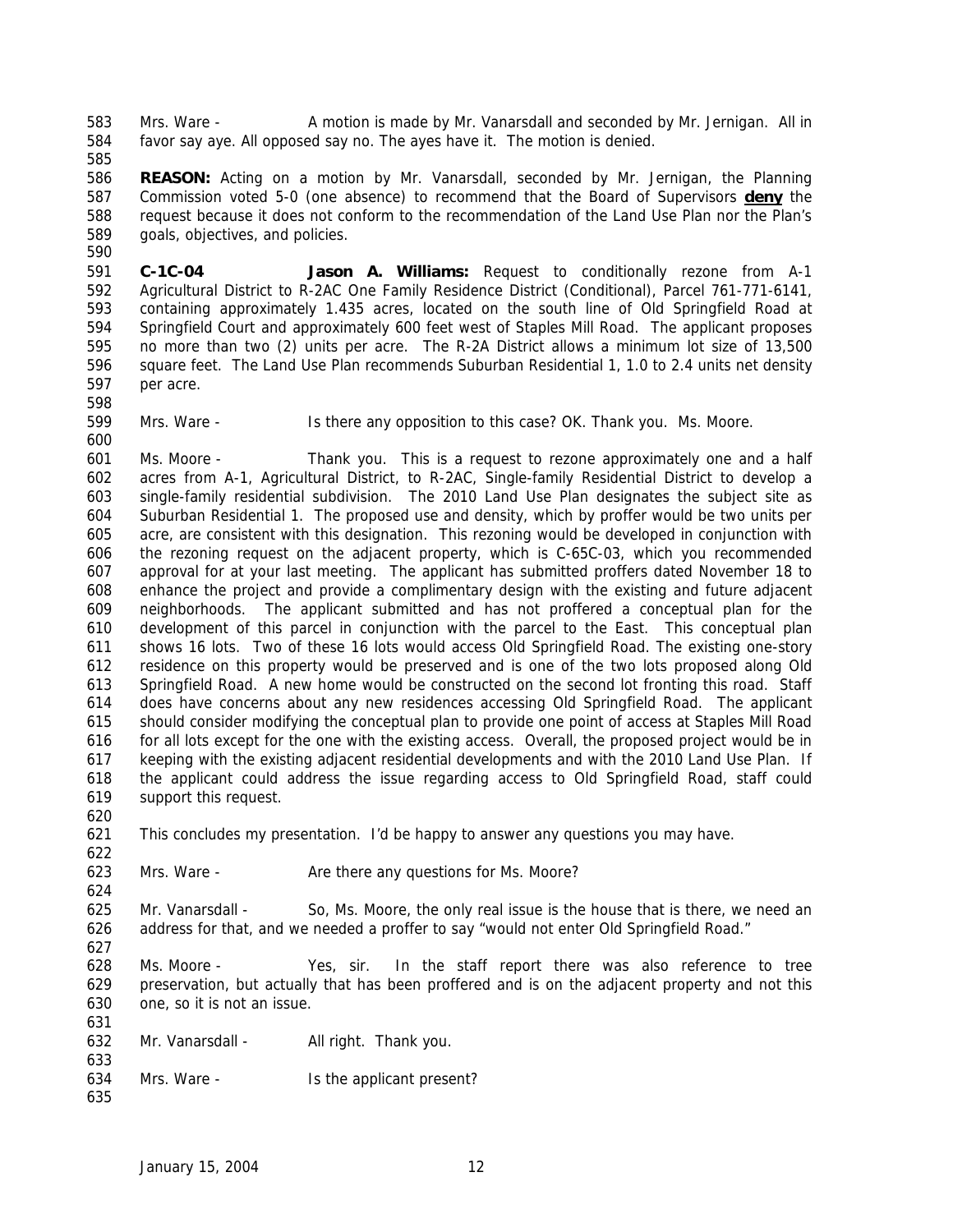Mr. Williams - Hi. My name is Jason Williams. As far as addressing this, we are saying now that we will not have any egress/ingress off of Old Springfield Road, so that should be no longer an issue. As far as a tree protection program, as Jean stated, the piece of land adjacent to this has already been recommended for approval. It is the piece that should have the tree preservation along Old Springfield Road. The only property that would abut Old Springfield Road that we are discussing tonight has an existing house on it, so there is no need to have to worry about a buffer zone there. Mr. Vanarsdall - Well, Jason, since you have authority, you can add that proffer tonight, can't you? Mr. Williams - Yes. Mr. Vanarsdall - All right. I will get together with you after we have heard the opposition if you want to proffer that. It is volunteer, you know. Mrs. Ware - Are there any questions for Mr. Williams? OK. Opposition. You have 10 minutes total. Do you have one spokesperson or several of you? Mr. Sykes - Good evening. My name is James Sykes. I live at 4180 Old Springfield Road, which is diagonally across the street from the particular property in question. Before I say anything else, from what Mr. Williams just said, does it mean that the only house that is going to have access is the one we are talking about now? Mr. Vanarsdall - Right. The one that is there now. Mr. Sykes - Just the one that is there now, not the second lot. Mr. Vanarsdall - That is right. Only one. Mr. Sykes - That is fine. That is what I really wanted to know. Thank you. Mrs. Ware - Thank you. Is there anyone else in opposition? Mr. Vanarsdall - I wanted to tell you that Mr. Glover gave you all in the R-4 section down the other way, he gave you all word that he wouldn't have anything coming out on Old Springfield Road, and he kept it, and the only reason this is because it is already there. So, you won't see anything coming out there. Mr. Williams, if you will get that proffer, if you want to, we will go on and that will be No. 16. Mr. Emerson - Mr. Vanarsdall, you have your proffer and it has been dated and signed. 678 Mr. Vanarsdall - All right. Thank you, Mr. Emerson. Mr. Archer - We have to waive the time limits on the first one, don't we? Mr. Vanarsdall - I make a motion that we waive the time limits on C-1C-04. Mr. Archer - Second. Mrs. Ware - Motion made by Mr. Vanarsdall and seconded by Mr. Archer. All in favor say aye. All opposed say no.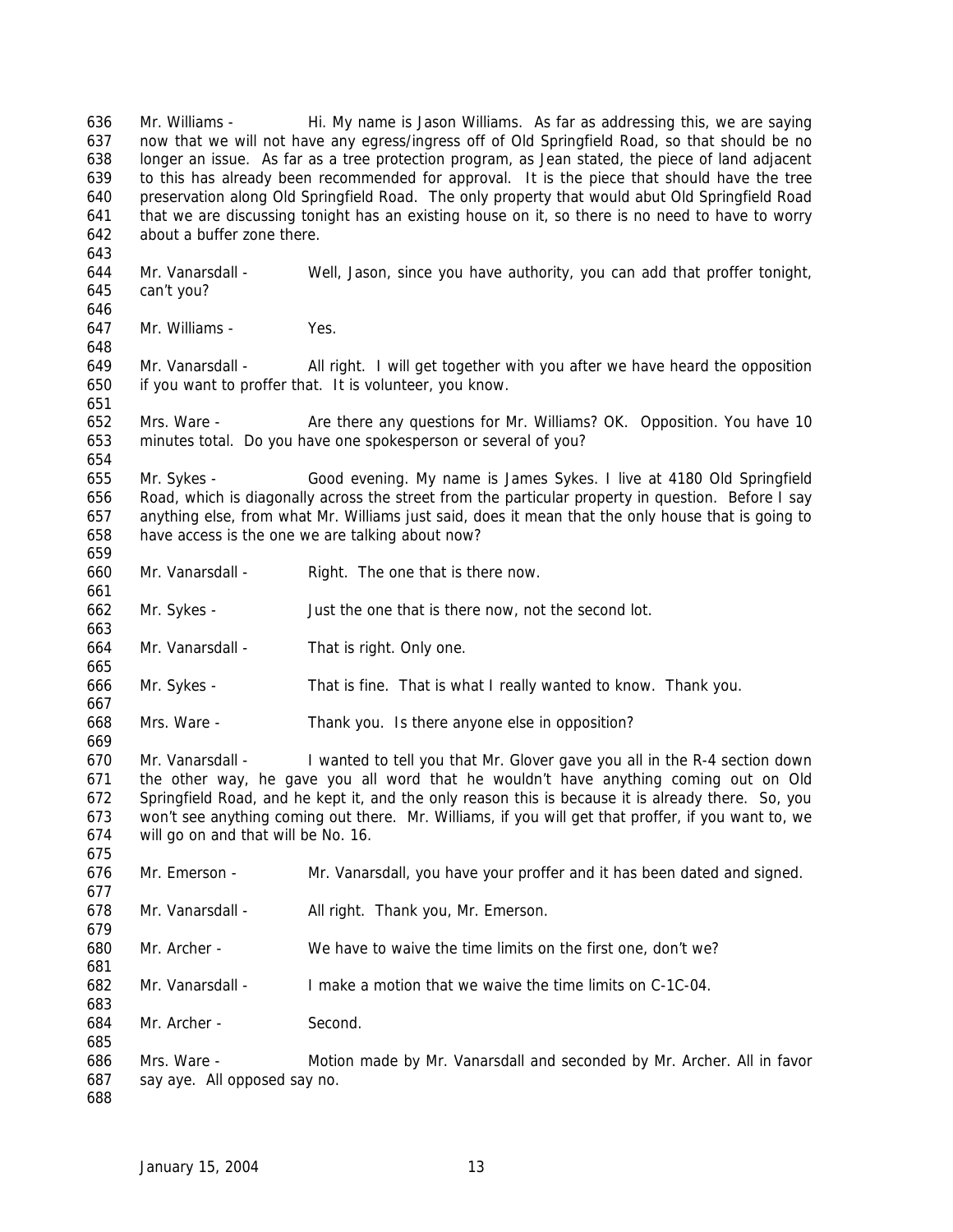Mr. Marshall - I will abstain, Madam Chairman. Mr. Vanarsdall - He is not opposing what we are doing. He has a conflict. Mrs. Ware - Thank you. Mr. Silber - So noted, thank you. The Planning Commission waived the time limits on the proffers for Case C-1C-04. Mr. Vanarsdall - You all know he is an attorney and he can't be all bad. His name is John Marshall, and that was the first Chief Justice of the United States. He doesn't look that old, does he? All right with that I recommend C-1C-04 be recommended to the Board for approval. 703 Mr. Archer - Second. Mr. Vanarsdall - We have proffer No. 16, wasn't it, Joe, addressing the ingress/egress on Old Springfield Road. Mrs. Ware - We have a motion made by Mr. Vanarsdall and a second by Mr. Archer. All in favor say aye. All opposed say no. The motion passes. **REASON:** Acting on a motion by Mr. Vanarsdall, seconded by Mr. Archer, the Planning Commission voted 4-0 (one abstention and one absence) to recommend that the Board of Supervisors **grant** the request because it conforms to the recommendations of the Land Use Plan and represents a logical continuation of the one-family residential development, which exists in this area. **C-2C-04 Robert M. Atack:** Request to conditionally rezone from A-1 Agricultural District to R-2AC One Family Residence District (Conditional), Parcel 763-772-8743, containing approximately 19.2 acres, located on the south line of I-295 and on the north line of Mountain Road approximately 300 feet east of its intersection with Old Mountain Road. The applicant proffers a maximum of forty-five (45) single-family residential lots. The R-2A District allows a minimum lot size of 13,500 square feet. The Land Use Plan recommends Suburban Residential 1, 723 1.0 to 2.4 units net density per acre. 725 Mrs. Ware - Is there any opposition to this case? All right. So noted. Mr. Bittner. 727 Mr. Bittner - Thank you, Madam Chair. The applicant had been proposing 45 lots for a density of 2.3 units per acre. This is greater than surrounding subdivisions that have a density of 2.0 units per acre or less. However, the applicant today has reduced his proposed number of lots to 39, which would be a density of two units an acre, and would be consistent with the surrounding neighborhoods. I do have a signed sheet. We don't have copies for you, but the applicant did tonight sign this amended proffer, limiting the total lots to 39. Given this new density that is consistent with surrounding neighborhoods and the other items contained in the proffers, staff can now recommend approval of this application. This concludes my presentation. I would be happy to try and answer any questions you may have.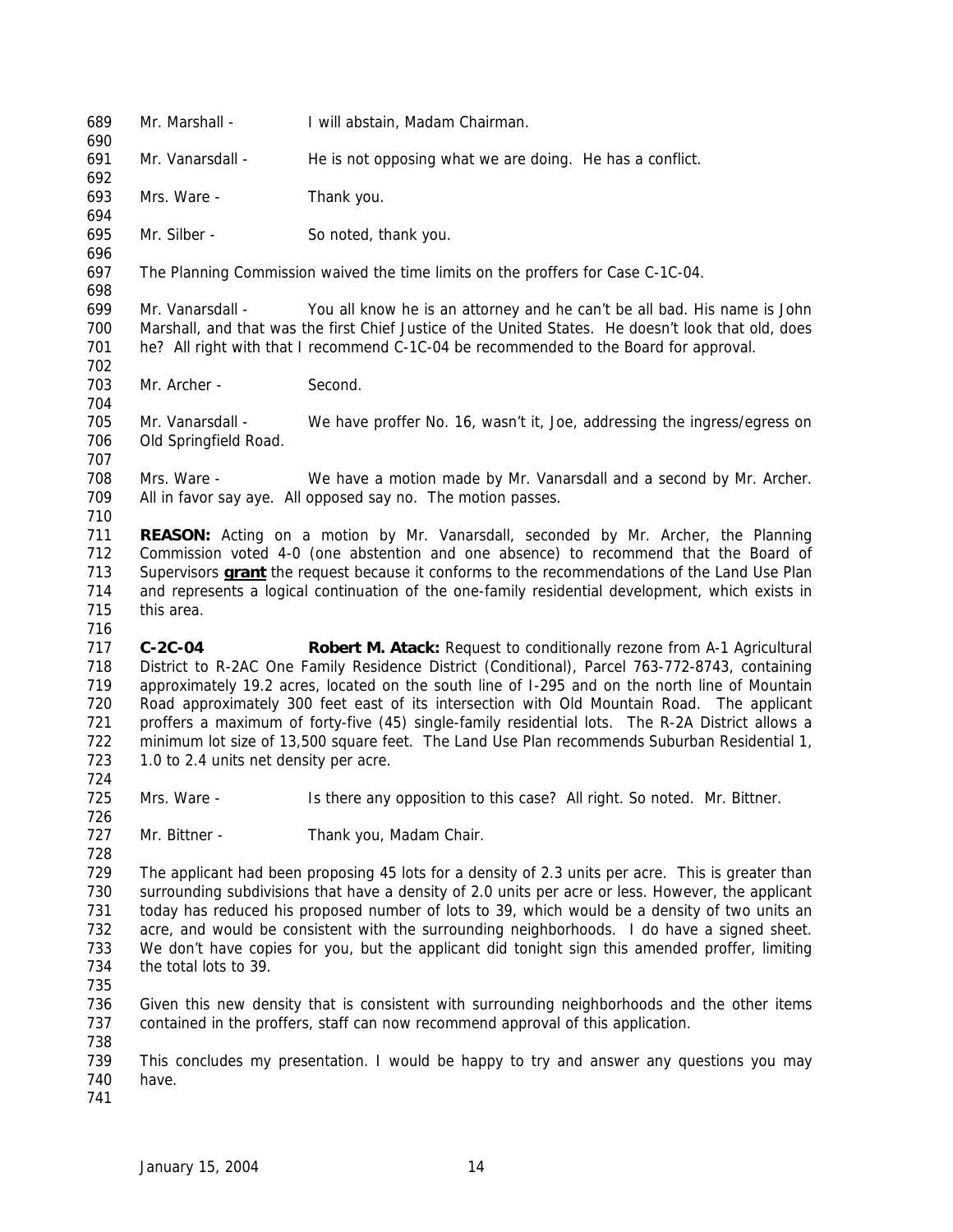- 742 Mrs. Ware Are there any questions for Mr. Bittner?
- Mr. Vanarsdall Thank you, Mr. Bittner. I know you handled it last year and again this year. Thank you. Is there any opposition?
- Mrs. Ware Yes, there is opposition. Do you want to hear from the applicant?
- 749 Mr. Vanarsdall Yes.
- Mrs. Ware Do you want to save some time for rebuttal?

 Mr. Theobald - About three minutes, please. Good evening, Madam Chairwoman and members of the Commission. My name is Jim Theobald and I am here on behalf of the applicant. As Mr. Bittner indicated, this is a request to construct 39 homes on approximately 19.2 or 19.3 acres from A-1 to R-2A. This request is consistent with your Land Use Plan. It is well within the density guidelines for SR-1, which is one unit to 2.4 units. A density of 39 lots would result in some 2.02 units per acre. Our proffered conditions guarantee a quality development. We have capped the density at 39 units. This particular drawing shows 41 lots that was sort of a middling iteration of lots, but it gives you a sense of the general overall layout. We have committed to have finished paved driveways for all homes that each home would have a minimum of 2000 finished square feet of space. A large portion of these homes will have two- car garages. Again, another large portion will have either side or rear entry garages, underground utilities, brick stoops and porches. We have allowed for provisions of street trees, etc. The staff report for this case has indicated that the adjacent roadway system can readily handle the anticipated traffic. This is a logical extension of development and in some sense it is really infill development in an area that has adequate infrastructure for this type of development. Again, the staff report indicates the capacity exists in our public school system. I would also advise you Mr. Atack has met with representatives of the Mill Place West Subdivision, the subdivision you see to the right of the drawing. Three of their Board members are here this evening and the Board has voted to support this request and they would like to confirm that to you when I am finished. Again, this case is totally consistent with your Land Use Plan. It represents quality development on an infill piece of property and has been recommended by your 774 staff. With that I'd be more than happy to answer any questions.

776 Mrs. Ware - Are there any questions for Mr. Theobald from the Commission? 

 Mr. Vanarsdall - Mr. Theobald, you have one or two people here that would like to speak in favor of this case, and that comes off your time and not the Commission's time, so Madam Chairwoman, I'd like to hear from them first. I know Mr. John Wilkins might be one and probably John…

- Mr. Silber If Mr. Theobald is going to reserve his three minutes for rebuttal, then 784 they have about four minutes to speak.
- 

786 Mr. Vanarsdall - These people – you live next door?

 Mr. Wilkins - My name is John Wilkins and thank you very much for allowing me to speak this evening. I do reside in Mill Place West. I am currently on the board of directors for the homeowner's association there. We did meet this – Monday – one week ago, this past Monday, to discuss this particular proposal. We did, in fact, meet yesterday evening with Mr. Atack to discuss what our concerns would be. Mr. Atack was able to very adequately and thoroughly address those concerns. The fact that the number of houses has been reduced to 39 simply further leads me to overwhelmingly endorse his proposal. I ask that you all agree and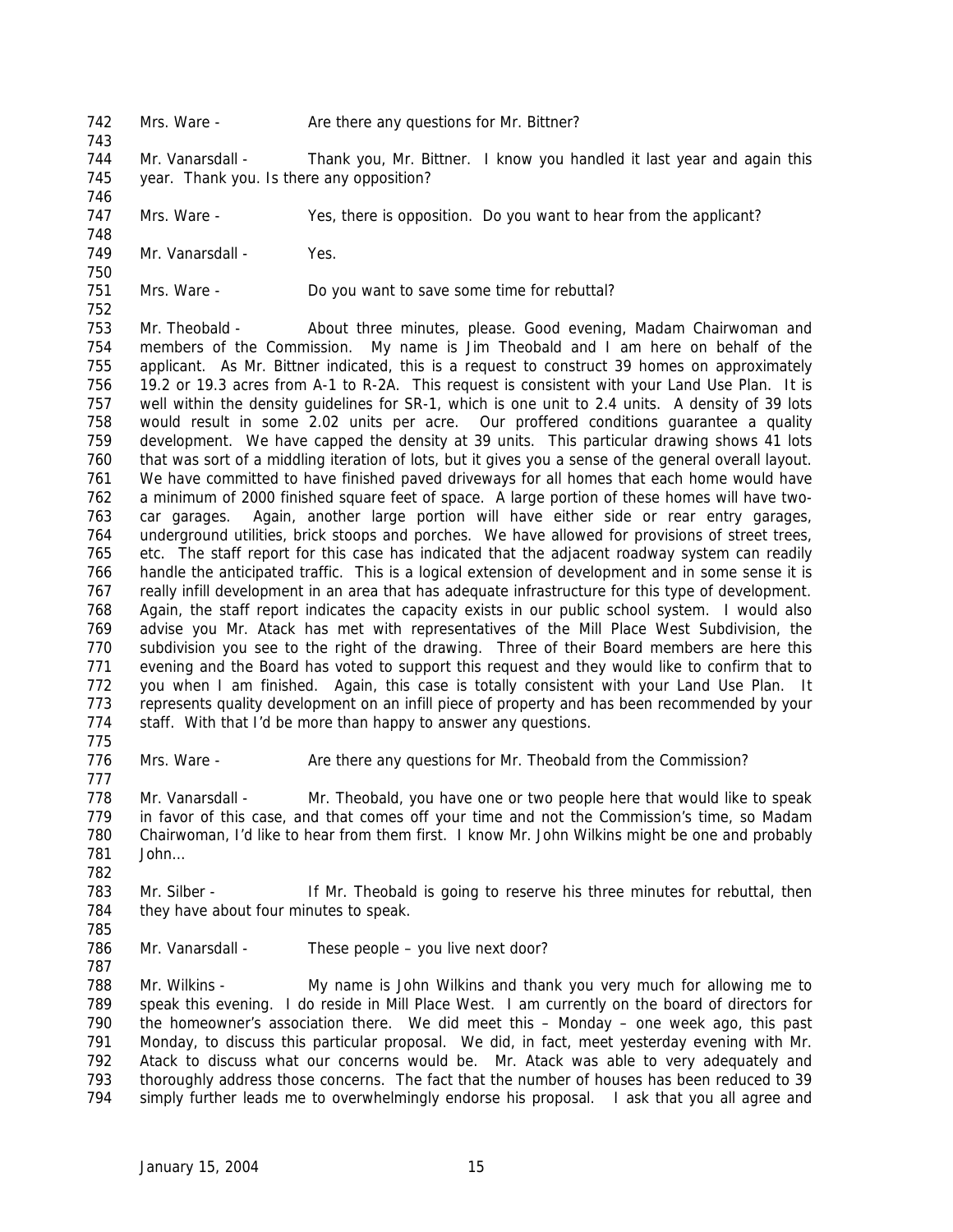approve his proposal. I think it is absolutely the best use of the land. It is consistent with our neighborhood, and I think will help to improve both the value of our homes, the homes in his neighborhood, as well as the surrounding area. Thank you. 

 Mrs. Ware - Thank you. Any questions? Mr. Vanarsdall, did you say there was someone else? 

802 Mr. Vanarsdall - Mr. Ed Williford.

 Mr. Williford - Good evening. My name is Ed Williford and I am a resident of Mill Place West and on the board of directors for the homeowner's association. The board as we discussed it this week feels that we know that this property is going to be developed at some time by someone. Mr. Atack does do a very good job with the developments he has done in the area, very high quality, and we definitely would prefer it be developed by someone who is going to have a lot of attention to detail and enhance the surrounding property and area. I come from a similar area, not in Glen Allen, but out of the state, that is likewise being developed and with an area that is going to be developed it is always preferable to be done so in a high quality manner, 812 so we do support this and the way it has been proposed.

814 Mrs. Ware - Are there any questions? OK. Thank you. Now the opposition. Is there someone who wishes to speak? We have two people. Would you state your name, please.

817 Mr. Catlett - Bernard Catlett. I have to enter and exit Old Mountain Road. The only thing that concerns me is where I have to turn to come into my residence on Old Springfield Road, the traffic that comes behind me is about to run over the top of me because that is a banked curve around that area and that, to me, is probably what, 200 or 300 feet from Old Mountain Road, and it concerns me that people run over the top of me to get in to this entrance that they are going to be pretty upset about coming behind me and having to stop again for anybody to enter this project. That is all I have to say. Thank you very much. 

825 Mrs. Ware - Are there any questions? Thank you. Someone else? Good evening. Could you state your name please.

 Mr. Taylor - Good evening. My name is Locke A. Taylor. I live at 3951 Mountain 829 Road. I have a more complete plat of the section that I'd like to share with you people. I was here approximately one year ago addressing this same issue, and the only thing that has 831 changed is that we've now gone from 45 houses to 39 houses. As you will see on the plat that I have given you, the 1.2-mile stretch of Mountain Road, and we are not talking about Mill Road. We are discussing Mountain Road. The 1.2-mile stretch of Mountain Road from Staples Mill Road to Courtney Road currently has 29 residents with an average acreage of four plus acres, so when 835 you speak of two houses per acre, that is not consistent with what we currently enjoy. What I would like to say is that outside of the five-house differential in the past year, there has been no change. We still have the 29 houses and we still enjoy our acreage. This project is still inconsistent with the rural nature that we have been able to preserve on Mountain Road. The proposed entrance onto Mountain Road as you can see that I have just given you is in somewhat of a blind curve. There has been, and it is marked on your map, a traffic fatality within 300 yards 841 of the proposed entrance. I have personally tried to tastefully beautify that area of Mountain 842 Road, and I have also, to the very best of my ability, tried to maintain its rural charm. I have 14 head of cattle there. That is a bit on the rural side. My presence here tonight is an extension of my effort to maintain this area, which I still consider to be a jewel of Glen Allen. There is nothing beautiful about 39 homes squeezed on to 19 acres of land. Zoning was denied a year ago because at that time it was thought to be wrong and a bad idea. It is still wrong and it is still a bad idea. Nothing has changed. Do you have any questions for me?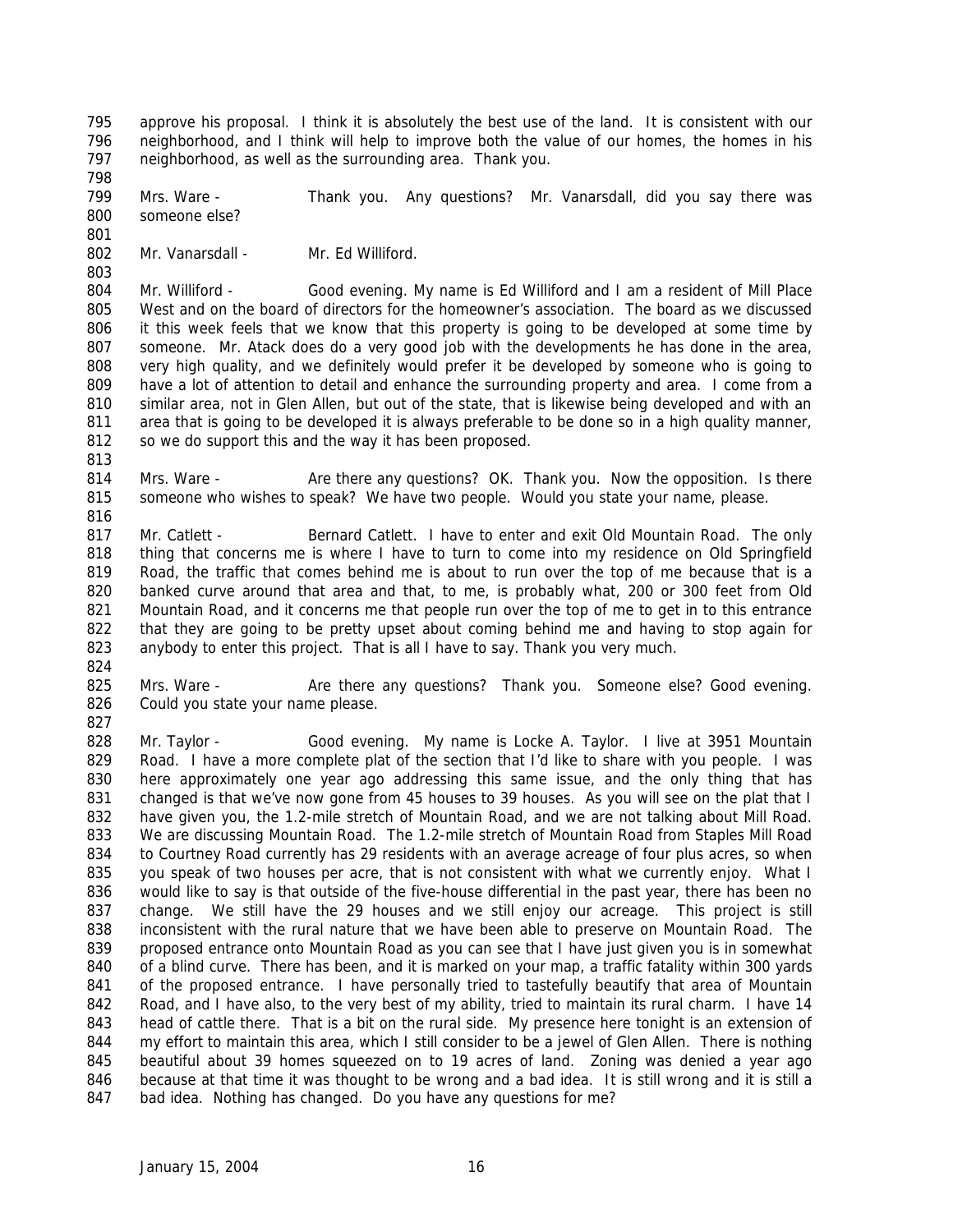Mr. Vanarsdall - Mr. Taylor, I believe last year you told us about the accidents and so forth, but you know, Mill West has pretty big lots up and down there but no one has any that large in this area except you. And so what you are saying is you are more concerned about the accidents and the traffic.

 Mr. Taylor - Well, it is apples and oranges. We are here to talk about Mountain Road. We don't want to extend this. My property adjoins land that adjoins Staples Mill Road, but I am not here to discuss that. We have got one tract of land. We preserved an old service station on Mountain Road. We had part of the old hotel on Mountain Road. We don't need another non-descript 39 house subdivision in this area. Whatever decision you make, this is for our life time. You stick 39 houses over there and I've got to look at them the rest of my life. If I have to keep coming back every year, which I may have to do, if I fortunately win again, I've got three children and six grandchildren and we will be the last man standing. So, we are very hurt, 862 and I am not the only one here with that same feeling.

864 Mr. Vanarsdall - Yes, sir. All right. Thank you for your opinion, Dr. Taylor.

866 Mrs. Ware - Are there anymore questions? Thank you. Anymore opposition to speak? Good evening. Could you state your name, please?

 Mr. Styles - Good evening. My name is Wayne Styles. I live at 11008 Springfield 870 Court and I have to agree with Dr. Taylor that we are here again this year, and I would say very little, if anything has changed, other than they have decreased the houses, and I have to say again that when I went to school, to get two houses on an acre or 19.2 acres, that comes to 38. We don't round up. I do have a couple of questions here. One concerns the staff recommendation on page 2 of summary of staff report. "Consideration should be given to providing a stub street connection to property along the western border of this site." I don't 876 know where that came from. That showed up this year. We are looking at Mill Place West, which 877 has a, I believe, according to these papers, 44 homes in it and we now have proffered 39 homes from this. That is two exits and methods of getting in and out of the subdivision. You are going 879 to put a stub street now into property on the back of this lot going into another tract of property, which I don't know the exact acreage, but I would say is equal to or larger than what we are looking at tonight. If we are going to maintain our 50 home threshold for outlets, how is that piece of property going to be developed? We are at 44 in Mill Place West, 39 on this one that is coming out here. Old Mountain Road is already at 50, so why do we have this in here for a stub 884 street into this land that I don't see under the current regulations how it can be developed. One 885 other issue I have is in the owner's proffers. That is proffer #3. Gas ornamental fireplaces shall be wall vented with no chimneys. I vehemently oppose this. All the homes in that area, I live in 887 R-4. I have a brick chimney. I don't see the necessity of that or the reasons behind it. Proffer 888 #10, "Any front porch covered by a roof may be constructed of weather resistant materials including steps and risers, and so constructed on piers built of the same material as the foundation. Weather resistant materials shall include but not be limited to pressure treated 891 lumber." If I am reading this correctly, that means that you can have wooden front steps made out of pressure treated lumber. This is on a home in this area. They are supposed to be upscale. I don't think so. That is not my definition of upscale.

895 Mr. Vanarsdall - You are saying you don't want the wooden?

897 Mr. Styles - I think if this is going to be a quality and we keep getting this word thrown at us, subdivision, wooden front steps to me do not denote quality.

900 Mr. Vanarsdall - Me either.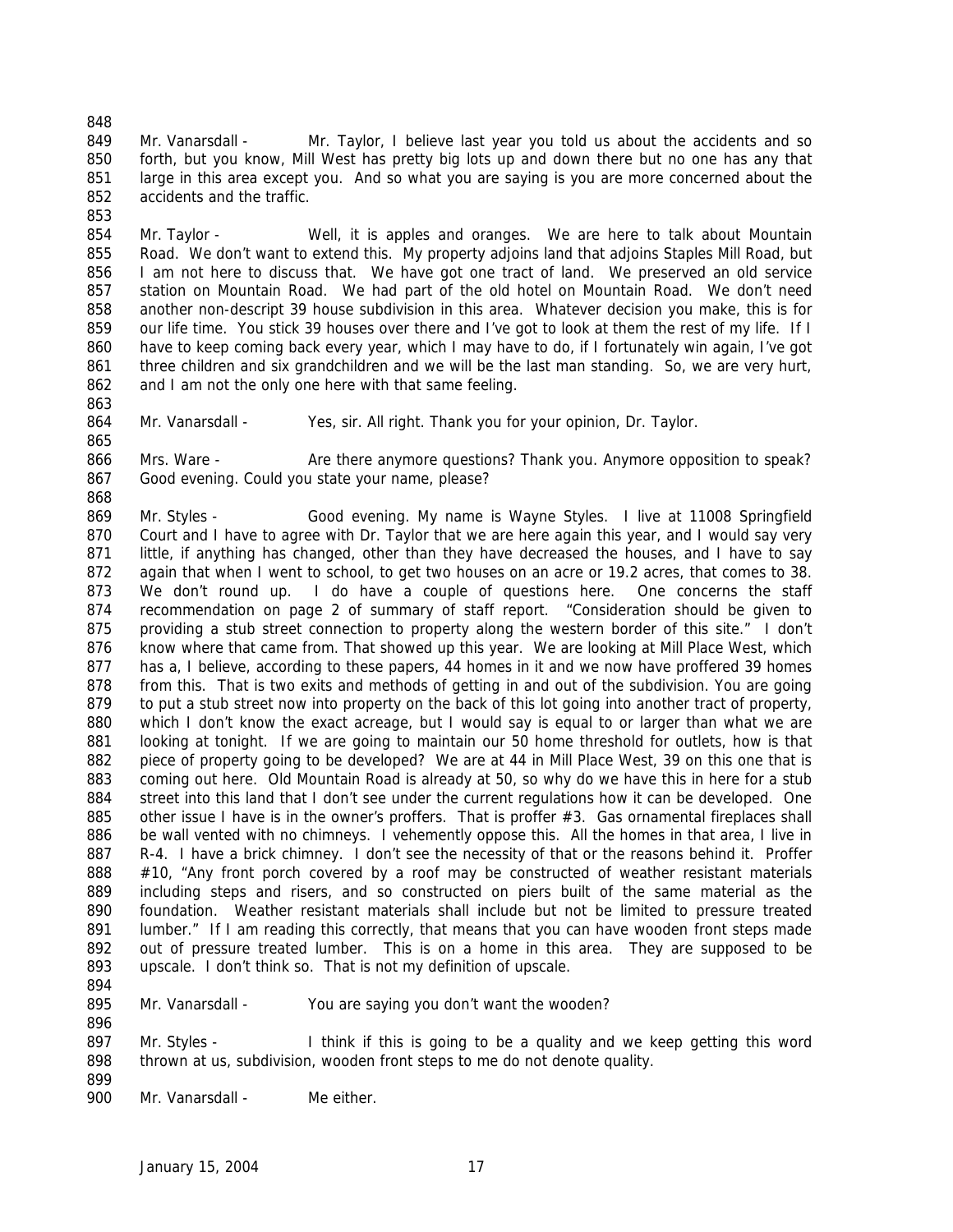Mr. Styles - Thank you. I appreciate that. Like Dr. Taylor has said, we are here again. I see very little change. I don't have the paper work from last year, but I think some things are stuck in here that are not good, and I would recommend that we put it back where it was last year. We still have not fully addressed the density issue. We have not addressed the traffic issue and I recommend to the Board that they deny it once again.

908 Mr. Vanarsdall - Thank you.

910 Mrs. Ware - Are there any questions? Thank you. 

 Mr. Vanarsdall - Madam Chairman, I would like to ask Mark Bittner to come to the microphone. Can you shed some light on the wording of the stoops and porches because I know that in a few cases ago, we have tried to word that and this is not supposed to be a country porch, right?

 Mr. Bittner - I think I would like to defer to Mr. Silber on that, if I could. I am not as 918 well versed on that issue I believe as he is.

920 Mr. Vanarsdall - They refer to them as "country porches" but most people like the brick or the stone or something and I'd like it all to be the stoop, the steps, and everything, and we had it on one case, had it worded differently.

- 924 Mr. Silber Yes, sir, Mr. Vanarsdall. I think the applicant may need to clarify exactly 925 what his intent is here. Typically, there are a variety of ways in which this could be handled. Many of our country porches do have wooden steps and wooden decks to it, and some of our nicer neighborhoods we have been encouraging all brick porches and brick foundations and brick 928 steps even if it is a country porch arrangement. The way I am reading this proffer it would not require the brick country porch, and if that is what the Commission wishes, I am not reading it 930 that way and the applicant needs to clarify that. This would be, if it is under a covered roof, would allow for material other than brick.
- 

933 Mr. Vanarsdall - Thank you. Anybody else?

935 Mrs. Ware - Is there anybody else here to speak in opposition? OK. Mr. Theobald. You have rebuttal time of three minutes. 

938 Mr. Theobald - Briefly, I would, the last gentleman that spoke, if you recall the plan that was on the screen earlier, we have not planned to do a stub road to the left. We do have the 940 road connecting Mill Place Drive into Mill Place West, but we have not provided for a stub once 941 this is all reconfigured. These houses are going to be in the \$300,000 price range. They are consistent with the plans. They are at 2.02 units per acre and well within the Land Use Plan designations in the County's Land Use Plan. I'd be happy to answer any more questions.

945 Mr. Vanarsdall - How about No. 3 with the fireplaces?

947 Mr. Theobald - No. 3 is frankly the standard type proffer that I believe we have used for a long time, Mr. Vanarsdall, and what we have said if you have one of those direct vent units that 949 those, you can't have that. What we can do is the cantilevered type of chimney with the wooden box hanging off the side.

- 
- 952 Mr. Vanarsdall Thank you.
-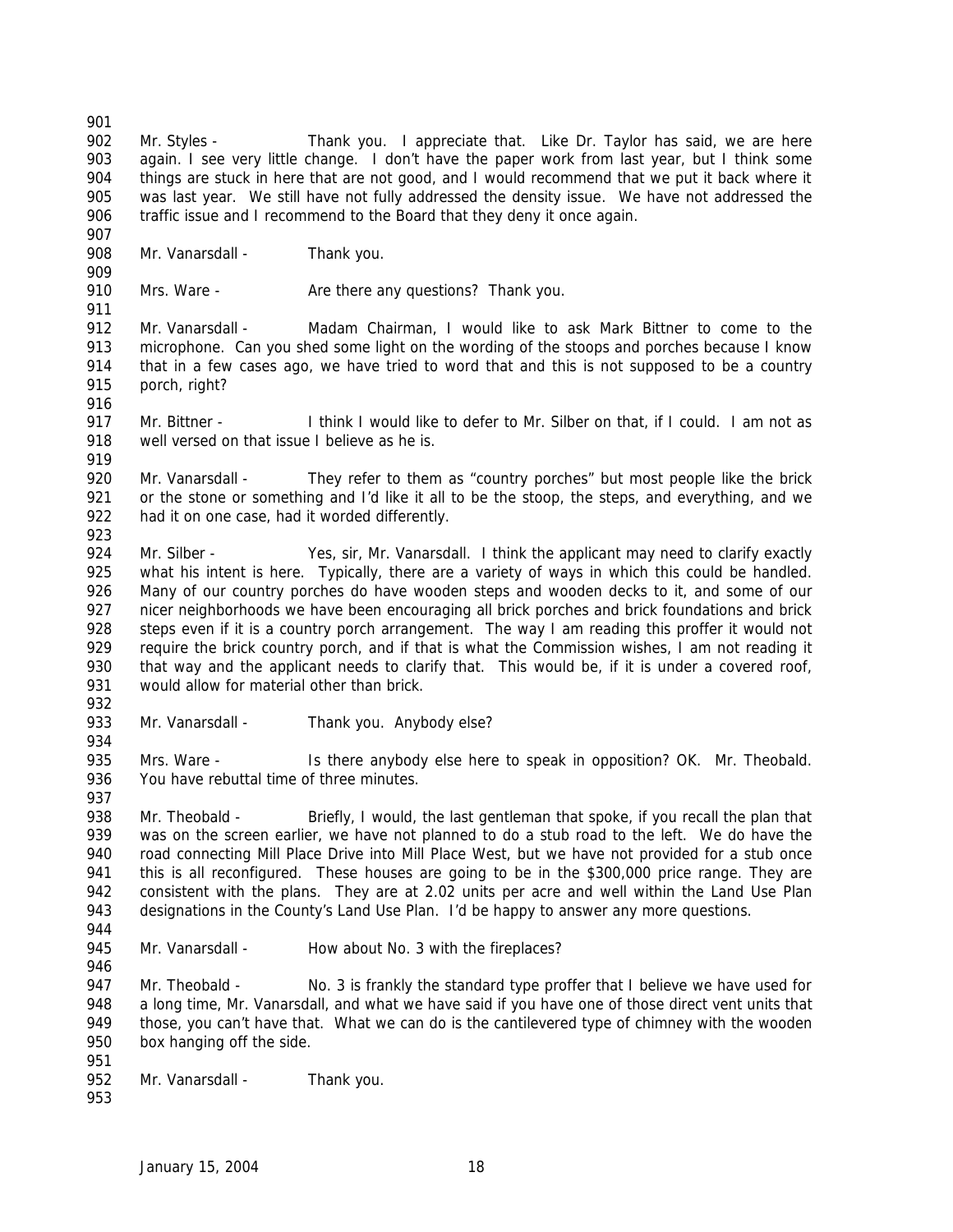Mrs. Ware - Mr. Vanarsdall.

 Mr. Vanarsdall - I will start out by saying that I appreciate you all who made remarks and 957 Dr. Taylor I understand where you are coming from, because last year I asked you the question directly, about 2 lots per acre, and you said you didn't want that, and I can understand why and so forth, but I do feel like it is unreasonable to think that we could get 29 houses on this lot, particularly since the people next door are very satisfied that we ever got it down to 39. We started out last year with 60 lots, and Mr. Atack dropped it to 45. This year he has dropped it to 39, which puts it back into 2 lots per acre that I asked for last time, and I don't believe we could go beyond that, but I am going to recommend this to the Board and then see if we can get anything else changed on it at that time. As far as Proffer No. 3 and 10 that Mr. Theobald just covered, they are standard in the industry, and I do know what you are talking about, Mr. Styles, about the wooden porches, and staff will take a look at that, because we do have a different wording on some of them to make sure that it is not wooden, and with that Madam Chairman, and Commission members, I recommend C-2C-04 to the Board of Supervisors for approval. 

970 Mr. Silber - Mr. Vanarsdall, we will need to waive the time limits.

 972 Mr. Vanarsdall - I waive the time limits for C-2C-04. 

974 Mr. Jernigan - Second.

 Mrs. Ware - Motion made by Mr. Vanarsdall and seconded by Mr. Jernigan. All in favor say aye. All opposed say no. The ayes have it. The motion is approved.

979 Mr. Vanarsdall - And I move that Case C-2C-04 be recommended to the Board for approval.

982 Mr. Jernigan - Second.

 Mrs. Ware - Motion made by Mr. Vanarsdall and seconded by Mr. Jernigan. All in favor say aye. All opposed say no. The ayes have it. The motion passes.

 **REASON:** Acting on a motion by Mr. Vanarsdall, seconded by Mr. Jernigan, the Planning Commission voted 5-0 (one absence) to recommend that the Board of Supervisors **grant** the request because it reflects the type and density of residential growth in the area and the proffered conditions would provide for a higher quality of development than would otherwise be possible. 

 Mrs. Ware - Are we ready for the deferrals for the 8:00 p.m. agenda? 

 Mr. Silber - I think so. We have reached the 8:00 p.m. hour and the agenda is divided into two portions. So, if we could jump ahead to the 8:00 portion of the agenda simply to handle the requests for deferrals, and then we will move back to the 7:00 agenda, but we do have a number of deferrals under the 8:00 portion. So, if you are here to hear cases under the 999 8:00 portion of the agenda, you may want to come into the room. There are deferrals. Mr. Emerson, can you walk us through those, please. 

1002 Mr. Emerson - Yes, sir, Mr. Secretary. 

# *Deferred from the December 11, 2003 Meeting:*

 **C-18C-03 James W. Theobald for Commercial Net Lease Realty Services, Inc.:** Request to conditionally rezone from B-3 Business District and A-1 Agricultural District to B-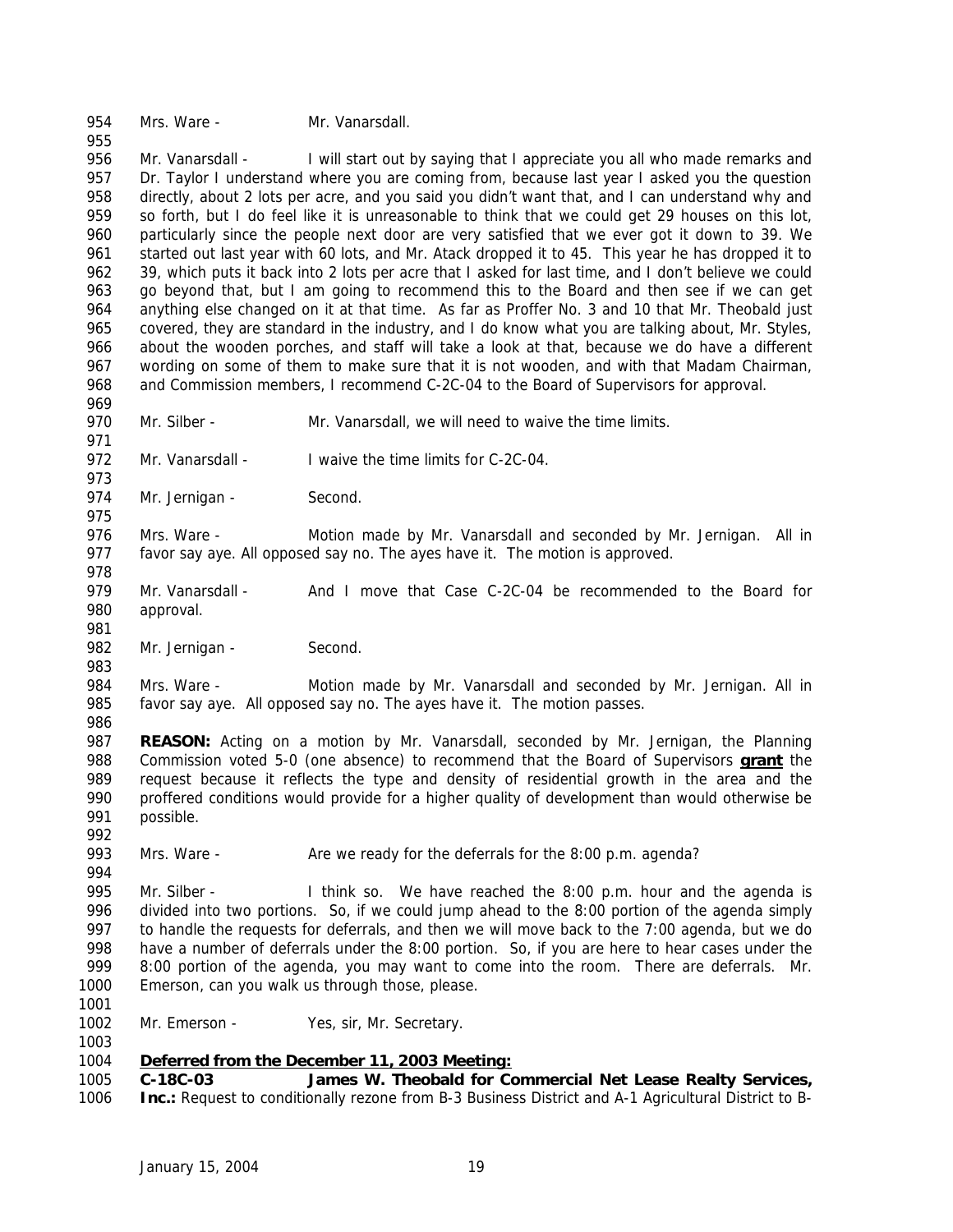2C Business District (Conditional), Parcel 741-761-8112 and part of Parcel 741-761-8532, containing approximately 2.899 acres, located at the southeast intersection of W. Broad Street (U. S. Route 250) and Three Chopt Lane. A retail use is proposed. The use will be controlled by proffered conditions and zoning ordinance regulations. The Land Use Plan recommends Office and Commercial Concentration. This site is within the West Broad Street Overlay District. 

Mr. Emerson - The deferral is requested to the February 1, 2004 meeting.

- Mrs. Ware Is there any opposition to the deferral of this case? Mr. Marshall.
- 1017 Mr. Marshall Madam Chairman, I make a motion to defer Case C-18C-03 to February 1018 12, 2004 at the applicant's request.
- 1020 Mr. Archer Second, Madam Chairman.

 Mrs. Ware - Motion made by Mr. Marshall and seconded by Mr. Archer. All those in favor say aye. All opposed say no. The ayes have it. The motion is passed.

 At the request of the applicant, the Planning Commission deferred Case C-18C-03, James W. Theobald for Commercial Net Lease Realty Services, to its meeting on February 12, 2004.

## *Deferred from the November 12, 2003 Meeting:*

 **C-51C-03 Larry D. Willis:** Request to rezone from A-1 Agricultural District and M- 1C Light Industrial District (Conditional) to B-2C Business District (Conditional), Parcels 742-762- 9861, 743-762-1862 and 743-762-1538 and part of Parcel 742-762-9178, containing 4.089 acres, located at the northern terminus of Brookriver Drive and at the I64E/I295 southeast cloverleaf. A Bottoms Up Pizza Restaurant and other restaurants are proposed. The use will be controlled by proffered conditions and zoning ordinance regulations. The Land Use Plan recommends Semi Public. The site is also in the West Broad Street Overlay District.

Mr. Emerson - The deferral is requested to the February 12, 2004 meeting.

Mrs. Ware - Is there any opposition to the deferral of this case? Mr. Marshall.

 Mr. Marshall - Madam Chairman, I make a motion to defer Case C-51C-03 to the February 12, 2004 meeting at the request of the applicant.

1044 Mr. Vanarsdall - Second.

 Mrs. Ware - We have a motion made by Mr. Marshall and seconded by Mr. Vanarsdall. All in favor say aye. All opposed say no. The ayes have it. The motion passes.

 At the request of the applicant, Case C-51C-03, Larry D. Willis, was deferred to the February 12, 2004 meeting of the Planning Commission.

 **C-4C-04 Bill Axselle for Forest Park Associates, L.L.C.:** Request to conditionally rezone from RTH Residential Townhouse District and O-2 Office District to B-1C Business District (Conditional) and O-2C Office District (Conditional), Parcel 758-743-7963, containing 1.815 acres (B-1C – 0.888 acre, O-2C – 0.927 acre), located at the northeast intersection of Santa Rosa and Three Chopt Roads. An office and retail center is proposed. The use will be controlled by proffered conditions and zoning ordinance regulations. The Land Use Plan recommends Office.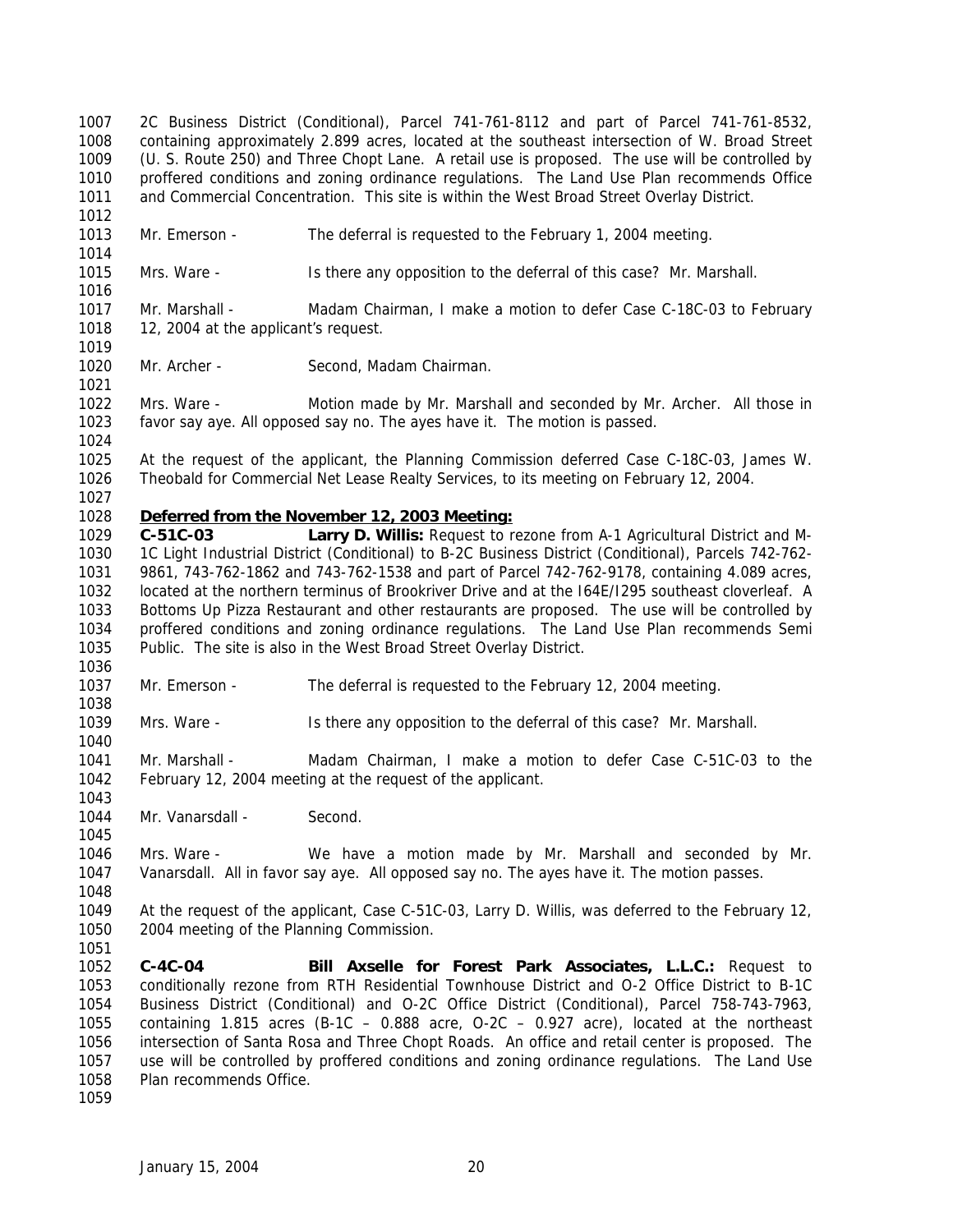Mr. Emerson - The deferral is requested to your February 12, 2004 meeting. Mrs. Ware - Is there any opposition to the deferral of this case? Mr. Marshall - Madam Chairman, I make a motion to defer Case C-4C-04 to the February 12, 2004 meeting at the request of the applicant. 1067 Mr. Vanarsdall - Second. Mrs. Ware - Motion made by Mr. Marshall and seconded by Mr. Vanarsdall. All in favor say aye. All opposed say no. The ayes have it. The motion is passed. At the request of the applicant, the Planning Commission deferred Case C-4C-04, Bill Axselle for Forest Park Associates, L.L.C., to its meeting on February 12, 2004. Mr. Emerson - Madam Chairman, the next item is on page 4 of your agenda. **C-5C-04 Robert M. Atack:** Request to conditionally rezone from A-1 Agricultural District to R-5AC General Residence District (Conditional), Parcel 748-772-3954, containing approximately 4.40 acres, located on the northwest line of Opaca Lane approximately 700 feet northeast of Nuckols Road. The applicant proposes no more than twenty (20) single-family residential lots. The R-5A District allows a minimum lot size of 5,625 square feet. The Land Use Plan and the Nuckols Road/I-295 Small Area Land Use Study recommend Rural Residential, not exceeding 1.0 unit net density per acre, and Environmental Protection Area. Mr. Emerson - The deferral is requested to the February 12, 2004 meeting. Mrs. Ware - Is there any opposition to the deferral of this case? No opposition? Mr. Marshall - Madam Chairman, I make a motion to defer Case C-5C-04 to the February 12, 2004 meeting, at the request of the applicant. 1092 Mr. Vanarsdall - Second. Mrs. Ware - Motion made by Mr. Marshall and seconded by Mr. Vanarsdall. All in favor say aye. All opposed say no. The ayes have it. The motion passes. At the applicant's request, the Planning Commission deferred Case C-5C-04, Robert M. Atack, to its meeting on February 12, 2004. *Deferred from the December 11, 2003 Meeting:* **C-25C-03 Henry L. Wilton for Wilton Companies LLC:** Request to conditionally rezone from O-3C Office District (Conditional) to B-2C Business District (Conditional), Parcel 737- 751-4601 and part of Parcel 737-751-4028, containing 11.495 acres, located at the northeast intersection of Ridgefield Parkway and John Rolfe Parkway right-of-way. Retail with limited office uses are proposed. The use will be controlled by proffered conditions and zoning ordinance regulations. The Land Use Plan recommends Urban Residential, 3.4 to 6.8 units net density per 1107 acre, and Office. Mr. Emerson - The deferral is requested to your February 12, 2004 meeting.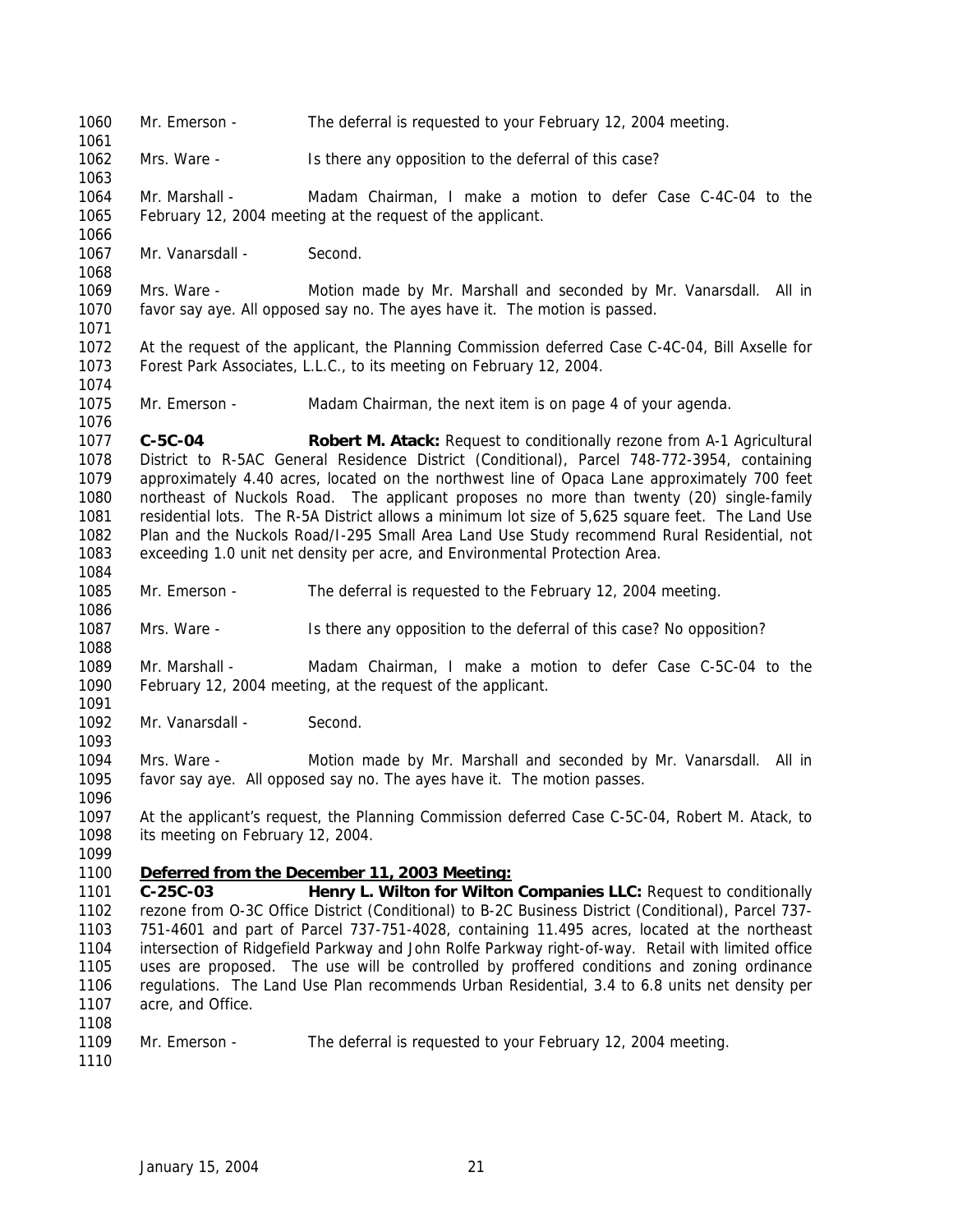1111 Mrs. Ware - Is there any opposition to the deferral of Case C-25C-03? All right. I move that Case C-25C-03 be deferred to the February 12, 2004 meeting at the applicant's request.

 1115 Mr. Vanarsdall - Second.

 Mrs. Ware - Motion made by Mrs. Ware and seconded by Mr. Vanarsdall. All in favor say aye. All opposed say no. The ayes have it. The motion is passed.

 At the request of the applicant, the Planning Commission deferred Case C-25C-03, Henry L. Wilton for Wilton Companies LLC, to its meeting on February 12,2004.

#### *Deferred from the September 11, 2003 Meeting:*

 **C-27C-02 RFA Management, LLC:** Request to amend proffered conditions accepted with rezoning case C-32C-89, on Parcel 740-750-0178, containing 12.415 acres, located at the northeast intersection of Ridgefield Parkway and Glen Eagles Drive, the northwest intersection of Ridgefield Parkway and Eagles View Drive, and the southeast intersection of Eagles View Drive and Glen Eagles Drive. The amendment would change the maximum density allowed from 7,850 square feet per acre to 8,975 square feet per acre. The existing zoning is B-2C, Business District (Conditional). The Land Use Plan recommends Commercial Concentration. 

Mr. Emerson - The deferral is requested to the May 13, 2004 meeting.

 Mrs. Ware - Is there any opposition to the deferral of this case? Then I move that Case C-27C-02 be deferred to the May 13, 2004 meeting, at the applicant's request.

1137 Mr. Vanarsdall - Second.

 Mrs. Ware - Motion made by Mrs. Ware and seconded by Mr. Vanarsdall. All in favor say aye. All opposed say no. The ayes have it. The motion passes.

- At the request of the applicant, the Planning Commission deferred Case C-27C-02, RFA Management, LLC, to its meeting on May 13, 2004.
- Mr. Emerson Madam Chairman that completes the deferrals for 8:00 p.m.
- Mr. Silber Next case moving back to the 7:00 portion of the agenda under the Fairfield District.

#### *Deferred from the December 11, 2003 Meeting:*

 **C-68C-03 F. Philip Parker, Jr.:** Request to conditionally rezone from R-1C One Family Residence District (Conditional) to RTHC Residential Townhouse District (Conditional), Parcel 808-731-7728, containing 10.328 acres, located at the southeastern corner of the intersection of N. Laburnum Avenue and Watts Lane. A residential townhouse development is proposed. The maximum density in the RTH District is nine (9) units per acre. The Land Use Plan recommends Office. The site is in the Airport Safety Overlay District.

Mrs. Ware - Is there any opposition to this case? There is opposition. Ms. Moore.

 Ms. Moore - The applicant proposes to construct 82 townhouses for sale on the subject site. This is 11 less units than what was stated on the staff report and reflects several revisions to the proffers submitted by the applicant on January 7, 2004. Therefore, the units would yield a density of approximately 7.9 units per acre.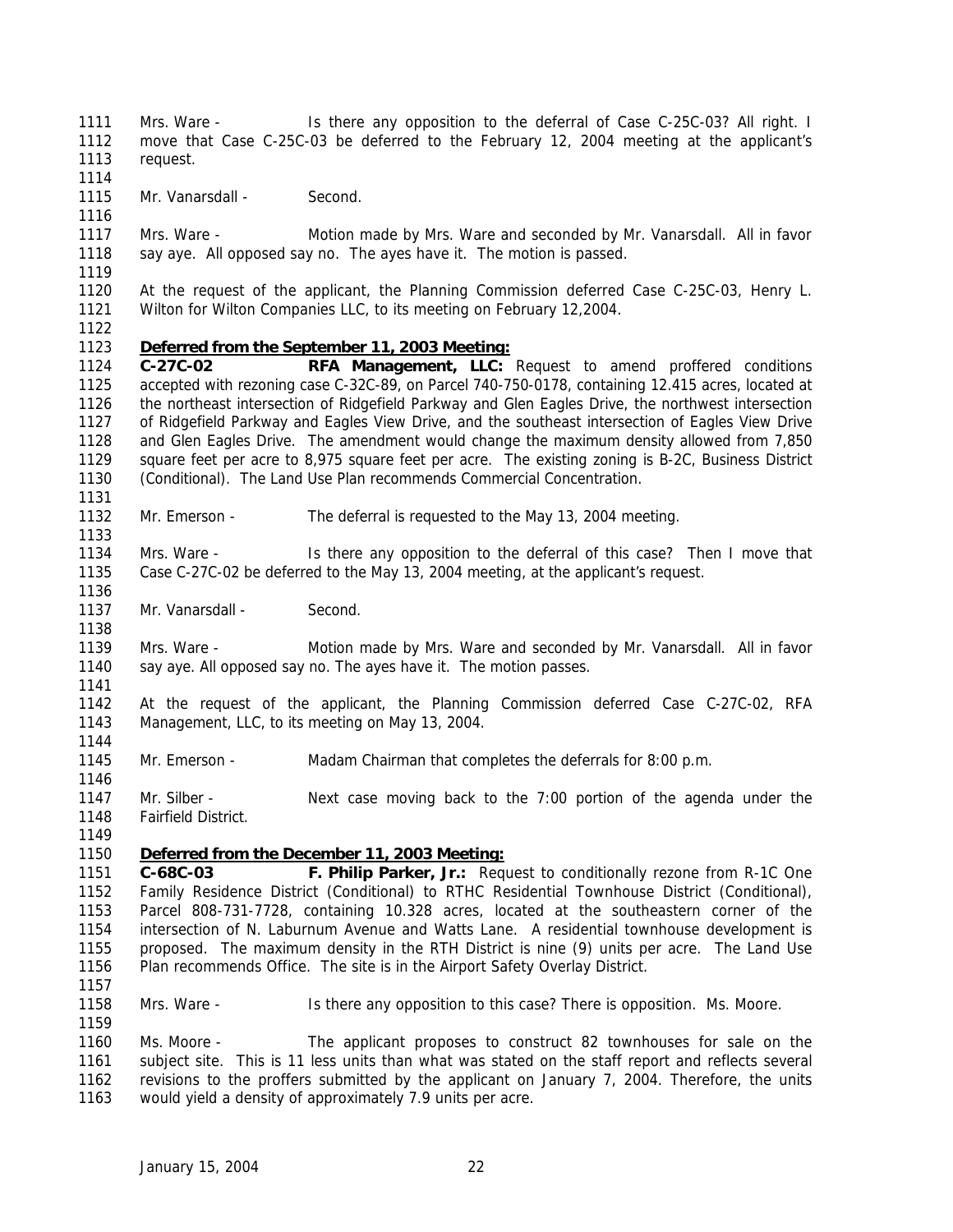- The site is designated as Office in the 2010 Land Use Plan. The proposed use is not consistent with this designation. The site also lies within the Creighton Road Corridor Special Strategy Area, which sets forth specific design standards for development within the area.
- Since the staff report was drafted, the applicant has proffered a conceptual plan and elevations for the townhouses and entrance feature. These proffered exhibits were received today; therefore, the time limits would have to be waived in order to take any action on this project tonight. Major aspects of the proffers include:
- 1174 A boulevard-style entrance from Laburnum Avenue, as proffered in Exhibit D.
- 1176 A 25' transitional buffer and decorative open rail fence along Laburnum Avenue.
- 1178 6" curb and gutter and sidewalks along the interior walkways and a sidewalk along Laburnum Avenue.
- 1181 Sodded front yards.

- 1183 Detached garages for a least 35 vehicles.
- 1185 Proffered elevations and language to provide for 50% brick or stone front facades.
- 1187 A minimum of 1,200 square feet of finished floor area for all units and 1,400 SF for at least twenty-five (25%) of the units**;** and
- 1190 Common areas would be reserved for passive or active recreational use.
- Staff has concerns regarding the development of more townhouses in this area and the loss of opportunity for office development. However, residential development has been the prevalent trend in this area and given the adjacent apartment complex to the north and single-family residences to the east, townhouses may be acceptable at this location.
- If a townhouse development is considered, the highest standards should be applied in accordance with the strategic goals of the Creighton Road Corridor.
- The revised proffers address many of the concerns outlined in the staff report; however the following items should be addressed:
- Proffer 3 states exposed foundations would be finished with brick or stone. The townhouses would be constructed on slab, so this statement needs to be clarified. Staff recommends the units have the appearance of having crawl foundations.
- 1207 The applicant should consider increasing the 25' buffer adjacent to Laburnum Avenue to 35 feet transitional and consider planting trees within the front yards in addition to sod.
- 1210 For a more attractive streetscape, the applicant should consider limiting the amount of continuous units to four and in no event exceed 5 units in a row.
- 1213 Recreational space should be quantified and delineated.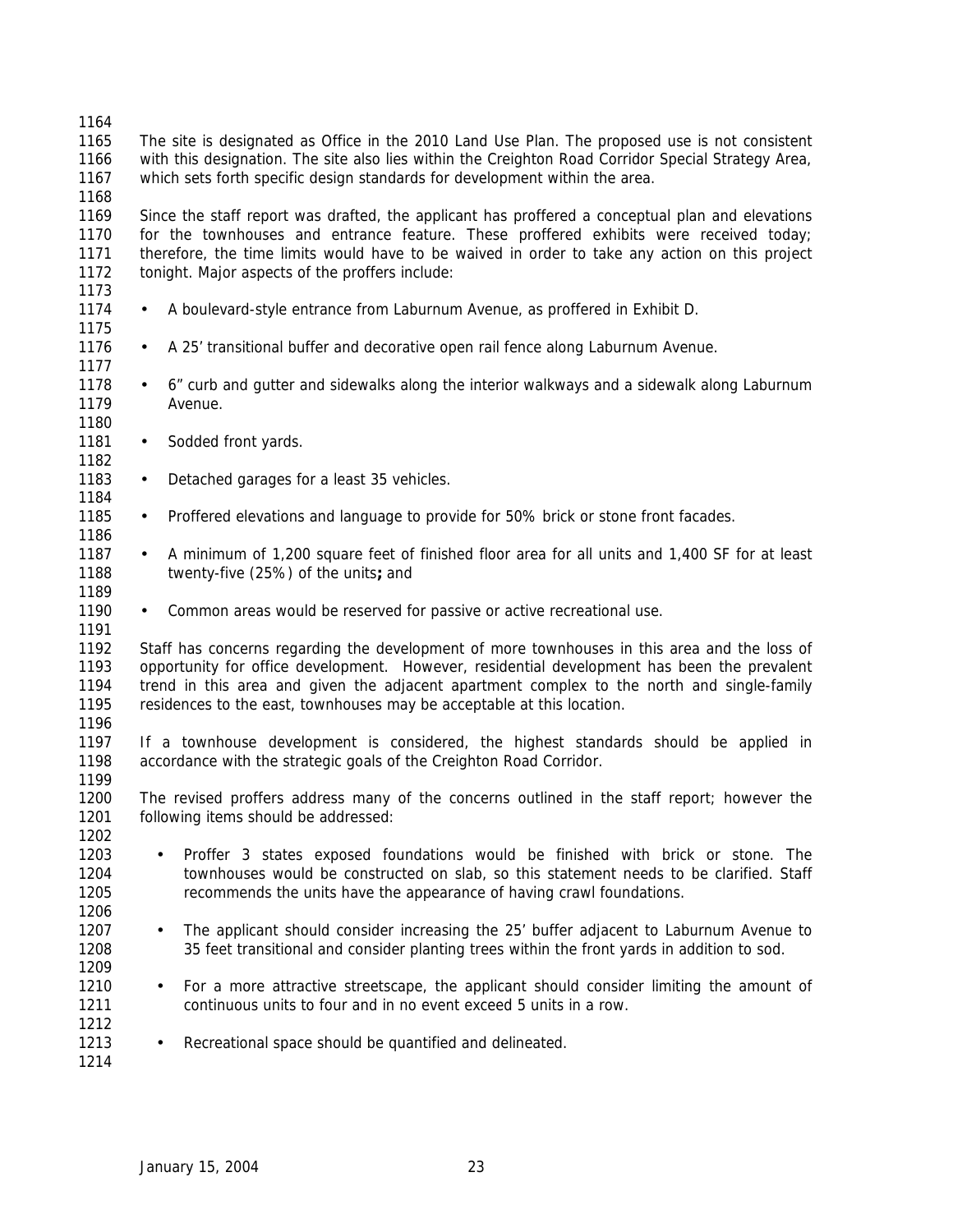| 1215<br>1216<br>1217<br>1218                                                                                 | $\bullet$                                                                                                                                                                                                                                                                                                                                                                                                                                                                                                                                                                                                                                                                                                                                                                                                                                                                                                                                                                                                                                                                                                                                                                                                                                                                                                                                                                                                               | The applicant has proffered 25% of the units would be 1,400 square feet. Staff<br>recommends the applicant consider a higher range up to 50% of such units to be in<br>keeping with the new townhouse developments in this area.                              |
|--------------------------------------------------------------------------------------------------------------|-------------------------------------------------------------------------------------------------------------------------------------------------------------------------------------------------------------------------------------------------------------------------------------------------------------------------------------------------------------------------------------------------------------------------------------------------------------------------------------------------------------------------------------------------------------------------------------------------------------------------------------------------------------------------------------------------------------------------------------------------------------------------------------------------------------------------------------------------------------------------------------------------------------------------------------------------------------------------------------------------------------------------------------------------------------------------------------------------------------------------------------------------------------------------------------------------------------------------------------------------------------------------------------------------------------------------------------------------------------------------------------------------------------------------|---------------------------------------------------------------------------------------------------------------------------------------------------------------------------------------------------------------------------------------------------------------|
| 1219<br>1220                                                                                                 | $\bullet$                                                                                                                                                                                                                                                                                                                                                                                                                                                                                                                                                                                                                                                                                                                                                                                                                                                                                                                                                                                                                                                                                                                                                                                                                                                                                                                                                                                                               | In addition, staff recommends the applicant consider a lower density of 6.0 units per acre.                                                                                                                                                                   |
| 1221<br>1222<br>1223<br>1224                                                                                 | $\bullet$                                                                                                                                                                                                                                                                                                                                                                                                                                                                                                                                                                                                                                                                                                                                                                                                                                                                                                                                                                                                                                                                                                                                                                                                                                                                                                                                                                                                               | Finally, the applicant needs to clarify Proffer 22 regarding terminating any extension of<br>Watts Lane to Harvie Road. The applicant could state access to Harvie Road would not be<br>provided unless otherwise required by the County.                     |
| 1225<br>1226                                                                                                 |                                                                                                                                                                                                                                                                                                                                                                                                                                                                                                                                                                                                                                                                                                                                                                                                                                                                                                                                                                                                                                                                                                                                                                                                                                                                                                                                                                                                                         | If the applicant could address these issues, staff could be more supportive of this application.                                                                                                                                                              |
| 1227<br>1228                                                                                                 |                                                                                                                                                                                                                                                                                                                                                                                                                                                                                                                                                                                                                                                                                                                                                                                                                                                                                                                                                                                                                                                                                                                                                                                                                                                                                                                                                                                                                         | This concludes my presentation, I would be happy to try to answer any questions you may have.                                                                                                                                                                 |
| 1229<br>1230                                                                                                 | Mrs. Ware -                                                                                                                                                                                                                                                                                                                                                                                                                                                                                                                                                                                                                                                                                                                                                                                                                                                                                                                                                                                                                                                                                                                                                                                                                                                                                                                                                                                                             | Are there any questions for Ms. Moore?                                                                                                                                                                                                                        |
| 1231<br>1232<br>1233                                                                                         | Mr. Archer -                                                                                                                                                                                                                                                                                                                                                                                                                                                                                                                                                                                                                                                                                                                                                                                                                                                                                                                                                                                                                                                                                                                                                                                                                                                                                                                                                                                                            | Ms. Moore, could you state again your concern about the buffer, was it a<br>transitional buffer or street buffer that youcan you show me where that is?                                                                                                       |
| 1234<br>1235<br>1236<br>1237                                                                                 | Ms. Moore -                                                                                                                                                                                                                                                                                                                                                                                                                                                                                                                                                                                                                                                                                                                                                                                                                                                                                                                                                                                                                                                                                                                                                                                                                                                                                                                                                                                                             | Yes, sir. Along Laburnum Avenue, and if you look at the Master Plan it<br>would be along here (referring to slide). The applicant has submitted a proffered buffer along for<br>a 25 foot transitional, and we would think it could be enhanced to a 35 foot. |
| 1238<br>1239                                                                                                 | Mrs. Ware -                                                                                                                                                                                                                                                                                                                                                                                                                                                                                                                                                                                                                                                                                                                                                                                                                                                                                                                                                                                                                                                                                                                                                                                                                                                                                                                                                                                                             | Are there anymore questions of Ms. Moore from the Commission?                                                                                                                                                                                                 |
| 1240<br>1241                                                                                                 | Mr. Silber-                                                                                                                                                                                                                                                                                                                                                                                                                                                                                                                                                                                                                                                                                                                                                                                                                                                                                                                                                                                                                                                                                                                                                                                                                                                                                                                                                                                                             | Ms. Moore, did you say the exhibits were received today?                                                                                                                                                                                                      |
| 1242<br>1243                                                                                                 | Ms. Moore -                                                                                                                                                                                                                                                                                                                                                                                                                                                                                                                                                                                                                                                                                                                                                                                                                                                                                                                                                                                                                                                                                                                                                                                                                                                                                                                                                                                                             | Yes, sir.                                                                                                                                                                                                                                                     |
| 1244<br>1245<br>1246                                                                                         | Mrs. Ware -                                                                                                                                                                                                                                                                                                                                                                                                                                                                                                                                                                                                                                                                                                                                                                                                                                                                                                                                                                                                                                                                                                                                                                                                                                                                                                                                                                                                             | And I just want to get you to clarify that these are to be built on slabs<br>that would have the appearance of a crawl space. Is that what you were saying?                                                                                                   |
| 1247<br>1248<br>1249<br>1250                                                                                 | Ms. Moore -                                                                                                                                                                                                                                                                                                                                                                                                                                                                                                                                                                                                                                                                                                                                                                                                                                                                                                                                                                                                                                                                                                                                                                                                                                                                                                                                                                                                             | Yes, ma'am. They would be built on slabs, but the proffer refers to<br>having exposed foundations being brick or stone. So we just want to clarify since there may not<br>be exposed foundations. There should be the appearance of that.                     |
| 1251<br>1252<br>1253                                                                                         | Mrs. Ware -<br>you. Can we hear from the applicant, please?                                                                                                                                                                                                                                                                                                                                                                                                                                                                                                                                                                                                                                                                                                                                                                                                                                                                                                                                                                                                                                                                                                                                                                                                                                                                                                                                                             | OK. Are there any more questions from the Commission? OK. Thank                                                                                                                                                                                               |
| 1254<br>1255<br>1256<br>1257<br>1258<br>1259<br>1260<br>1261<br>1262<br>1263<br>1264<br>1265<br>1266<br>1267 | Mr. Bob Atack -<br>Madam Chairman, my name is Bob Atack, and I again apologize for my<br>laryngitis and members of the Planning Commission. We appreciate the opportunity to present<br>this case before you this evening and we believe we are offering an architectural designed<br>product. In fact we have made two major architectural changes that do not currently exist in this<br>area. This is the first example that we used which is 50% brick, which is an easy item to<br>quantify as far as exterior materials, but if you will obviously notice, we've got dormer windows<br>and instead of having a blunt end on this product, we've had an architectural design feature to<br>soften this residential component. We met with the staff and they asked us to reevaluate,<br>instead of having the shed roof to the exhibit, that we will show you now (referring to exhibit).<br>As you can see, it is a more gabled roof and what we suggested or said that we would be willing<br>to do is to be able to offer both of these exhibits to the Planning Commission and let the Director<br>of Planning dictate, if at will of the Director of Planning, as to which elevation will be preferable.<br>We have had further discussion internally and believe that we could actually probably use both<br>elevations to give another differential in the architectural designs of this community.<br>This |                                                                                                                                                                                                                                                               |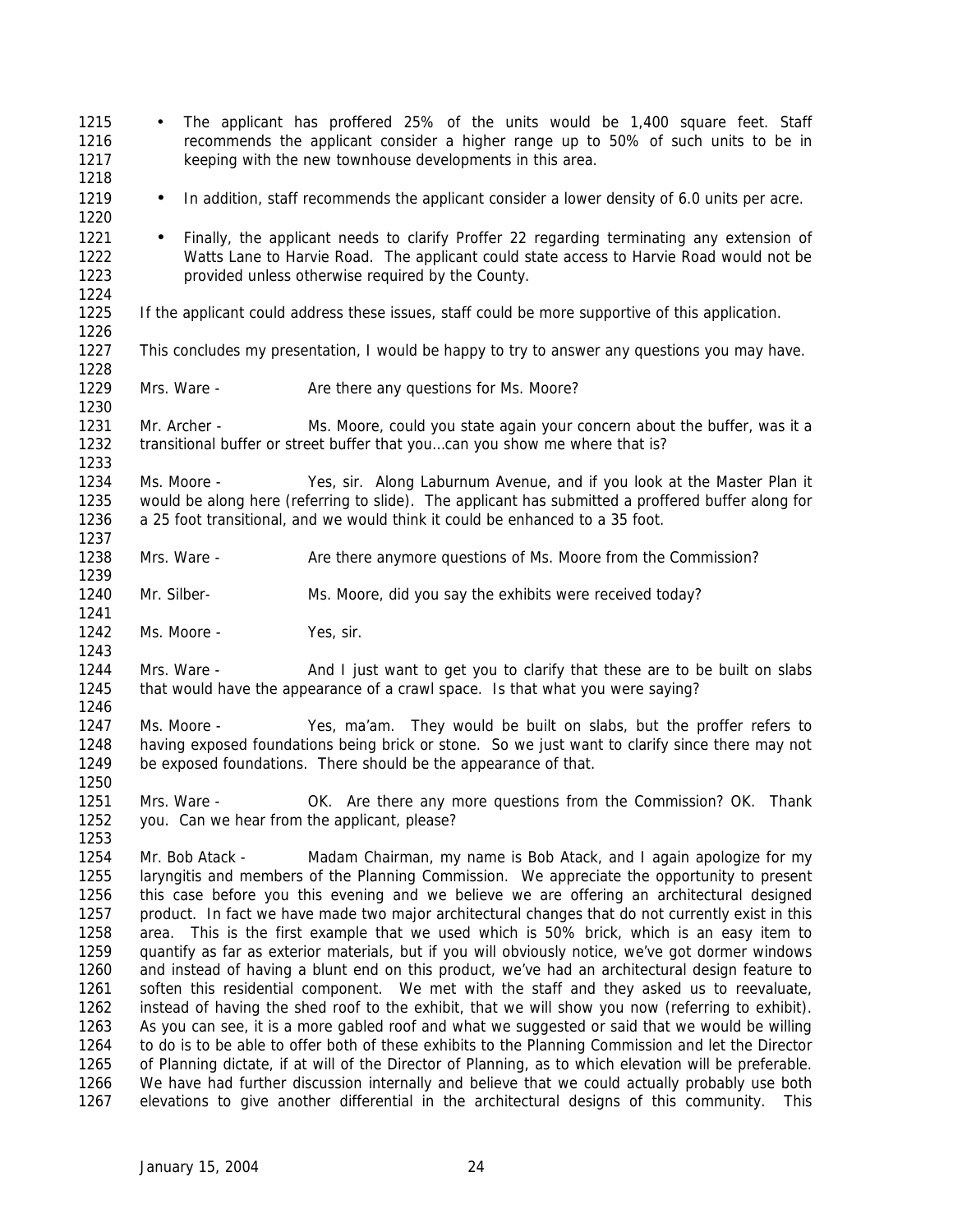architectural design, I think, exceeds the quality that we may have been accustomed to in this area and it is probably not speaking to quality, probably more along the evolution of the townhouse product in our community. We are building this or proposing to build this same product in the West End. We are very excited about it because it is new and it is so hard to do so much with row townhouses. With regard to this specific property, we did meet with the adjoining residents and there is some opposition, we will be glad to address that once they have an opportunity to speak. One of the major components to this site we believe is Laburnum Avenue and the effect that Laburnum Avenue has on this site. Now I am going to switch to that exhibit (referring to exhibit). Ms. Moore was suggesting an additional buffer. What we have had our landscape architect do, and I apologize that this exhibit doesn't reflect it, as closely as it truly is, but at the top of the exhibit what we have is a rail, horizontal vinyl rail fence, supplemented with over 200 pieces of landscaping. This area we give a softer transition, which we have seen subliminally slow traffic down and give a much greater feel for environmental and residential feel to an area, and this is a solution that we think is very appropriate and very necessary because Laburnum Avenue has such a high rate of traffic, not only in velocity but in volume and we think it is a major component to make to having this community set itself off. I apologize for my voice. We have added 35 detached garages to the community. We do have a recreation area amenity provided as a passive amenity. We have these architectural renderings, as I mentioned earlier, 50% of the units would be brick, and a minimum of 25% of the units would be 1400 sq. ft. We have reduced the density from the original case that was filed some time ago. We are proffering sidewalks in the community as well as along Laburnum Avenue. There are a total of 23 proffered conditions to help ensure quality development in this community. I will be glad to answer any 1290 questions that you might have. 

Mrs. Ware - You said the elevations are not proffered?

 Mr. Atack - I am not sure. Are they proffered? Did we proffer both exhibits? OK. Good. And staff was gracious enough to work with us along this design when we presented the original design. Staff asked us if we'd reconsider a different elevation on the end, which we were able to do and thus submitting both. 

 Mrs. Ware - I would like to ask you about the garage proffer. I have never seen anything quite like this before. First come, first-serve basis.

- Mr. Atack Sure, I will be glad to elaborate if you like, Mrs. Ware.
- 1304 Mrs. Ware Yes. That would be good.

 Mr. Atack - Garages are an innovation to townhouse designs. It is an amenity that the market is valuing tremendously. So, since we have less garages than the total number of homes, what we are doing, the question had been asked, how do we determine who gets the garages and can anybody have more than one. So, the intention is to warrant that garages will come under a first-come first-serve basis and that we would not allow anybody to have more 1311 than one until after the community was sold out.

1313 Mrs. Ware - No more than one garage?

 Mr. Atack - Yes, ma'am. Garages will actually be sold. In other words, it is not 1316 identified with a particular house.

- Mrs. Ware OK.
-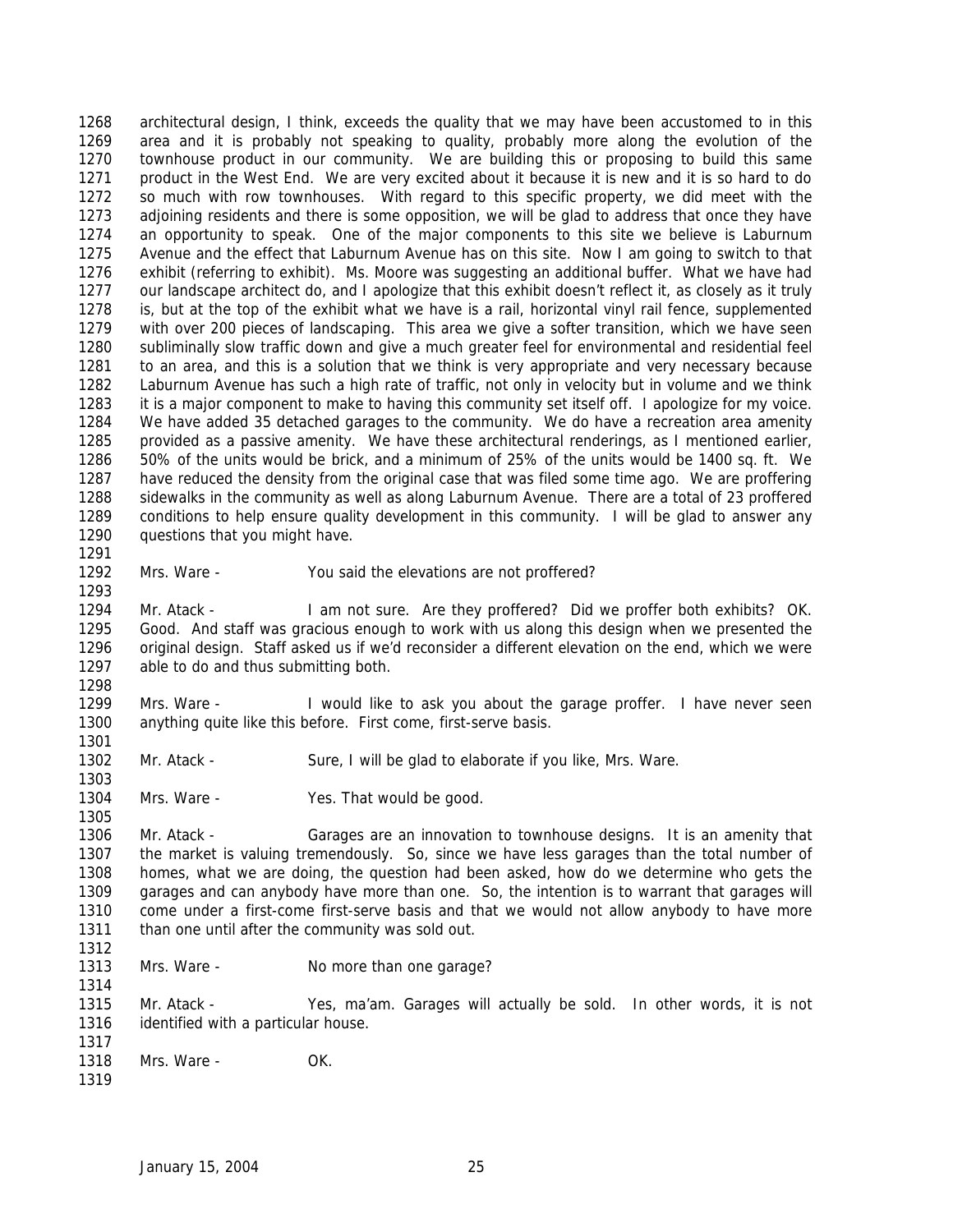Mr. Silber - What you are saying, Mr. Atack, I guess is that there could be as many as 82 townhouse units, but there may be only 35 garages, and a unit can have no more than one garage. So, you are basically trying to say that first-come, first-serve basis on allocating those garages. 

1325 Mr. Atack - Yes, sir.

1327 Mr. Silber - I am just not so sure that is something that the County really needs to monitor. 

 Mr. Atack - I don't disagree, Mr. Silber. It is something that came up in the dialogue and maybe it would be more appropriate to be left in the sales presentation or even the HRA, but the question did come up, and I think we are trying to give an assurance that there would not be any monopolizing of garages. 

1335 Mr. Silber - Right. I think it would be safe to say that there will be at least 35 garages and there would be no greater allocation than one garage per unit or something along those lines.

1339 Mr. Atack - I think the last thing you said probably as far as allocation of garages no more than one unit is more succinct. 

1342 Mr. Silber - OK.

 Mr. Archer - Mr. Silber, I think that was the intent of what we were trying to do when we discussed it in the meeting, to make sure one person could not come in and buy up all of the garages. So, having it allocated to one person per garage, I think, takes care of that aspect of it, and maybe the first-come, first-serve language doesn't need to be there. Because once they are gone, they are gone anyway.

 Mr. Atack - Yes, sir. I am sorry we did not have the advantage of Mr. Silber in that meeting. He would have simplified it greatly for us.

 Mr. Archer - Mr. Atack, there were several issues that Ms. Moore brought up in her presentation and you have addressed a couple of them. Could you speak to some of the others, such as trees, the recreational space, of course, the possible increase from the number that had been designated to be 1200 sq. ft. up to, I think you said 2500 sq. ft. and Ms. Moore refers to … and lastly, Watts Lane.

 Mr. Atack - Yes, sir. Maybe we can work in reverse order, and please, Mr. Archer, don't hesitate to insert if I am absent on some of your questions. Watts Lane, we met with the adjoining residents. I apologize. I have to have Mr. Parker handle all of the intellectual part of our presentation, and he is (unintelligible). As you can see, Watts Lane, we have it colored in. The adjoining property owner to the western portion of the property was concerned about ingress and egress to Harvie Road, and I think that was rightfully so. We have warranted to that resident and Ms. Moore did ask if we would make this language clear, and I think we certainly can, but the gist of what we intend to do is two things: #1 is that we would not access Harvie 1367 Road, #2 that after once we qualified with all of the POD requirements of the County that we would allow the residents, the adjoining property owner actually to vacate that piece of property that we own that is next door to them, so that was the intention of that proffer, and that was the 1370 termination of Watts Lane, Mr. Archer. 

1372 Mr. Archer - OK.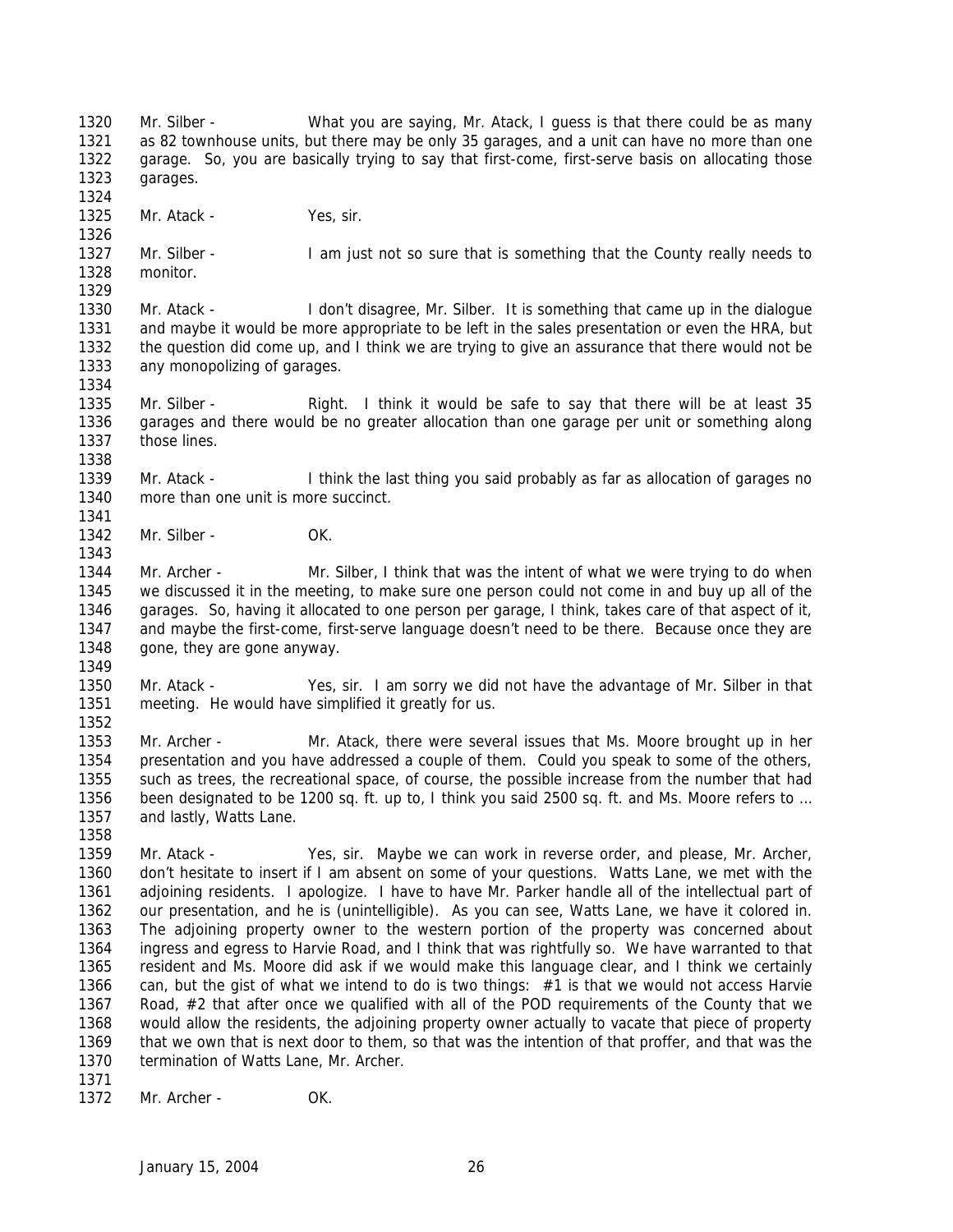Mr. Atack - The question with regard to, sort of leading back into this, Mr. Archer, Ms. Moore suggested with regard to square footage of the homes, we have proffered a minimum of 1200 sq. ft. We have proffered a minimum of 1400, 25% of those units to be in excess of 1400 sq. ft. We believe that the architectural design is something that is innovative in its self. We do not know of any homes in this area, and a lot of other areas in the County, we are very pleased with this design, with the dormer windows. Though that area is not designed to be finished, thus increasing our square footage, that area is actually designed for storage so it literally gives a net more usable acreage, but our plan reflects what we believe is a fair compromise in the square footage requirements with regard to trying to achieve the 1400 sq. ft. goal, sir. 

 Mr. Archer - She also mentioned site design in terms of how the units would be placed. Is there something that could be done to engineer that differently?

 Mr. Atack - Mr. Archer, I might add one other point to this, the question. We are always working on trying to create a better site layout and when we do these first (unintelligible), we often are able to come up with a more efficient and more esthetically pleasing layout. One of the ironic encumbrances to us is the garage requirement in Henrico County, and we would like to have more garages, but because we are not getting credit for them for storage, it also encumbers our ability to make a more attractive site plan, specifically I am referring to the detached garages, no garages count towards the parking requirements in the County. It is ironic that we have found that detached actually become areas in which are more typically used for storage than attached. I feel like this is sort of a contradiction with the intention of garages, but if we were able to have more flexibility in the space allocation of parking with garages, we could probably be a little more creative with our site plan. I do think this is a fairly representative and attractive site plan. We do have a water feature that we will have as an amenity, a passive amenity. We have eliminated 11 units and we have taken out the original grid layout that existed on this property we proposed. It is going to be landscaped, irrigated, sidewalks. It will be very passive and an extensive amount of landscaping on Laburnum Avenue, and I believe that this will make for a very attractive enclave of development at this highly trafficked intersection of Watts 1404 Lane and Laburnum Avenue. 

Mrs. Ware - Are there any more questions for Mr. Atack from the Commission?

Mr. Archer - I don't have any, Madam Chairman, but we do have opposition.

 Mr. Silber - Yes, I have one more question. I feel bad asking you. It sounds like your voice is wearing out, but your comments on Watts Lane. My understanding is that Watts Lane is a dedicated right of way off of Laburnum Avenue, a certain distance. I wasn't aware that 1413 it was a dedicated right of way all the way to Harvie. Am I mistaken?

Mr. Atack - I don't know that you are mistaken, Mr. Silber.

 Mr. Silber - So the proffer that you have that speaks to the possible abandonment or vacation of that right of way, would be that portion that Mr. Parker has shown?

 Mr. Atack - Right here, Mr. Silber (referring to rendering). The part that is not outlined in dark. This area right through here and adjoining this property owner. 

1423 Mr. Silber - Mr. Parker, I thought you just showed on the screen the right of way runs from that point right there towards Laburnum.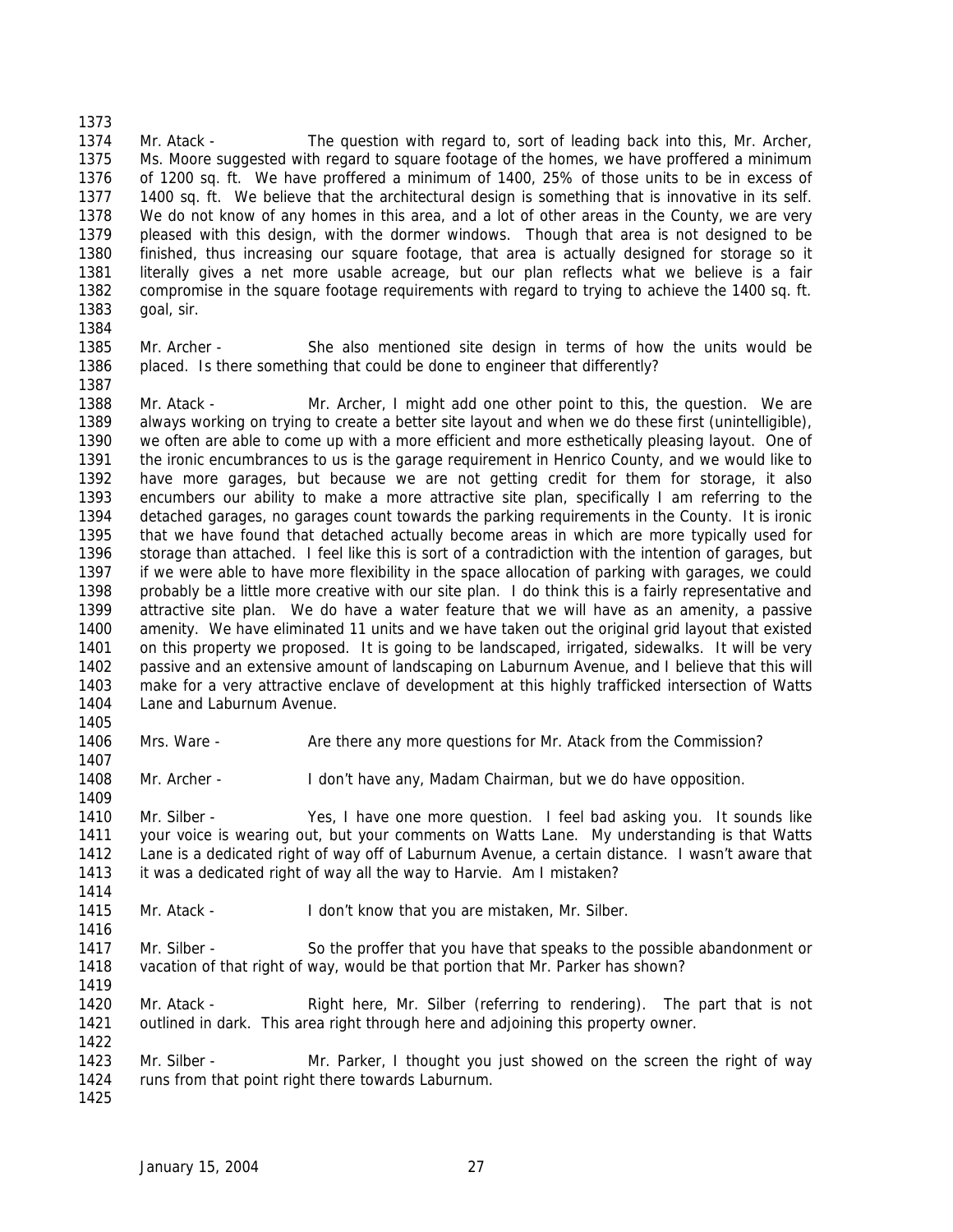Mr. Atack - I think that is correct, Mr. Silber, but to get two points of ingress and egress, we would need to have, I believe, access right here (referring to rendering). I am going 1428 to let Mr. Parker speak to this. Mr. Parker - Good evening. I am Philip Parker with Atack Properties. Watts Lane currently exists at this point as a public right of way. It is shown to be extended on the Major Thoroughfare Plan to this point of access shown to go beyond subdivisions that have been developed along this area to terminate that need. The intent of that proffer, the question came up, would Watts Lane ever be extended to Harvie Road that was shown on the County's plan. Our response was we would agree to work with this property owner to eliminate the need and the requirement of Watts Lane ever being extended to Harvie Road by virtue of deeding that 1437 property over to the adjoining property owners, if that were necessary. Mr. Silber - But that portion down by Harvie is not a dedicated right of way? 1441 Mr. Parker - Correct. Mr. Silber - So there would be no vacation or abandonment of that right of way because it doesn't exist as right of way? 1446 Mr. Parker - Correct. Mr. Silber - You are saying it is on the County's Major Thoroughfare Plan? 1450 Mr. Parker - It is shown to be extended through to Harvie. That is correct. 1452 Mr. Silber - I don't think it is on the County's adopted Major Thoroughfare Plan. Maybe it was a proposed road to go through and at some point perhaps, it was deemed to be necessary. I think we need to work on the proffer with you. I think probably all that needs to be said is that there will not be access provided from your development to Harvie Road unless otherwise required by the County. Mr. Parker - Yes, sir. Mr. Silber - OK. Mr. Archer - Mr. Secretary, so if it is not on the Major Thoroughfare Plan then it does not require Board action for removal. Is that correct? 1465 Mr. Silber - That is correct. Mr. Foster, can you come up and tell us if, in fact, I am correct. Is this on the Major Thoroughfare Plan or not? Mr. Foster - My name is Tim Foster. I am the Traffic Engineer for the County. It is 1469 not on the Major Thoroughfare Plan. 1471 Mr. Silber - So it does not require Board action? Mr. Foster - That is correct and not right of way as Mr. Parker stated, so there is no County action at all as far as the property goes at this time. Mr. Silber - OK. 1478 Mr. Jernigan - It is a paper road, though.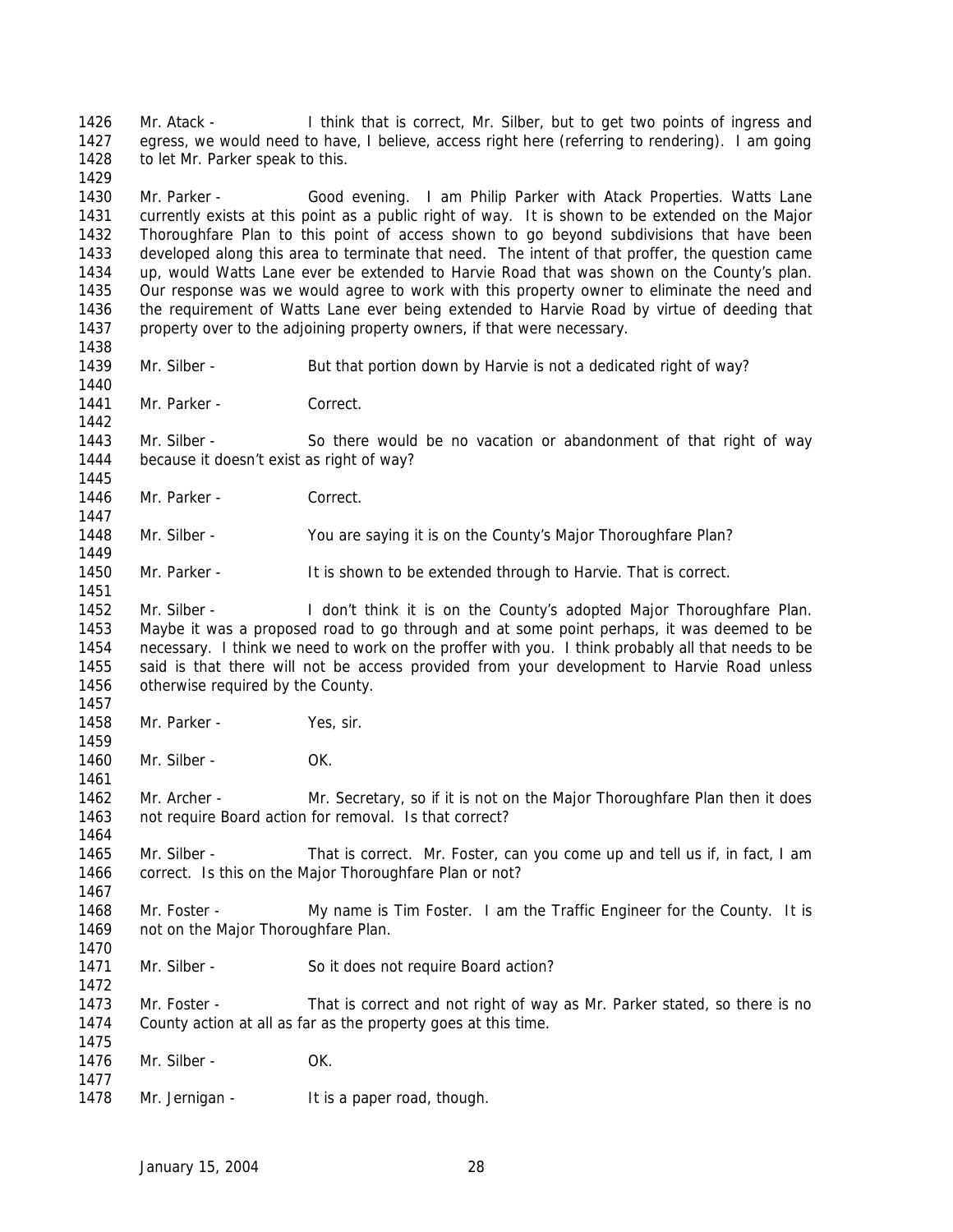1480 Mr. Foster - No. sir. 1482 Mr. Jernigan - It is not a paper road? Mr. Foster - No, sir. The right of way ends where the line is for the second point of access is, and all the maps we have show that as a little stub is private property going over to Harvie Road. 1488 Mr. Jernigan - Oh, OK. All right. Mr. Vanarsdall - Mr. Silber, you said that "unless required by the County." Is that how you ended that? 1493 Mr. Silber - Yes. Mr. Vanarsdall - What assurance would anybody have that it wouldn't ever open, and you 1496 are going to end it like that? 1498 Mr. Silber - Well, that is a good point, I guess. Then maybe there wouldn't be any 1499 assurance if it was left that way. I think... Mr. Vanarsdall - That leaves it open to sometime later and somebody will have a surprise. Mr. Silber - That is correct. I was leaving open the possibility that when the property, perhaps the property along Harvie Road might develop, and there may be a need for a future connection that wouldn't be objected to by the residents nor the County. But if that is an issue you want to put to rest in this rezoning case, then that can be done with the wording of that proffer. 1509 Mrs. Ware - Are you ready to hear from the opposition? Mr. Archer - Yes, ma'am. There were quite a few hands up. You have 10 minutes as a whole. OK? Good evening. State your name please. Mr. Eugene Boland - Good evening. My name is Eugene Boland and my property is this one. My address is 3813 Harvie Road, which is the second property on the east side of the property in question tonight. I'd like to begin by saying that I was not able to attend the meeting that Mr. Atack planned, so our discussions before this meeting is the only time we have had a chance to talk, so I thought in all fairness that I needed to mention that to the Commission, that I don't want to catch anyone blindsided and be the mean landowner next to a property to stop things, buy unfortunately I am going to have to be the mean landowner next to the property to try to stop things. One point of contention – I was going to go through my list – it is in no particular order of importance to the neighbors. One is and has always been the density of the housing. The County's recommendation of six units per acre for a residential townhouse is below what is being proffered by Mr. Atack and it is still above what the neighbors feel is appropriate for this region, if you look at those of us with single-family houses on the eastern side of this property. We are all on one plus acre lots, and we already have to deal with a high-density apartment complex to the north of this property, and we don't feel that our area needs additional high density. That being said, if you look at something the Board has already approved on this C-80C-02 property, which is the extension of the subdivision across the street from us, we will see that currently our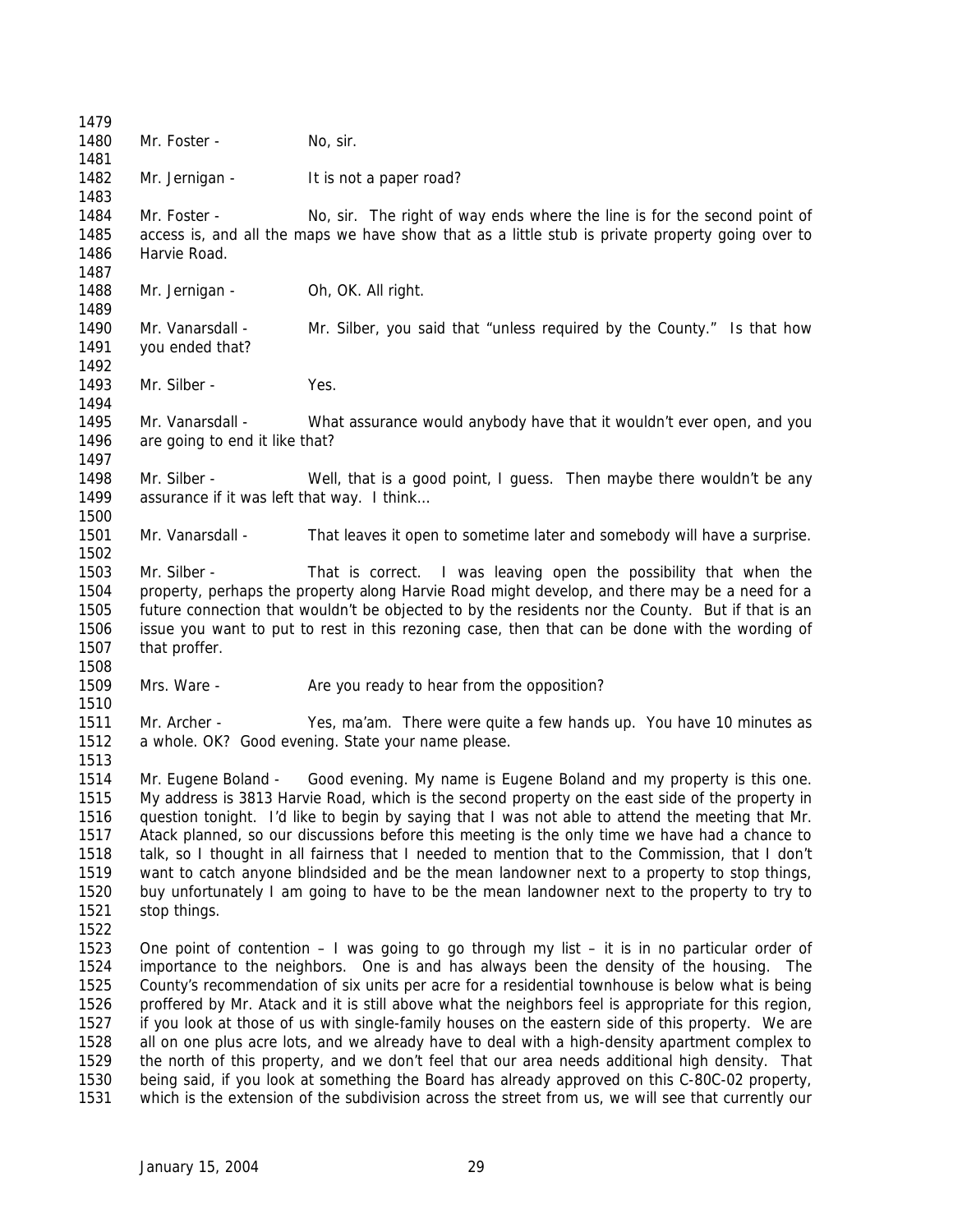schools are going to be pushed to capacity when that is developed as the next extension of the Harvest Crest Subdivision. As a parent with three children in the schools in this area, that is of great concern to me. Our local school, we are very excited of the fact that our grades, the SOL scores and everything have been coming up and have been coming up faster than other surrounding schools and one of the reasons we believe this is true is because our school is not yet at capacity and God forbid over capacity like a number of the other elementary schools, and if the Commission and the County chooses to continue development at the rate that it is going on the east side, we would definitely like to set up some time to talk about additional schools in this region, because trailers don't educate children.

 Another area of concern that we have with this property is on the size of the units. As the County said, they were looking at 50% at over 1400 sq. ft. Again, we agree that a larger unit will promote a more responsible homeowner and will bring a property value that would be in keeping with what we'd like to see in this area. Again, as we look at the subdivision across the street from our properties, we are looking at houses, houses in the mid \$150,000 resale right now. Our houses we are looking, at the extension of Harvie Road, as Harvie Road travels this way, we have a new subdivision going at the end, very large houses actually, on \$200,000 plus property, and we don't feel that residential townhouses in this area is in keeping with the trend of residential development in our area. The County was originally asking for in excess of 50% garages available, first-come, first-served, no matter how it is worded, 35 garages for that property is still below a 50% threshold as I am not aware of how the County counts garages and why garages aren't counted as parking spaces, if that is the case. Either way, I do believe that attached garages would be a major selling point in keeping with a plan for quality development in our area.

 We'd like to applaud Mr. Atack with the stopping of Watts Lane. There is nobody that lives either in the subdivision or with the properties that adjoin it that want to see Watts Lane come through all the way to Harvie Road. Harvie Road where Watts Lane would come out is a very narrow piece of road and that road would dead end, as you can see here into two houses that have just been built, so with that, we'd like to see the virtual end of Watts Lane be no further than a north- south extension of the property line of Mr. Avery's property, which is that first property adjoining the questioned Watts Lane extension.

 Another area of concern is obviously recreation. If you are putting in 82 units, they are going to need someplace to go and as somebody who has a lot of property that adjoins it, we don't want to see that be our backyard providing their recreation facility. A privacy fence has been proffered again for the extension against Mr. Avery's property, and I understand that is because Mr. Avery was the only one of us who adjoins the property who was able to attend the meeting. It is something we'd like to work with the developer and the Commission on into basically ask that Mr. Avery, myself, the Walkers and if we go around the corner we have the Kaufmans, who own the property, to see that no matter what gets developed here as the neighbors want that we'd like to see this whole edge be privacy fence and isolated from any development that would happen in this region.

- 
- One personal question that I have is with the County's request on increasing from a 25 to a 35 foot setback off of Laburnum Avenue, is that 35 feet from the proposed six-lane expansion of Laburnum Avenue, or is that 35 feet from the existing road edge?
- Mr. Silber What proffer number is that?

1582 Mr. Boland - In respect to proffer #1 where it is looking at a transitional buffer against Laburnum Avenue.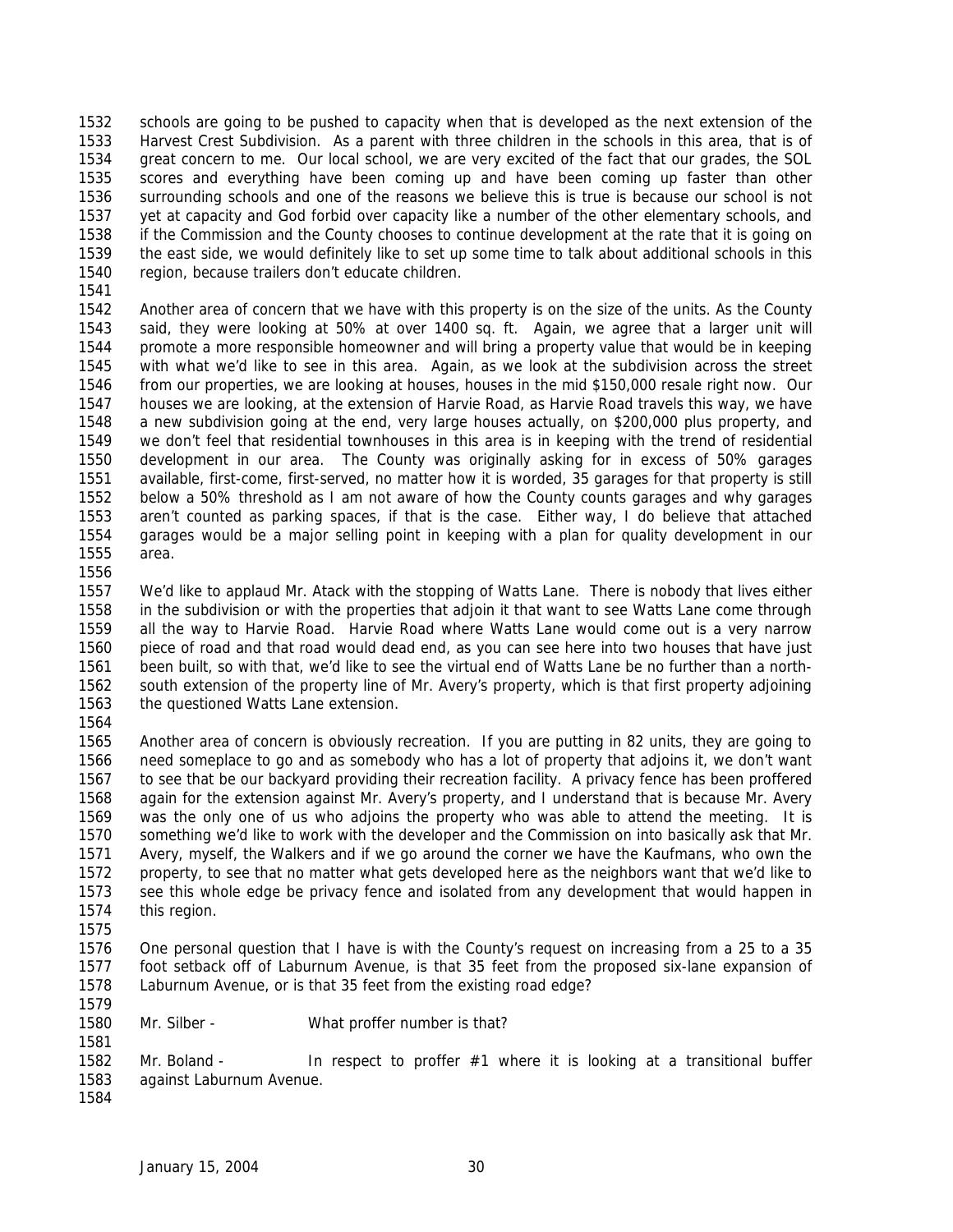1585 Mr. Jernigan - It should be from the...

1587 Mr. Silber - It depends on how it is worded. Let me see if I can pick up on that. Typically it says it would be from the ultimate right of way, which would be the ultimate expansion of Laburnum. It would be from that point. I am trying to see how this is worded. Mr. Foster, do you know if there is going to be any widening required on Laburnum? If there is no widening required, then it would be from the existing right of way. 

 Mr. Foster - If Laburnum is the same as most of the berms in this area, we already have 100 feet of right of way. They will be required to dedicate an additional two feet, so we can get six lanes 20 years from now. Also, I think there may be a right turn lane already there, so there will be some right-of-way dedication, but I think it is going to be minimal above and beyond what is out there now, approximately two feet is what, without a plan that is what I would say right now, only two feet. 

 Mr. Silber - OK. I think what we can do in this case is work with the applicant to have this from the ultimate right of way, so we will be assured to have that space in the future. 

 Mr. Boland - With that, I really have no further concerns. I was able to speak to the Commission last time when this property was proposed for development and we are, the neighbors are still under the same, we still have the same feeling that we don't want to prevent anyone from making a living, any developer from making a living on the east side of Henrico County, however, if the price of this property requires a density at this level, we think that price is above what the market will bear, and we will continue to fight development until a price is reflective that a developer can make money either on single-family houses in keeping with the latest expansions in our area or with a townhouse and a much lower density. Thank you. 

 Mrs. Ware - Are there any questions of Mr. Boland? OK, thank you. There are two minutes left. Is there anyone else who wanted to speak in opposition? The rebuttal from the applicant. Oh, I am sorry. Could you state your name, please? 

 Mr. J. R. Stubbins - My name is J. R. Stubbins and I reside at 3709 Harvie Road, slightly north of the area we are talking about. I just wanted to say I think the time for any type of development of condos or the smaller square footage we are talking about has passed long ago. The existing apartment complex there was built. It was a very rural area. It probably sufficed at the time, but since then the trend has been larger homes, better quality homes. I have lived there for eight years and the homes have gotten larger and larger, brick faced, and they have exceeded \$70,000 from what they started at, and something like this does not fit. That is all.

Mrs. Ware - Thank you. Is there any more opposition? Would you like your rebuttal?

 Mr. Atack - Thank you, Madam Chairman. I appreciate the opportunity to respond, I think, more than a rebuttal. I think the points on economic values and impacts of our values to the adjoining residential communities are very fair and appropriate questions. One thing that I apologize for, I neglected to mention in my original presentation that our town homes would start at \$160,000. We have developed over 300 homes in this area and the Clarendon area and this area is correct. As he mentioned, it has grown economically and I think socially as well, and it is becoming a very popular residential area. I would say this, I would warrant this to this Board (sic) and as I spoke to the gentleman in the two minutes I met him before outside, regardless of the decision of the Planning Commission this evening, I would be glad to have another meeting prior to the Board of Supervisors meeting, so that I can meet with these folks and as Mr. Boland mentioned about the fencing, the privacy fencing between his property and the subject property, we did meet Mr. Avery and that is who we had a discussion with. We will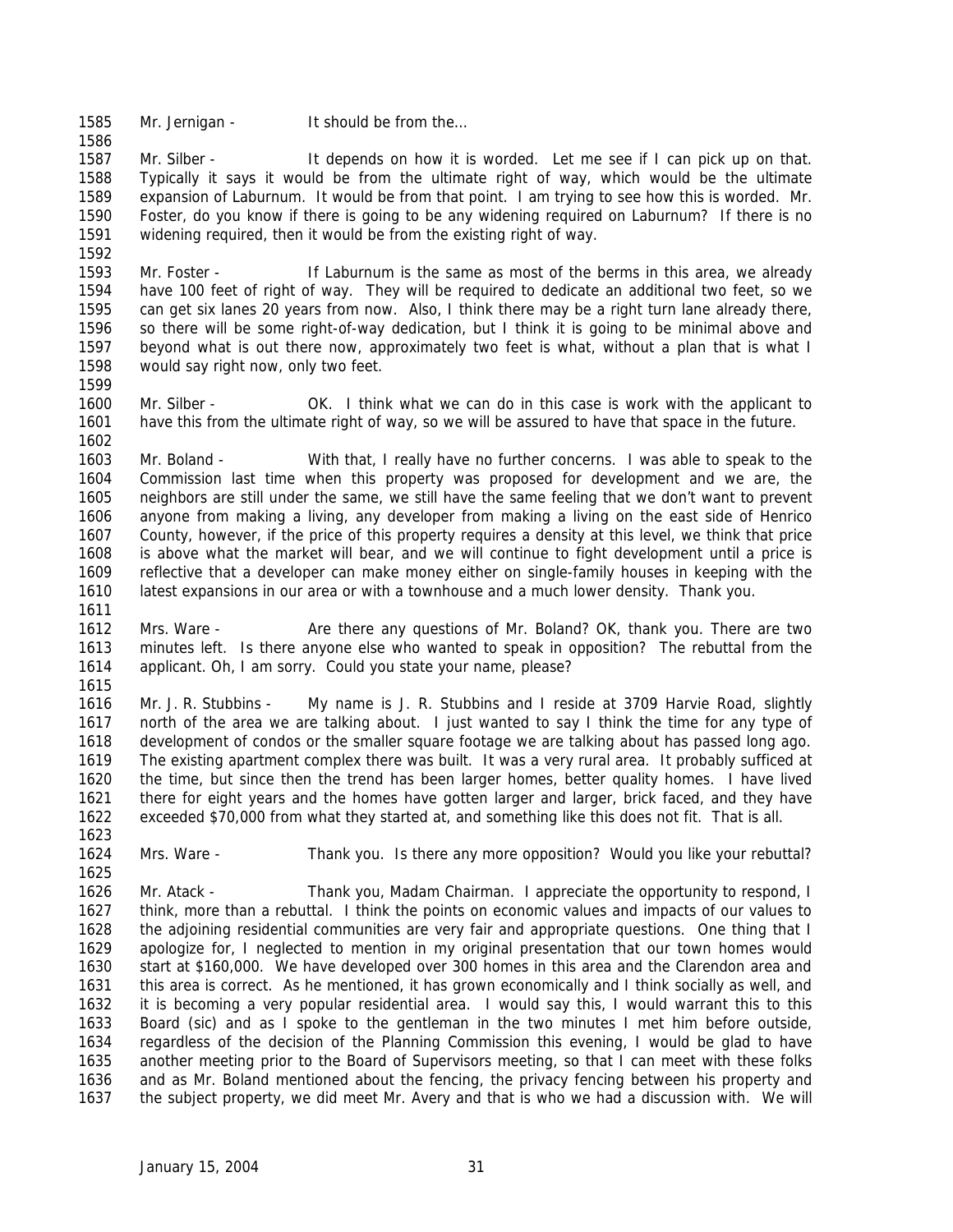be glad to maintain that dialogue with the other adjoining property owners. Square footage is another issue that has come back up, recreation areas. One thing that is interesting about square footage is that if the square footage grows, so does the number of people in multi-family housing. We believe that this community that we intend to develop here is not going to be aimed at first-time homebuyers with three school-aged children. That is a very important commodity in our community and should be in a single-family home. We hope to be able to offer housing for professionals who are interested in maintenance free living with a quality life style, and be able to maintain the same economic appreciation that has been enjoyed in the community. I will be glad to answer any other questions that you folks may have. 

 Mr. Archer - Mr. Atack, one thing I think I failed to mention was something Ms. Moore mentioned in her presentation, having to do with exposed foundations, having the appearance of being crawl space. Can you address that?

 Mr. Atack - Yes, sir. Mr. Archer, Ms. Moore mentioned that we may not have been very clear as to how that proffer is articulated, but we will change the proffer to make sure that it reflects that the foundation levels, all exposed foundations be brick or similar material very typical. We replicate the standard provision that we typically use and is a custom in the Planning Department to show that exposure. 

- 1658 Mr. Archer OK, thank you.
- Mr. Atack Yes, sir. Thank you.
- 1662 Mrs. Ware Any more questions for Mr. Atack? Thank you. Mr. Archer.

 Mr. Archer - You know, since Mr. Atack has been here I am starting to get hoarse myself. This case, as most of you know, has been brought to us before, not this particular case, but the particular area has been brought to us before and sometime ago, two years ago, in fact ever since Mr. Thornton was elected to the Board we have intended and tried to aggressively pursue quality standards for Fairfield and all of eastern Henrico. The case that was presented prior to this one, I have to admit, this one is far and above what was presented in that particular case, although there are some things in here that probably still could be done to make improvements. But we do intend to aggressively pursue quality in Eastern Henrico. It is true that there is quite a bit of a conurbation going on in this area, all the way down to the Chickahominy Swamp and Hanover. And yes, I wonder sometimes, too, how we are going to find schools to fit all of these people, but I guess we are in a situation where we can't build the school first and wait for people to populate them, and I think what happens most of the time is we have to populate the area first and then build the schools. Sometimes that leads to quality and improvement.

 We met with Mr. Atack last week, Ms. Moore and myself, and she has worked tremendously hard on this case, and as you can hear from her presentation, she didn't really say the staff supported this case. She said if some of these things could be done, she could more aggressively support this case or something to that effect. But, I am pleased at the fact that we have been able to develop some quality standards that are so far above what has been done before; the applicant has proffered two exhibits tonight, and I must say I can't understand why it took so long to get 1685 these exhibits. The original proffers came in on the  $7<sup>th</sup>$ . Is that correct? And yet the exhibits didn't come until today, and I have to say that puts a tremendous burden on staff to try to incorporate these exhibits into the staff report when we get them so late, even to the extent that we would have to waive the time limits on them tonight to make a decision. The addition of garages as an option, the attractive boundary and buffer along Laburnum Avenue and the general aesthetics and quality of the structure that Mr. Atack mentioned, and one of the things,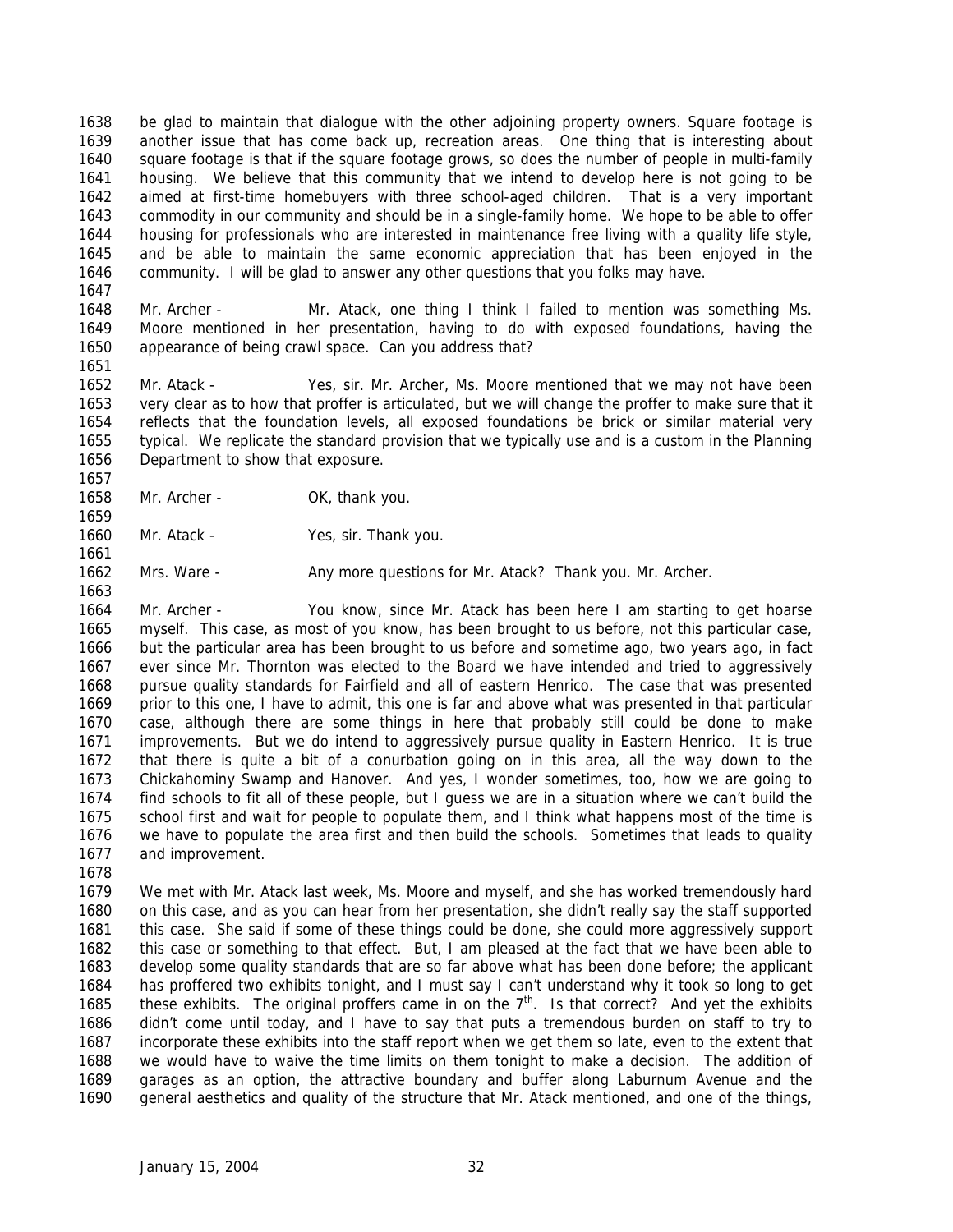the first exhibit that was shown that had the shed-type roof structure on it was something that we thought we could do better with, and he come back with an option to that tonight, also. And, he mentioned the proposal that Mr. Gelletly has on the east side of Creighton Road. The standards for this particular town house development would not be quite up to what that is, but I am not at all insensitive to the fact that this is adjacent to an apartment complex that even it is aging somewhat is in relatively good shape, and very well maintained, but you know, I have to be sensitive to the fact that that would have an effect on the appeal to a buyer if they had the option of buying there or somewhere else, so I can understand how the pricing would be somewhat less than it would be on the other side.

 Having said all of that, I am getting ready to make a decision here in a minute, but I do want to let you know that I will expect and would expect that Mr. Thornton and the Board is probably going to scrutinize this a bit more, and I don't think that there are things in here that staff has objections to that can't be overcome. I think all of these things can be overcome. I am sensitive to the folks that live along Harvie Road and I am glad Mr. Atack is willing to put in that stipulation that that road would not continue out to Harvie, so that you folks can maintain some level of privacy. And with that, I am going to guardedly recommend this for approval, and I say guardedly because two things I would suggest is that you be open to what suggestions the staff might have before the Board meeting and also as this gentleman requested that you meet with the neighborhood again and keep a dialogue going with them as early prior to the Board meeting as you can so that they can address those concerns and have them ready to bring before the Board.

- So, Madam Chairman, first of all, we have to waive the time limits on the late exhibit and I move to do so.
- 1717 Mr. Marshall Second.

 Mrs. Ware - Motion made by Mr. Archer and seconded by Mr. Marshall. All in favor say aye. All opposed say no. The motion passes.

- Mr. Archer Lastly, I will move to recommend that the Board approve C-68C-03.
- 1724 Mr. Marshall Second

 Mrs. Ware - Motion made by Mr. Archer and seconded by Mr. Marshall. All in favor say aye. All opposed say no. The motion passes.

 **REASON:** Acting on a motion by Mr. Archer, seconded by Mr. Marshall, the Planning Commission voted 5-0 (one absence) to recommend that the Board of Supervisors **grant** the request because it is reasonable in light of the R-5 zoning in the area and the proffered conditions would provide for a higher quality of development than would otherwise be possible. 

1734 Mr. Silber - This would come before the Board of Supervisors on the 10<sup>th</sup> of February at 7:00 p.m.

- **THE COMMISSION RECESSED FOR TEN MINUTES.**
- **THE COMMISSION RECONVENED.**

# *Deferred from the December 11, 2003 Meeting:*

 **C-69C-03 Robert M. Atack:** Request to conditionally rezone from A-1 Agricultural District and RTHC Residential Townhouse District (Conditional) to O-2C Office District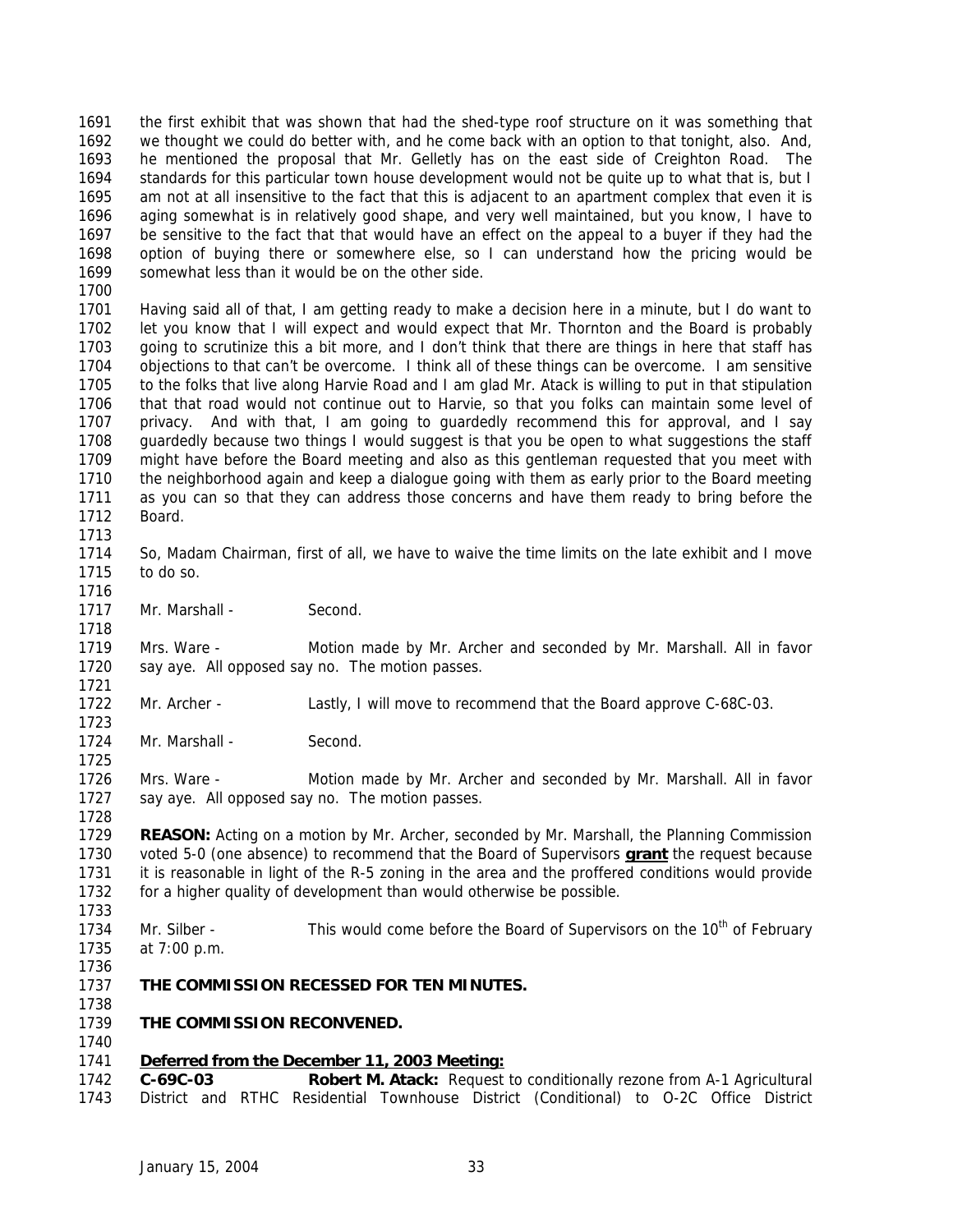- (Conditional), Parcels 776-766-2949 and 776-766-3128, containing 2.176 acres, located at the southeast intersection of Woodman and Mountain Roads. Office use is proposed. The use will be controlled by proffered conditions and zoning ordinance regulations. The Land Use Plan recommends Office.
- Mrs. Ware Is there any opposition to this case? No opposition. Mr. Bittner.
- 1751 Mr. Bittner Thank you, Mrs. Ware.

 The subject properties are designated Office on the 2010 Land Use Plan, and this request is consistent with that designation. 

- The applicant has submitted several proffers with this proposal, including some revised proffers you should now have in front of you. The applicant's proffers include:
- 1759 A proffered building elevation, which we have here (referring to slide);
- Building material of at least 40% brick;
- 20-foot landscape areas along Mountain and Woodman Roads planted to exceed 1762 Transitional Buffer 10 requirements;
- Building height limited to 35'; and
- Monolithic style signs limited to 8' in height.

 Staff had been recommending more landscaping in the buffer areas above the Transitional Buffer 10 standards. Staff had also been recommending signage limited to six (6) feet in height instead of the proffered eight (8) feet.Although the revised proffers do not completely address staff comments, they are a significant improvement. 

 The two parcels are separated by an undeveloped right-of-way known as Old Woodman Road. This right-of-way would need to be abandoned to develop the property as proposed. Staff encourages 1773 the applicant to continue to work with the Real Property Department to complete the abandonment of this right-of-way as soon as possible. Ideally, this case should not receive final approval from the Board of Supervisors until this matter is settled.

 The requested rezoning is consistent with the land use plan recommendation and the applicant has provided proffers to improve the quality of development. Staff recommends approval of this 1779 application.

- 1781 I would be happy to try and answer any questions you may have.
- 1783 Mrs. Ware Are there any questions from the Commission?
- Mr. Archer Mr. Bittner, with regard to the 8 ft. signage, you wanted six?
- Mr. Bittner We recommended six and the applicant said he wanted to limit that to 8 feet.
- Mr. Archer OK, I will ask him. I will ask him why.
- Mrs. Ware Would you like to hear from the applicant?

1794 Mr. Atack - Madam Chair and members of the Planning Commission, my name is Bob Atack and I am the applicant before you this evening. Mr. Parker is going to pass out a letter that was prepared by the president of the homeowners association that adjoins, that is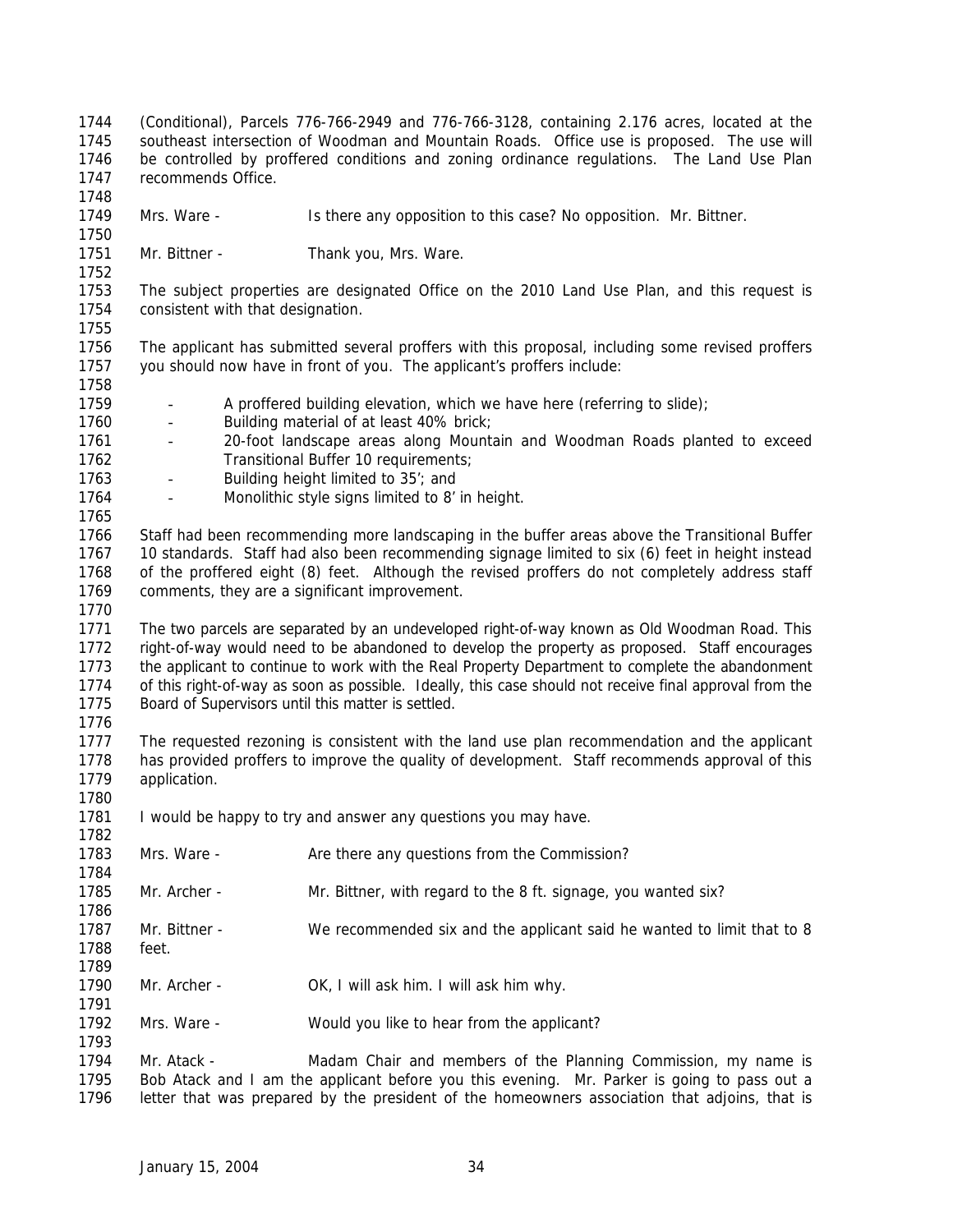across the street from the subject property. I think most of you, probably with the exception of Mr. Marshall, have been here for the previous zoning attempts on this property, and Michelle Faison is the president of the homeowners association and has been very active in all of the zoning that has occurred recently in her area, and when I say she, in the singular tense, I am really speaking of her as president of the homeowners association. We have met with Ms. Faison and she has, and I really appreciate her correspondence both to the Planning Commission as well as to Mr. Thornton. I am sorry. The letter was to Mr. Archer and only to Mr. Archer, and I would just take the last sentence of the last paragraph to Mr. Thornton to reiterate she says, "We hope that you will vote in favor of the rezoning issue in the event it comes before the Board of Supervisors." That is what she asked Mr. Thornton and she asked Mr. Archer virtually the same thing. The reason she was an advocate of this case is we also are developing the adjoining property and we, in our original zoning case had a number of discussions with the current owners, the Ramsey family, who have owned this property for an extended period of time, decades literally, and this is a big representation of our property in conjunction with what is currently owned by the Ramsey's that we are seeking the rezoning for. The exhibit that you saw on the front elevations did not really give the true quality of the construction of the office zoning that we are requesting. This will be for rent or possibly condos for sale, but we think it is very compatible with the 70 townhouses that we currently have under construction and we feel like this is a really good use and compatible use and even a transitional use for the Ramsey property. It is very unusual, it is the first time we have ever owned a piece of property, rezoned it for a higher density that being RTH, and then we are involved in the subsequent rezoning for ever higher zoning, next to residential that we own. That is typically not as compatible, but we feel very comfortable with this and would ask that you support the staff's recommendation for approval. I will be happy to answer any questions.

 Mr. Archer - Thank you, Mr. Atack. I just had one question having to do with the signage. Is there any particular reason why you prefer the 8 feet over the 6 feet that the staff recommends? 

- Mr. Atack Mr. Archer, I am sure there is a good reason. We always want to disagree with staff on some point at some time. Tonight we disagreed with them on just about everything, so we wouldn't want to leave that opportunity out, but in all due respect, I think it is something that we could work on. We have had one case in our recent zoning, Hunton Estates, where we had a sign that was about 20 feet high, residential sign, and it is because it was a landscape monument sign. I am not sure of the importance of whether this could be 8 feet or 6 feet, sir.
- Mr. Archer I just wanted to make sure you understand. It may be an issue at the Board meeting, and you do understand Mr. Bittner's assertion about the abandonment issue and what we have to do before that is finalized.
- Mr. Atack Yes, sir. We are in complete accord with Mr. Bittner, sir, I think specifically. To reiterate, that the staff would not recommend to the Board unless the abandonment occurred and Mr. Parker has instituted that process, and it is in the works, so we believe that will occur prior to the Board's hearing of this case.
- 

- 1843 Mr. Archer OK. Thank you, sir.
- 1845 Mr. Atack ` Thank you, sir.

1847 Mr. Silber - Mr. Atack, there is a reference to an exhibit in Proffer 1 that references January 2, 2003. I don't know if that is a typo and should be 2004, or was that prepared last year?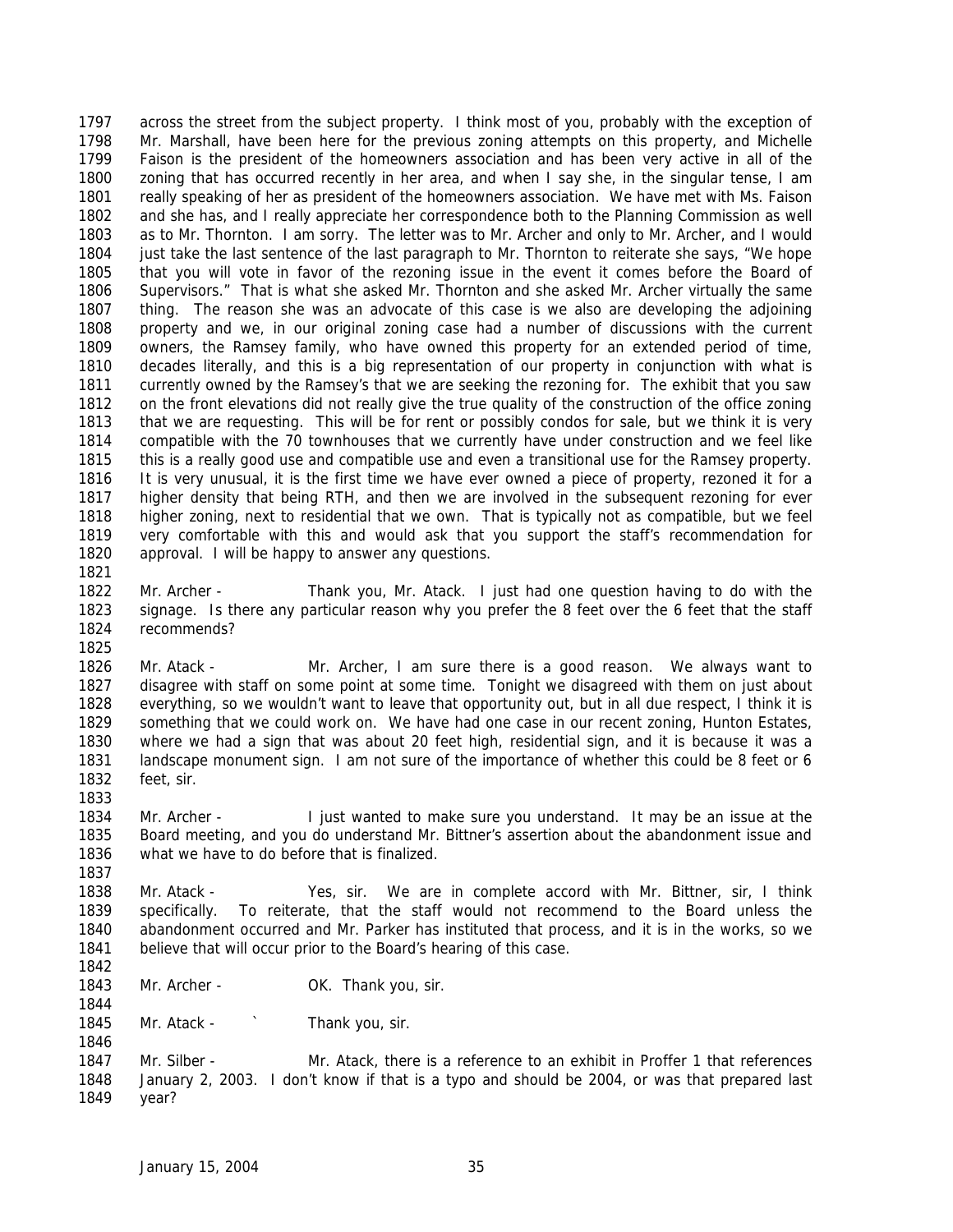Mr. Atack - Excuse me, Mr. Silber. That is a typo. It should be 04, sir. Mr. Archer - I have written a few checks with 2003 on them. Mr. Marshall - Actually the drawings do say 2003 in the right hand corner. 1857 Mr. Archer - We can get that corrected. Mr. Silber - That makes it two typos. Mr. Marshall, you have good eyes. Mr. Parker - I am Philip Parker, Atack Properties. The exhibit had a typo with its date and was caught after it was submitted, thereby the proffer was made to reference the exhibit, so they both were in accord with each other. The date of the exhibit and the date of the proffer both match each other for the purposes of being one and the same. 1866 Mr. Archer - OK. Thank you, Mr. Parker. Mrs. Ware - Thank you. Are there any more questions for Mr. Atack? Thank you. Mr. Archer. Mr. Archer - I think we are ready on this one. Hello, Mrs. Ramsey. How are you doing? The only issue, I guess, that we have to deal with is the abandonment issue, and that has to be done anyway, so we don't need to worry about it, and Mr. Atack is going to take care of the signage issue, I believe. So, with that I will recommend approval to the Board of Case C- 69C-03. 1877 Mr. Marshall - Second. Mrs. Ware - We have a motion made by Mr. Archer and seconded by Mr. Marshall. All in favor say aye. All opposed say no. The motion passes. **REASON:** Acting on a motion by Mr. Archer, seconded by Mr. Marshall, the Planning Commission voted 5-0 (one absence) to recommend that the Board of Supervisors **grant** the request because it conforms to the recommendations of the Land Use Plan and the proffered conditions will assure a level of development otherwise not possible. **C-3C-04 Henry L. Wilton for Wilton Development Corp.:** Request to conditionally rezone from A-1 Agricultural District, O-3 Office District and O-3C Office District (Conditional), to RTHC Residential Townhouse District (Conditional), part of Parcel 788-771-3457, containing approximately 75.0± acres, located approximately 2,000 feet north of the northeast intersection of I-95 and Virginia Center Parkway. The applicant proposes no more than one hundred eighty (180) age and non-age restricted townhouses for sale. The RTH District allows a maximum density of nine (9) units per acre. The Land Use Plan recommends Office and Environmental Protection Area. Mrs. Ware - Is there any opposition to this case? No opposition. Ms. Moore. Ms. Moore - Thank you, Madam Chairman. This request would permit 180 townhouses for sale on the property, ninety-five (95) of which would be age restricted.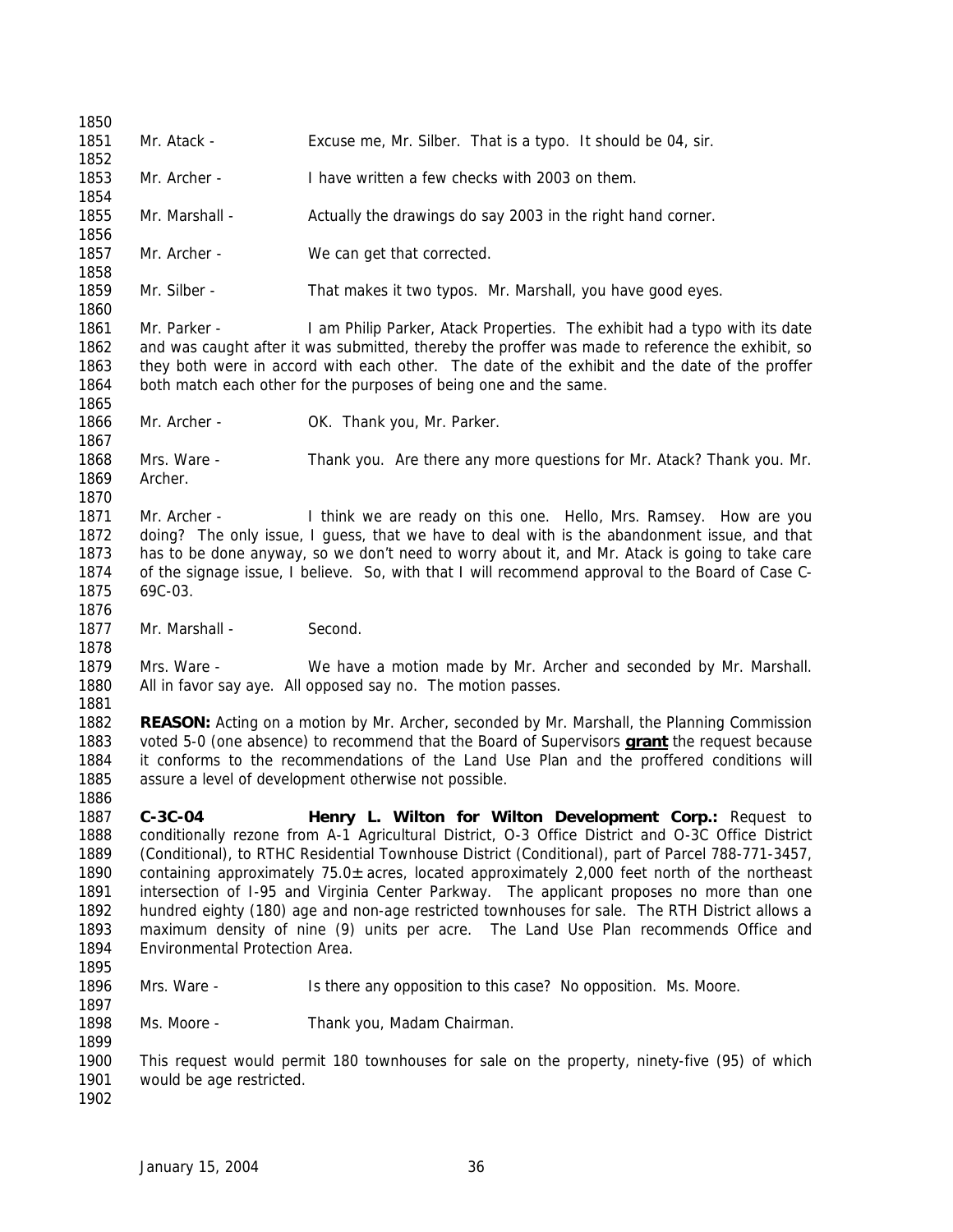The 2010 Land Use Plan designates the subject site as Office and Environmental Protection Area. The proposed use is not consistent with this designation: however, it is consistent with the residential development trends in the immediate area.

 The applicant has submitted revised proffers dated January 12, 2004. Major aspects of the proffers include:

- 
- 1910 Minimum floor area for age restricted and non-age restricted townhomes would be 2,100 and 1911 1,500 square feet, respectively.
- 1912 The age-restricted units would have one-car garages for interior units and two car garages for end units and those would be attached.
- Proffered elevations with vinyl and brick front facades and brick facades for sides facing right-of-ways.
- 1916 Minimum 500 square feet of recreational open space per townhouse unit, and 1,500 square feet devoted to a recreational clubhouse.
- 1918 Access to the site would be provided by private roads (built to County standards) containing 2 lanes divided by a 16' median and a boulevard entrance.
- 1920 Sidewalks would be installed adjacent to interior roadways.
- The applicant has also proffered a conceptual layout. The revised proffers address most of staff concerns in the staff report.
- 

- Specifically, the applicant has included provisions for sound rating the walls to mitigate noise from Interstate 95.
- 1927 The buffer along I-95 would include a range of a 35' to 50' transitional buffer rather than a straight minimum of 35 feet. The applicant has also clarified on the conceptual plan the proposed buffer would not impede access to the pumping station to the north.
- The applicant has included an outdoor pool in addition to a clubhouse.
- Proffer 25 regarding the tree coverage for the site was included to enhance the overall landscaping within the site.
- Proffer 5 has been clarified to ensure foundations on all facades would be finished with brick or stone.
- Bay windows and/or a minimum of two windows would be placed on side elevations facing right-of-ways.
- 1937 The entrance sign has been reduced in height to a maximum of 6 feet.
- Because burning of construction material is not permitted on site, the applicant has removed proffer 15 regarding burning restrictions.
- Overall, the project would be high quality and compatible with the adjacent uses in the vicinity. Staff has concerns regarding the limited access to the site. Virginia Center Parkway is the point of access to this area and there would be only one point of access from Virginia Center Parkway to the development. Normally, the Commission requires 2 points of access for developments over 82 units. Due to topographical constraints, this project would not comply with this policy. If the Planning Commission moves this project forward with a favorable recommendation, staff would like to recommend the applicant address one additional item pertaining to the design and has to do with the garages. The applicant should consider providing side and rear loading garages for the end units to enhance the overall streetscape and appearance of the development.
- 

- This concludes my presentation. I would be happy to try to answer any questions you may have.
- 1953 Mrs. Ware Are there any questions for Ms. Moore?
-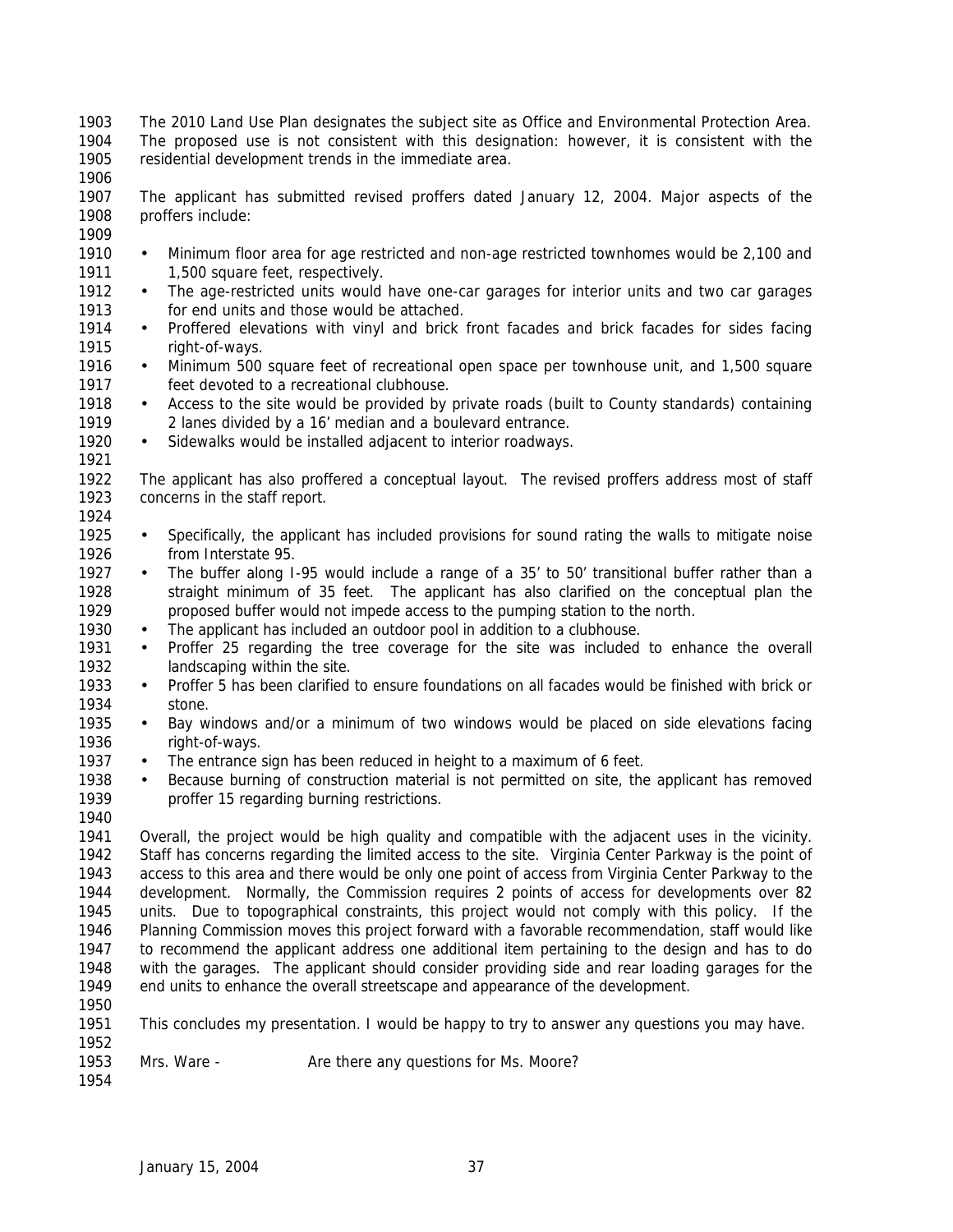Mr. Archer - I am sorry. Ms. Moore, you and I have talked about this and I am concerned about this ingress-egress issue. Is there anyway that you see that we could, what could we do? 

 Ms. Moore - We do have Tim Foster, Traffic Engineer, to help us with this issue if you'd like to address that.

 Mr. Archer - I was trying not to get you up here, Mr. Foster, but I don't know what else to do. 

 Mr. Foster - Again, I am Tim Foster, Traffic Engineer. When we first looked at this many years ago, we were trying to get access up to Sliding Hill Road along 95. As environmental laws changed and as big of a swamp that is, that actually became not possible. One of the things that happened was we designated how much traffic crossed the bridge, that we felt comfortable crossing the bridge, being that is the only access point, and I believe what we also required on the bridge design, if you look at it closely, is actually – it looks like one bridge, but it is actually two separate bridges. We did that so just in case one of the bridges became incapacitated for whatever reason, there was still a sufficient way to get across it.

 Mr. Archer - What can we do to contend with the number of units per point of access? Is that my problem with this, Ms. Moore? I am not an engineer and I have absolutely no idea how…

 Ms. Moore - I think that as this goes through the process, we do need to take a closer look, although there are constraints, as Mr. Foster pointed out due to wetlands in that area. I think we need a closer look at this through the process and the POD to see if we can accomplish at least some safer, I guess, ingress and egress here through the development. We did have concerns previously that the median went straight through. They had broken that median to try to provide two accesses at least within the site, although they are trying to accomplish that also with the 60' median to actually translate that into two accesses. Again, I probably should let Tim Foster address this issue more closely.

1987 Mr. Archer - Thank you, Ms. Moore.

 Mr. Foster - Mr. Archer, one thing that just looking at it and without seeing a topo and a whole plan, one of the things that could be considered, first of all, as anyone knows, I have been up here for 15 years, and when I come we'd like to see two points of access. We do understand the problems with this. One of the things that could be looked at as we get to the POD stage is an emergency access through the golf course. That could be some type of surface that could be done that we could get us some fire trucks through the golf course if we needed it, if the topo provides that. So, that is something that could be looked at as we get to detailed plans for this. 

Mr. Archer - I had not thought about that aspect.

 Mr. Silber - Mr. Archer, it is a valid concern and there is almost three points of restriction here that causes staff concern. There are not a lot of solutions but one of those restrictions is the large portion of this development that exceeds the typical 82 unit count, that is not even connected to the other portion of the development, so maybe there is someway of connecting those two together and let them provide sort of a semi second point of access to itself, and then what Mr. Foster is talking about is an emergency access that the entire project as a whole would have through the golf course, as a possibility. Then you still have the road for the restriction point for the two bridges over the interstate, so there are a number of restrictions here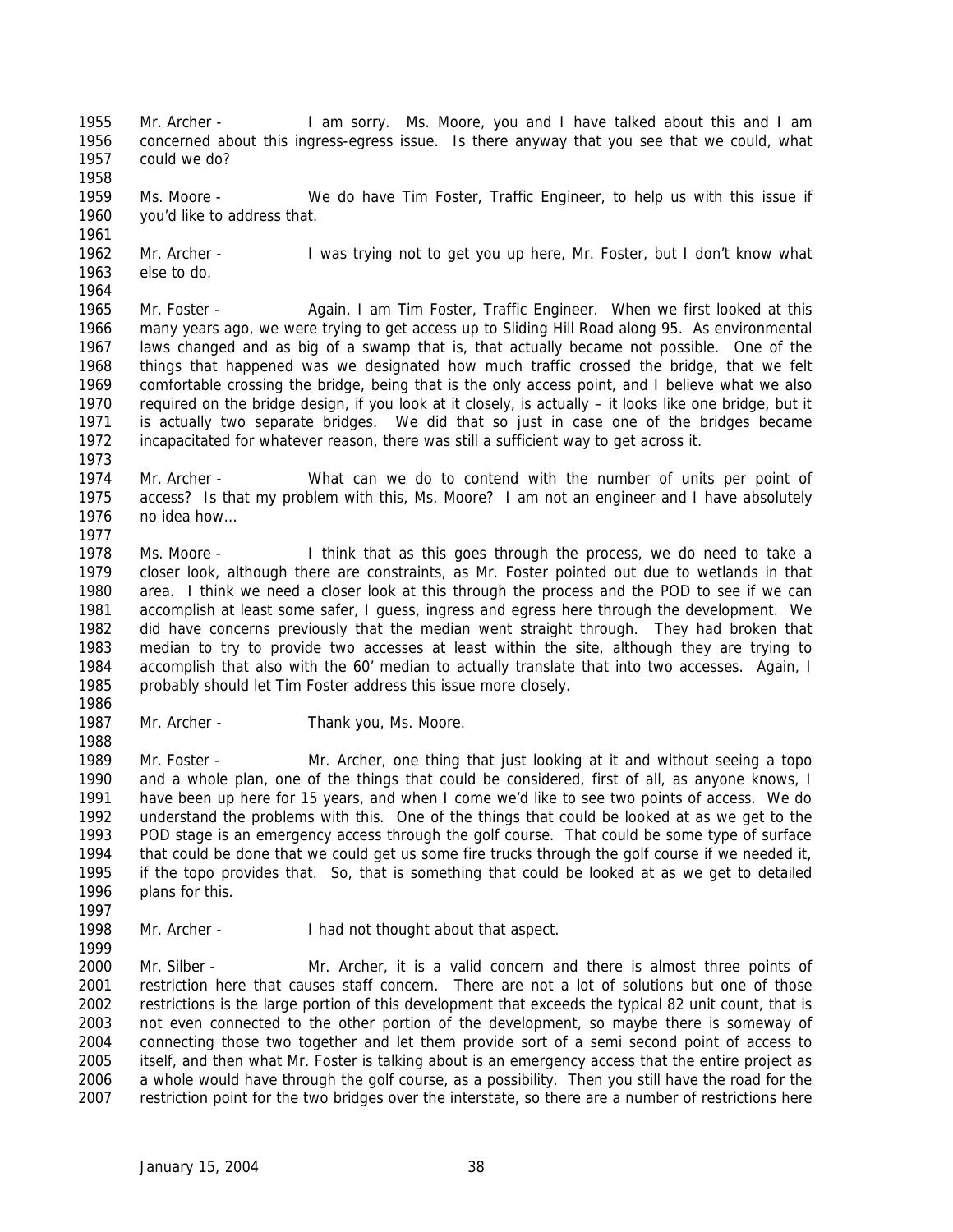at several different levels that have to be looked at, and I think when it comes to the POD review we should be looking more closely at some things that can be done with this specific development that may provide for some emergency access as a possibility.

 Mr. Foster - Mr. Silber, I can also say that the amount of traffic that is being generated by this property as a whole, is much less than we anticipated back in 1990, because we did anticipate more offices, small retail components and other things back there, so it does meet, it is less than the proffer that we had about the amount of traffic to go over the bridge, so it is much less traffic than we had anticipated. Obviously, with the age restriction, restricted units, just to make sure we get an emergency access to them, that would be helpful.

 Mr. Archer - Mr. Foster, one more thing before you sit down. The bridges and of course I've been over them I don't know how many times, what separation is that between those two bridges? Is it not visible at all?

 Mr. Foster - Yes, they actually touch. It is very similar to the bridges at Route 1 that goes over 295. Those are actually two separate bridges, too. You don't notice it until you get up under it. But the bridges actually touch, two separate structures, and there is a concrete median over them, but it is my understanding that with that bridge they do touch. The Route 1 bridge over 295 is the exact same way. 

- Mr. Archer I had heard you say that before about this one a few years ago, that is why I did know about this one. I wasn't aware of 295.
- 2032 Mr. Foster And that was done just in case something does happen to the superstructure of one, we can get by.
- Mr. Archer It wouldn't pull the whole thing down.
- Mr. Foster No.

- 2039 Mr. Archer Thank you, sir.
- Mrs. Ware Would you like to hear from the applicant?
- 2043 Mr. Archer I think we probably will.

 Ms. Sandra Verna - Madam Chairman, Planning Commission, my name is Sandra Verna and I am here tonight for Henry Wilton of Wilton Development. I am pleased to present a case before you tonight that brings a new townhouse design to the Richmond area, has a density of only 2.4 units per acre, is more than 50% age restricted, provides twice as much recreational space as the County requires, has a much lower traffic generation than an office development on the site, and follows the trend of residential development east of I-95 on Virginia Center Parkway. We are also committed to providing our fair share to the maintenance costs of Virginia Center Parkway. We have made 14 additional changes to the proffered conditions to address staff's concerns including adding an entrance sign design, limiting traffic volumes on Virginia Center Parkway, and providing an enhanced tree canopy to ensure quality development. With this in mind, all of the traffic questions that were just presented I think will be presented to the Planning Commission during the POD phase of this development if approved, and I would respectfully request that the Planning Commission approve this rezoning request. Here with me tonight is Mark (unintelligible), our Project Engineer, and Kent (unintelligible) with Ryan Homes to answer any questions that you may have. Any questions? 

January 15, 2004 39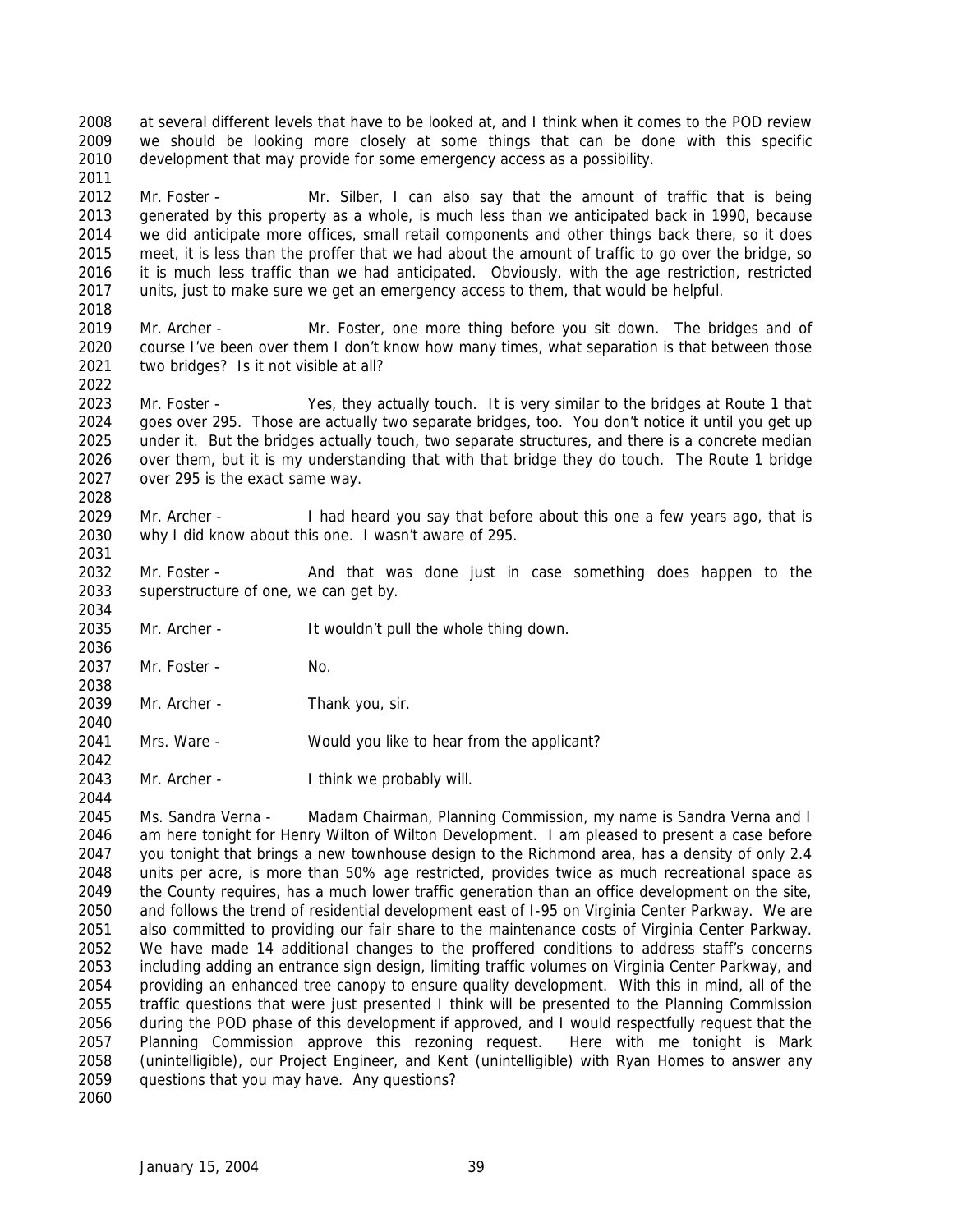Mr. Archer - Ms. Verna, there was one question I think we raised this in the meeting that we had last week having to do with side and rear loading garages. Did you all look at that from an engineering standpoint that this could be done and could we still look at it again?

 Ms. Verna - We did, and we can have side-loading garages. At this point in time we do not know how many side loading garages because this is a conceptual drawing. It isn't engineered and we talked to one engineer about it and he wants to make sure that all of the wetlands are located and all the lines are correct and at that point in time during the POD process we can show you exactly how many side-loading garages we can provide. It is just at this point in time we don't have a number that we can provide you with except for the fact that we will be having side-loading garages.

 Mr. Archer - OK, you think you might be able to have something more definitive between now and the time the Board meets before we go to POD? I mean, if you can.

 Ms. Verna - If we can, I could always give you a minimum and then work from there, so we will talk to our engineer.

 Mr. Archer - It is an item we want to work toward. I just want to make you are aware that that is something we do want to do.

 Ms. Verna - And we do plan to have side-loading garages and that will be in the minutes of this Planning Commission meeting.

 Mr. Archer - Would you all be willing to build a bridge across 95? It doesn't have to be a real big one.

 Ms. Verna - You know, truthfully, the golf cart path does come down the side of townhouses for emergency access, but I am not so sure they'd be happy about that. I know I wouldn't if I was playing golf out there. 

 Mr. Archer - I think Mr. Foster's comments were very good and that is something that we probably should look at very closely, one of the alternatives is to find a way, an escape way through the golf course. I know there is a lake down there that would have to be diverted some kind of way, and maybe there is a way to get around it.

 Ms. Verna - Were there any plans for emergency access when this was looked at as an office development, which would have generated much more traffic volume?

 Mr. Foster - Back when it was an office development, we were looking at taking a road up to Sliding Hill Road as I stated. That was going to be the second point of access.

Mr. Archer - Which is on the north side?

 Mr. Foster - Yes, sir. And then it turned out it couldn't, then most of office development, we had some proposals, but one of the biggest problems was getting access to the property. 

 Mr. Archer - Well, I think it is realistic to think and that is something that you all would have to work on, there would be a way to get emergency egress through the golf course, 2111 because I am just trying to think, if you went up by the  $18<sup>th</sup>$  hole, that is solid.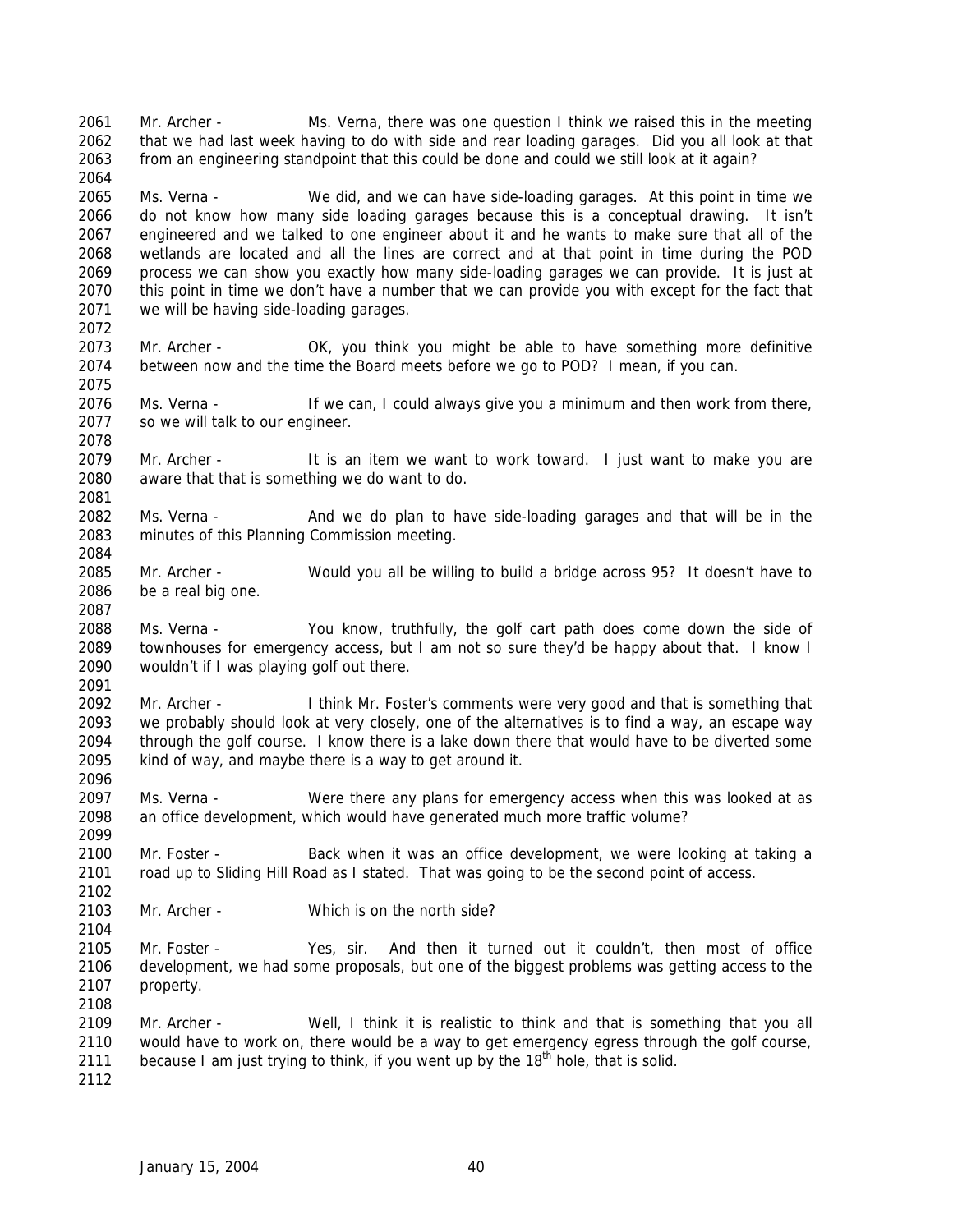- Ms. Verna Well, if you came, you actually can come around. You know, knowing the golf course, there are probably ways that we could work with the golf course on that and my guess is with emergencies. People would just have to stop playing and let us…
- Mr. Archer I think they probably would if they saw a fire truck coming.
- 2119 Ms. Verna They probably would.

 Mr. Archer - You know, the office building is on a hillside and there is a fence all the way around it, a wrought iron fence, so that wouldn't be an option, but there has got to be a way to get it worked out, I would assume. OK, that is all the questions I have.

2125 Ms. Verna - Thank you.

 Mr. Archer - Madam Chairman, as we heard, there is still work to be done on this. In the meeting that we had and with what has been proffered since then, the concept seems to be a good one, the townhouses seem to be of good quality and if it can be worked it, it probably would add a good addition to this area. They had meetings with the adjoining neighborhoods and folks that they met and nobody objected, as you can see. No one is here tonight and, in fact, from what Ms. Verna tells us, they were quite supportive of what we were trying to do. But there are some issues as was indicated in Ms. Moore's report that probably would have to be worked out and would require quite a bit before the POD. But we need to keep those things in mind. But with that I think I will move to recommend that the Board approve C-3C-04, Henry L. Wilton. There is a lot of work in front of it.

2138 Mr. Vanarsdall - Second.

 Mrs. Ware - Motion made by Mr. Archer and seconded by Mr. Vanarsdall. All in favor say aye. All opposed say no. The motion passes.

 **REASON:** Acting on a motion by Mr. Archer, seconded by Mr. Vanarsdall, the Planning Commission voted 5-0 (one absence) to recommend that the Board of Supervisors **grant** the request because it reflects the type of residential growth in the area and the proffered conditions would provide for a higher quality of development than would otherwise be possible.

#### *Deferred from the December 11, 2003 Meeting:*

 **C-58C-03 Jim Theobald for TC&P, LLC:** Request to conditionally rezone from A- 1 Agricultural District to RTHC Residential Townhouse District (Conditional), part of Parcel 739- 759-9539, containing 14.825 acres, located at the southeast intersection of Pump and Three Chopt Roads. Seventy-nine (79) residential townhouses (5.33 units per acre) are proposed. The maximum density in the RTH District is nine (9) units per acre. The Land Use Plan recommends Urban Residential, 3.4 to 6.8 units net density per acre. The site is in the West Broad Street Overlay District.

Mrs. Ware - Is there any opposition to this case? One. Thank you. Mr. Bittner

 Mr. Bittner - Thank you, Mrs. Ware. Revised proffers have just been handed out and actually the applicant is now proposing to construct as many as seventy-seven (77) residential townhouses on this site, which is down two units from what the original proposal was. The property is located within the West Broad Street Overlay District, and is designated Urban Residential on the 2010 Land Use Plan. Some of the other proffers include: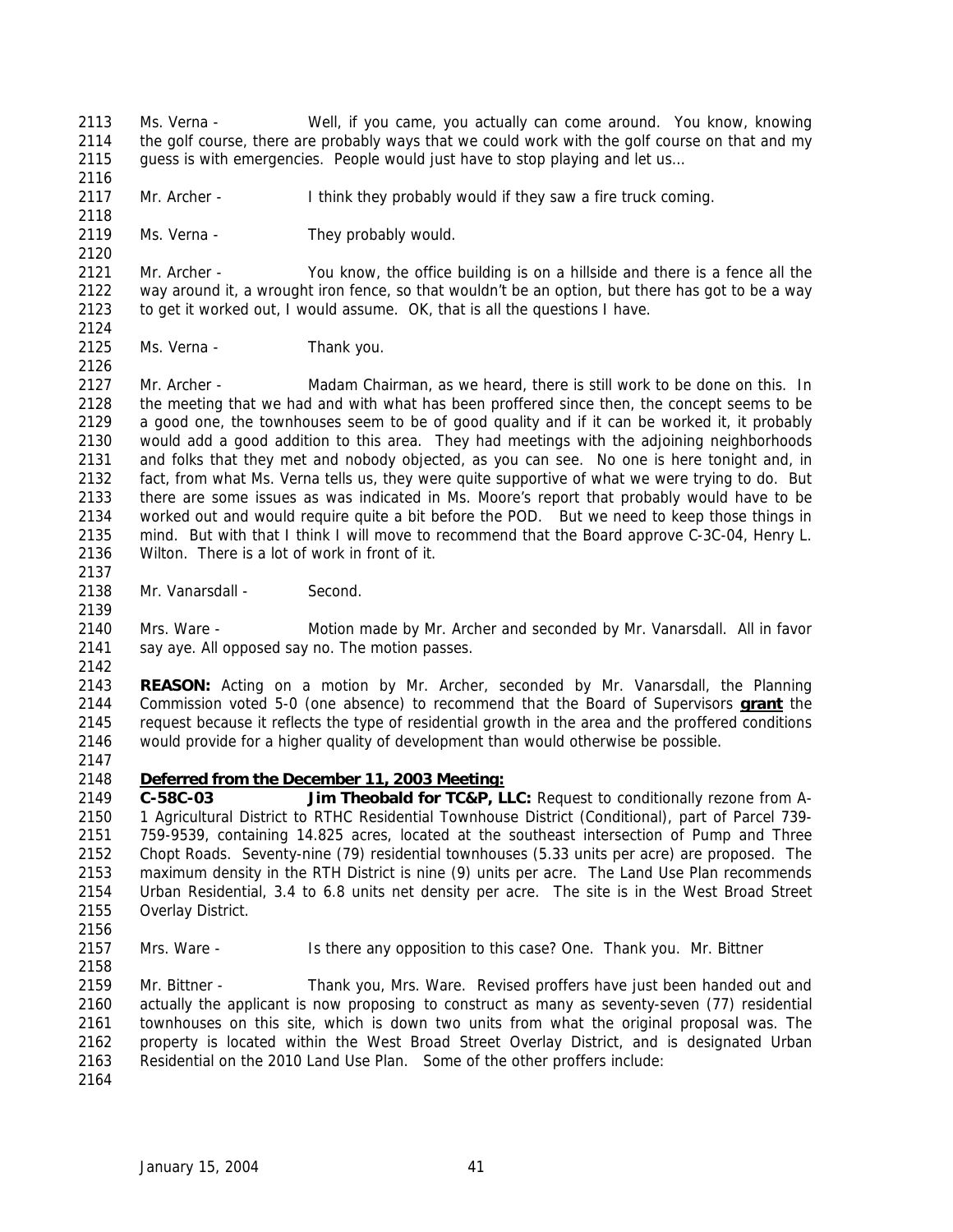| $\bullet$<br>$\bullet$                                                                                                                                                                                                                                                                                                                                                                                                                                                                                                                                                                                                                                                                                                                                                                                                                                                                                                                                                                        | Building walls to be 100% brick, excluding doors, windows and architectural design<br>features and that includes this proffered elevation here.<br>A minimum finished floor area of 2,300 square feet per unit.<br>A limit on the hours of construction from 7 AM to 7PM during the week, 7 AM to 5 PM on |  |
|-----------------------------------------------------------------------------------------------------------------------------------------------------------------------------------------------------------------------------------------------------------------------------------------------------------------------------------------------------------------------------------------------------------------------------------------------------------------------------------------------------------------------------------------------------------------------------------------------------------------------------------------------------------------------------------------------------------------------------------------------------------------------------------------------------------------------------------------------------------------------------------------------------------------------------------------------------------------------------------------------|-----------------------------------------------------------------------------------------------------------------------------------------------------------------------------------------------------------------------------------------------------------------------------------------------------------|--|
| Saturdays, and no Sunday construction hours.<br>A two-car garage on all units.<br>$\bullet$<br>A 50-foot building setback from the Wythe Trace subdivision; and this is the latest<br>$\bullet$<br>layout here (referring to rendering). Wythe Trace, to orient you, would be on the<br>bottom side of this drawing.                                                                                                                                                                                                                                                                                                                                                                                                                                                                                                                                                                                                                                                                          |                                                                                                                                                                                                                                                                                                           |  |
| A 25-foot buffer along the Wythe Trace subdivision. This buffer is to be left in its<br>$\bullet$<br>natural state, except for the five (5) feet closest to the townhouses, which may be<br>cleared, but in such a case would receive supplemental landscaping. If needed,<br>additional landscaping necessary to provide the equivalent of a 35-foot transitional<br>buffer would be provided.                                                                                                                                                                                                                                                                                                                                                                                                                                                                                                                                                                                               |                                                                                                                                                                                                                                                                                                           |  |
| 2179<br>2180<br>Although this request is consistent with the Land Use Plan's recommendation of Urban Residential,<br>it is inconsistent with the Multi-Family Development Guidelines' recommendation of a building<br>2182<br>setback at least 60 feet from single-family residential districts. Several residents of the Wythe Trace<br>2183<br>subdivision have expressed their support for the 60-foot setback.<br>2184                                                                                                                                                                                                                                                                                                                                                                                                                                                                                                                                                                    |                                                                                                                                                                                                                                                                                                           |  |
| If the applicant could address this issue, staff could fully support this request.                                                                                                                                                                                                                                                                                                                                                                                                                                                                                                                                                                                                                                                                                                                                                                                                                                                                                                            |                                                                                                                                                                                                                                                                                                           |  |
|                                                                                                                                                                                                                                                                                                                                                                                                                                                                                                                                                                                                                                                                                                                                                                                                                                                                                                                                                                                               | This concludes my presentation. I would be happy to try to answer any questions you may have.<br>Are there any questions for Mr. Bittner from the Commission?                                                                                                                                             |  |
| Mr. Marshall -<br>planting. Is that correct?                                                                                                                                                                                                                                                                                                                                                                                                                                                                                                                                                                                                                                                                                                                                                                                                                                                                                                                                                  | Mr. Bittner, previously there was not a proffer for the 35' transitional                                                                                                                                                                                                                                  |  |
| Mr. Bittner -                                                                                                                                                                                                                                                                                                                                                                                                                                                                                                                                                                                                                                                                                                                                                                                                                                                                                                                                                                                 | Yes, sir. That is.                                                                                                                                                                                                                                                                                        |  |
| Mr. Marshall -<br>that was offered?                                                                                                                                                                                                                                                                                                                                                                                                                                                                                                                                                                                                                                                                                                                                                                                                                                                                                                                                                           | And that is substantially more than is normally required within the buffer                                                                                                                                                                                                                                |  |
| Mr. Bittner -                                                                                                                                                                                                                                                                                                                                                                                                                                                                                                                                                                                                                                                                                                                                                                                                                                                                                                                                                                                 | It was a significant improvement over their original buffer. We have also<br>looked at some other recent townhouse cases next to single-family areas and we feel that the<br>buffer here is also significantly more than what those other previous cases were.                                            |  |
| Mr. Marshall -                                                                                                                                                                                                                                                                                                                                                                                                                                                                                                                                                                                                                                                                                                                                                                                                                                                                                                                                                                                | Thank you.                                                                                                                                                                                                                                                                                                |  |
| Mrs. Ware -                                                                                                                                                                                                                                                                                                                                                                                                                                                                                                                                                                                                                                                                                                                                                                                                                                                                                                                                                                                   | Any more questions? Thank you, Mr. Bittner.<br>May we hear from the<br>applicant. There is opposition. Would you like to save time for rebuttal?                                                                                                                                                          |  |
| Mr. Theobald -<br>I think about two minutes please. Madam Chairman and members of<br>the Commission, my name is Jim Theobald and I am here this evening on behalf of TC&P, LLC.<br>This is a request to rezone approximately 14.8 acres of land from A-1 to RTH consistent with<br>your Land Use Plan. The proposed use for this project is luxury townhouses, marketed to the<br>empty-nester market. These are maintenance-free homes. They are all brick. Sixty percent of<br>these units have first-floor masters consistent with the empty-nester market. These homes will<br>have a minimum of 2300 sq. ft. and many, if not most, will be actually in excess of that, and they<br>are going to be built by Prospect Homes, which is the 2003 Parade of Homes winner. Many of<br>you are familiar with the background on this property. This is a classic infill development site and<br>a classic infill development dialogue between the proposed developers and an adjacent existing |                                                                                                                                                                                                                                                                                                           |  |
|                                                                                                                                                                                                                                                                                                                                                                                                                                                                                                                                                                                                                                                                                                                                                                                                                                                                                                                                                                                               | Mrs. Ware -                                                                                                                                                                                                                                                                                               |  |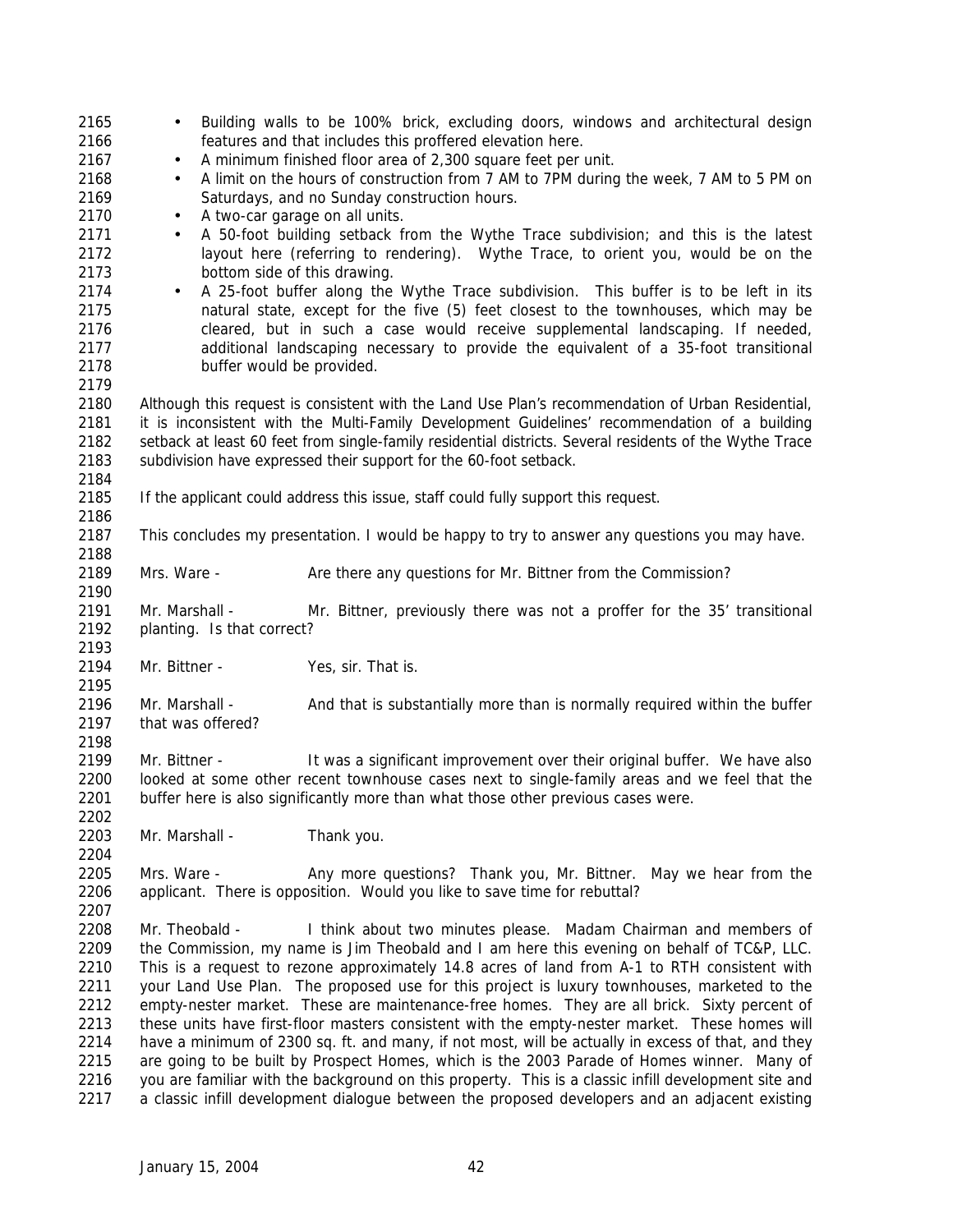single-family detached neighborhood. This property was owned by Dr. Brown. As you know, this area was subject to many rezoning efforts for commercial rezoning two, three and four years ago, a result of which the County ended up buying a significant amount of land around Short Pump Elementary for many millions of dollars in order to create a park, which is just on the other side of Three Chopt Road from this plat. Those unsuccessful cases back in 1999 proposed for this particular piece of property either 133 town homes or 177 condominiums. We are seeking a plan this evening for but 77 units. Your Land Use Plan in this area would suggest an appropriate density of 3.4 to 6.8 units per acre. We are at 5.2. Your Townhouse Ordinance, as you know, would permit up to nine units per acre, so we are substantially below the permitted density by statute and below the suggested density by your Land Use Plan.

 Proffers in this case have been the result of many, many meetings and discussions with the neighbors in Wythe Trace and I certainly appreciate their courtesy and constructive comments throughout this process. These proffers are very detailed. As you have seen, they include a proffered elevation and site plan. These are undoubtedly the most elegant town homes ever offered in Henrico County to my knowledge. They are going to be nearly a half a million dollars in cost and 100% brick. We have capped the density at 77 units. We have proffered the minimum square footages. We spent a lot of time working on this buffering proffer with the help of lots of folks, and I think now we have put forth an actual development scheme which basically has us grading, stopping, looking, seeking approvals from you all with input from the neighbors as we go along. Again, a 25 ft. buffer, and five feet closest to the town homes can be graded if needed and that would have to be replanted per the 35 ft. transitional buffer standards. We have to flag that natural buffer before we start any site work. The developer will then clear and grade the streets and the sidewalk areas pursuant to the approved POD. We will then flag and locate both the townhouse lots and the townhouse units. We will then grade the pads in the construction area for those town homes and, at that point, we will be able to flag the trees to be saved in between the town homes and the rear yards of those town homes as well, in an effort to retain as many of the mature trees as possible. Then, prior to landscape approval, which we are happy to have come back to the Planning Commission, only then will we know exactly how to 2247 treat that buffer in the back. In a discussion with many neighbors, we lacked a consensus as to where the people wanted supplemental plantings with an ornamental fence, a solid fence, berm with plantings or some combination, and I think in all candor that it is hard to visualize until we are at that particular point, which is how your landscape plan approval process works these days, and so what we have said is at that point, once everybody knows where the pads are, the lots will be, they have been flagged, the roads have been cleared, the pads have been cleared, and we will come back. We will get back with the residents and we will come back to the Planning Commission with our landscape plan and then we will do a buffer with either supplemental plantings and the ornamental wrought iron appearance aluminum-type fence, or a stockade-type fence if neighbors find that to be more appealing, or a berm with plantings or some combination thereof that makes sense. So, hopefully, we have now stated that a little more plainly, so that everybody understands the exact critical path. Each unit has a two-car garage. We have limited the height of street lighting. All utilities are underground. We have limited hours of construction. No central trash receptacle. The neighbors did not want an outdoor community recreational-type amenities, such as a community pool or community tennis courts. We have said no wooden decks on the backs of these units. There are patios. We have added sound suppression 2263 measures between units and we have committed to a consistent 50 ft. buffer minimum setback, I am sorry, setback from Wythe Trace to these buildings, and that has taken us, believe me, months and months to achieve, as we have pushed these lots, tweaked the separation of buildings, delineated wetlands, etc., and you will see we have a couple of lots that just stick into the West Broad Overlay District a little bit, and the one point up here on the west end of the site 2268 just a lot area, which we have been discussing with the County. The difficulty in this site is that it is only about 300 feet wide at the western end here and by the time you apply the West Broad Overlay District buffers, you meet your ordinance-required setbacks, you meet the road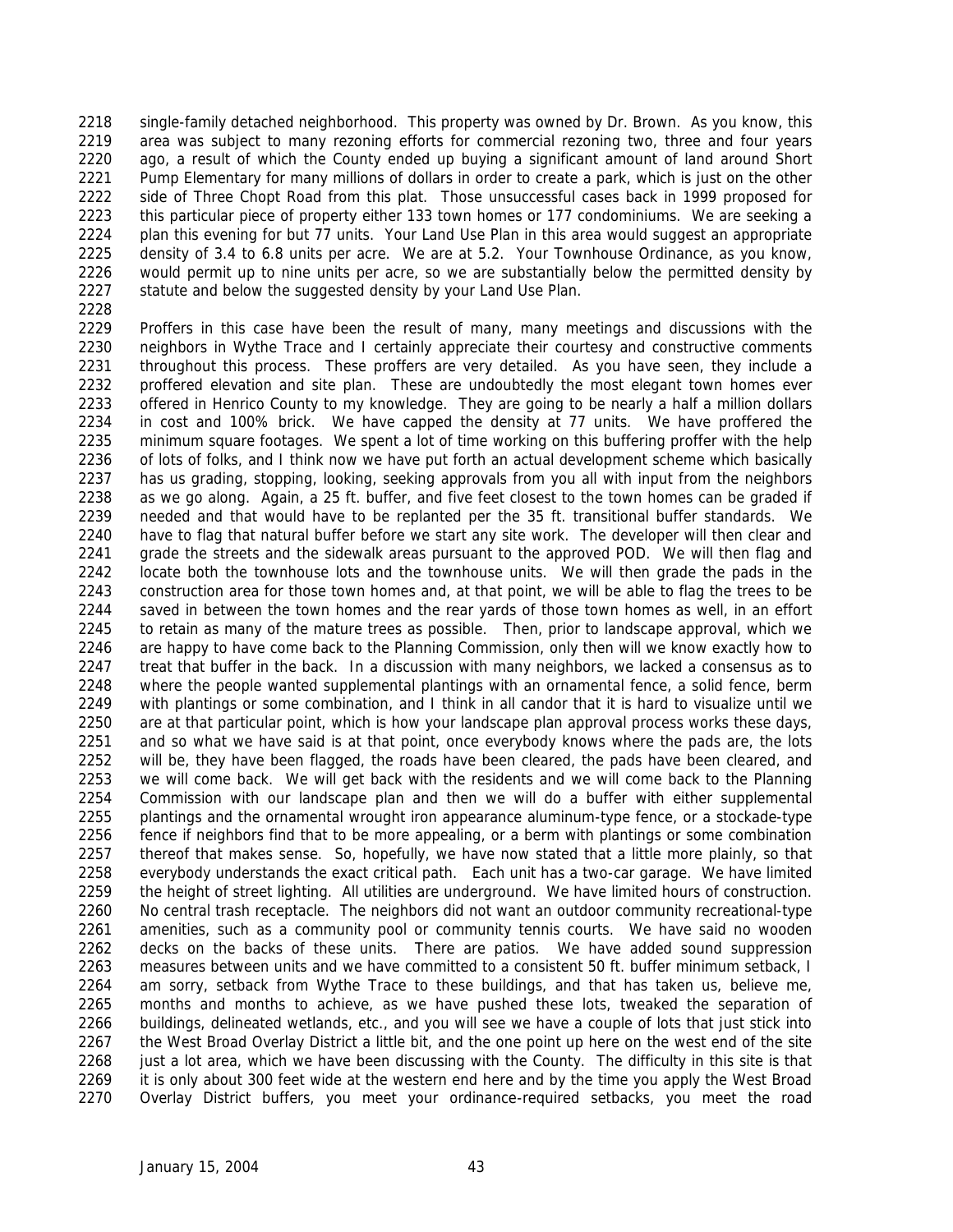2271 requirements, etc., then you've only got so much dirt to work with, and on the eastern side of 2272 the property you hit wetlands and I am pleased we have been able to get at least 50 feet off of line. You should understand that basically town house rear-yard setbacks are 30 feet in your ordinance. These are 50 feet off of the property line. There is no transitional buffer requirement in your ordinance from R-3A, which is Wythe Trace Subdivision, and RTH, and we have a 25 foot buffer with additional screening provisions added.

 The Transportation Department says this will generate very little traffic, 463 trips a day. Pump Road carries 18,000, Three Chopt 7,000, John Rolfe Parkway is at the eastern edge of this site once it is completed and that will probably be the biggest impact on everybody in that entire area. There is a minor theoretical impact on the schools, not taking into account the fact that these are going to be marketed to empty nesters. It is the highest quality of development I think that we have seen for a town house project. It is consistent with the Land Use Plan. That Land Use Plan was revised in 2001 by the way, as a result of the County buying the land with input from all the area residents, so this a brand new Land Use Plan amendment supporting this particular use. I will be happy to answer any questions.

2288 Mrs. Ware - Are there any questions for Mr. Theobald?

2290 Mr. Marshall - Mr. Theobald, would the applicant consider scaling back by an hour the beginning construction times on Saturday? 

 Mr. Theobald - Mr. Marshall, the easy answer is yes, but I'd like to walk you through the process to make sure that it will make you and the neighbors happy, because what I thought was a very simple question got a little bit of a complicated answer and that is the framing crews and 2296 the roofing crews that work on projects in the Richmond area will go to the earliest project where they can get on the site because of the heat in the summer months and also so they can quit earlier on Saturday. So, one concern is if they can't get to our site until 8:00, they may not come to our site at all. They will go elsewhere. If we lose Saturdays in construction, which is one out of six days that you can build, and you have a six-month construction period, you could add three to four weeks on to the construction project, so while somebody wouldn't be awakened perhaps an hour earlier, they may have to live with it an extra month. What I would like to do if you would consider this is perhaps we can come up with, for instance, no hammering, no earth moving equipment prior to 8:00, but if the brick mason is out there, the landscape guy who is not making noise, then perhaps they would be permitted. Obviously, if the County gets a call and there is a complaint, then we are going to have to deal with that, but I am wondering…

 Mr. Marshall - That is my concern, the complaint. So I think the easy way to avoid complaints is to make it 8:00.

- 2311 Mr. Theobald - Across the board?
- 2313 Mr. Marshall Across the board.
- Mr. Theobald I think we can do that, Mr. Marshall.
- 2317 Mrs. Ware **Anymore questions?**
- Mr. Jernigan What is going to be the cost of these houses, townhouses?

 Mr. Theobald - The starting price is going to average about \$420,000 to \$440,000 and that is before any additions. There may be some that will start a little lower than that. There will be many that will be half a million dollars by the time you add the extras. They are going to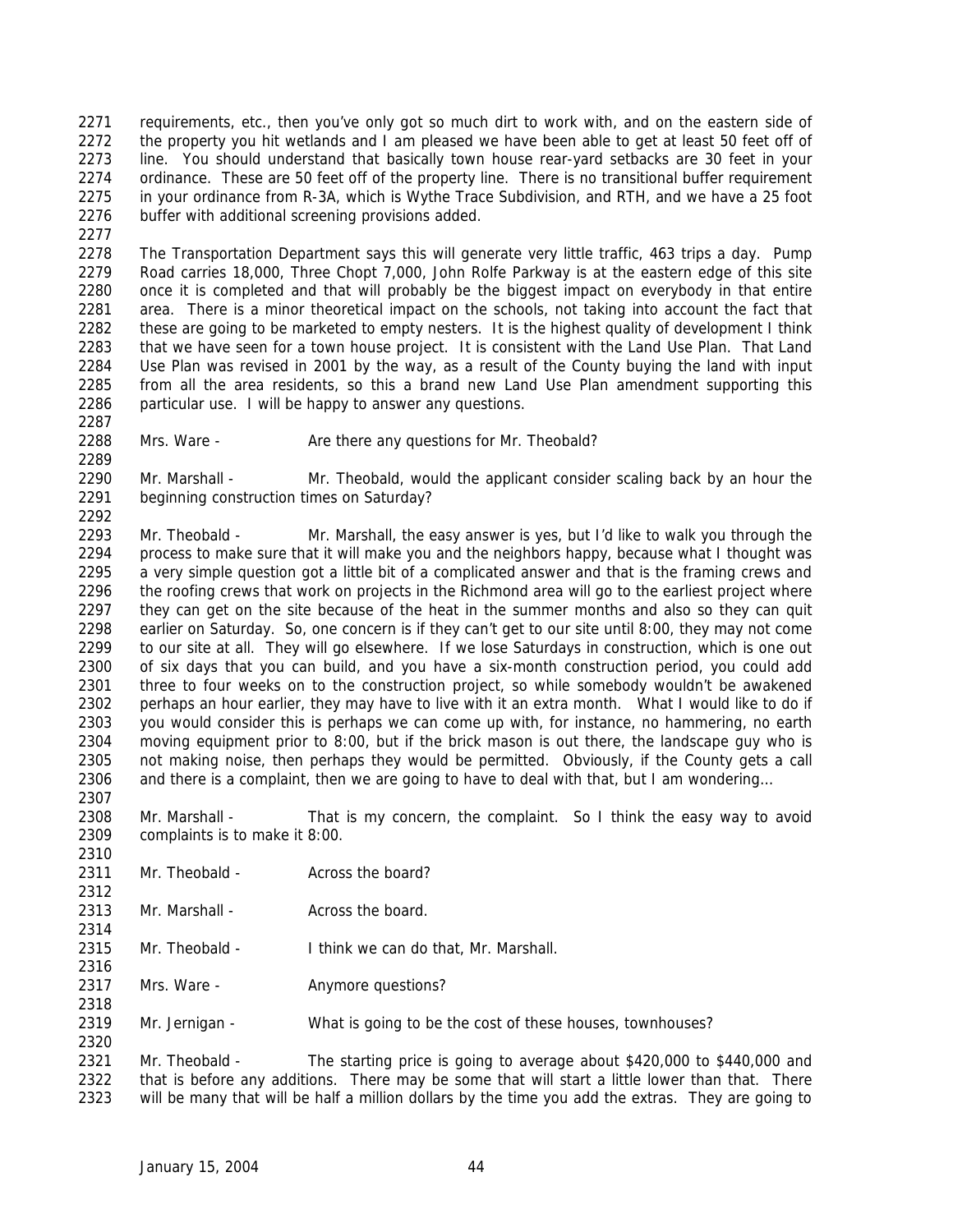- be 2300 to 3000 to 3300 sq. ft. in size, and so they are very, very large units, and they are going 2325 to be upscale and expensive.
- 

Mr. Jernigan - You said the sound suppression was between units.

 Mr. Theobald - The co-efficient factor of 55. 

2331 Mr. Jernigan - All right. That is all I have.

 Mrs. Ware - Thank you. We have opposition. How many? One. OK. Good evening, and could you please state your name.

 Mr. Ken Gianguilio - Ken Gianguilio, president of Wythe Trace, locating, (could I use a pointer here, referring to rendering) My house is approximately directly behind this unit right here (referring to rendering), at the end of the cul-de-sac, 3317 Hazeltree Court. I am here tonight to speak on behalf of 105 homeowners in our neighborhood. I apologize for reading this, but frankly it was felt that we'd be best able to communicate clearly and precisely our thoughts and concerns. As our homeowners association has directed, we have established a steering committee set up to specifically communicate with and discuss the issues and concerns of our residents. I am a member of our steering committee and have been involved in all of the various meetings held regarding the project. In addition, I have been involved in many direct conversations with Mr. Theobald, representing the developer, as well as Mr. Bittner and Mr. Kaechele, representing Henrico County. Several other concerned residents of Wythe Trace are here tonight, also present, many of whom have also voiced their concerns with many of you, via email and letters. In an attempt to make this as brief as possible, I offer the following statement regarding our position: We would first like to say that we appreciate having the opportunity to speak our piece in this public forum setting. We represent a community of hard working middle- class folks, consisting of young families in the Far West End of Richmond and send our children to outstanding elementary, middle and high schools that Henrico County has to offer. We are also reasonably intelligent folks who understand the dynamics of growth and all of the residual effects that growth may bring with it. We realize that the 14.8 acres of land next to us is prime real estate and that this land is an obvious component of the growth we are experiencing. We have consistently stated that we have no problem nor do we have any concerns with the upscale residential town home concept that has been proposed. We appreciate knowing that an experienced and reputable developer owns the land. We also appreciate knowing that a quality homebuilder, such as Prospect Homes, is associated with this proposed upscale end product. Our concerns have been and remain as of tonight as follows:

 The proposed 25-foot buffer is not proffered as legitimate 25 feet of natural buffer. The proffer as presented reads as follows: A 25-foot buffer shall be provided adjacent to the Wythe Trace Subdivision. The buffer shall be natural subject to up to 5 feet of the buffer on the town house side of such buffer being initially cleared. In our mind, if it is 25-feet to start with, and five feet as initially cleared, then this should be more accurately described as a 20-foot natural buffer. If up to five feet needs to be cleared initially, then our request is that the buffer be increased to 30 feet less the five feet, which would equate to a true 25-foot natural buffer. The proposed building setback of 50 ft. is unacceptable. Twenty-nine out of 77 total proposed units or 38% are planned to be directly adjacent to our property. The building foundations of these units are 2371 proposed to be 50 feet from our property line. We have consistently stated our displeasure with this proposal. Tonight, we are here in front of you to tell you all again we do not accept and do not support this setback proposal of 50 feet. While we understand the difficult nature of the project's layout, we have asked for further explanation as to why the building setbacks recently were increased from 40 to 50 feet. We ask this question because if the setback can be increased from 40 to 50, then clearly it can be increased an additional 10 feet from 50 to 60 feet. In our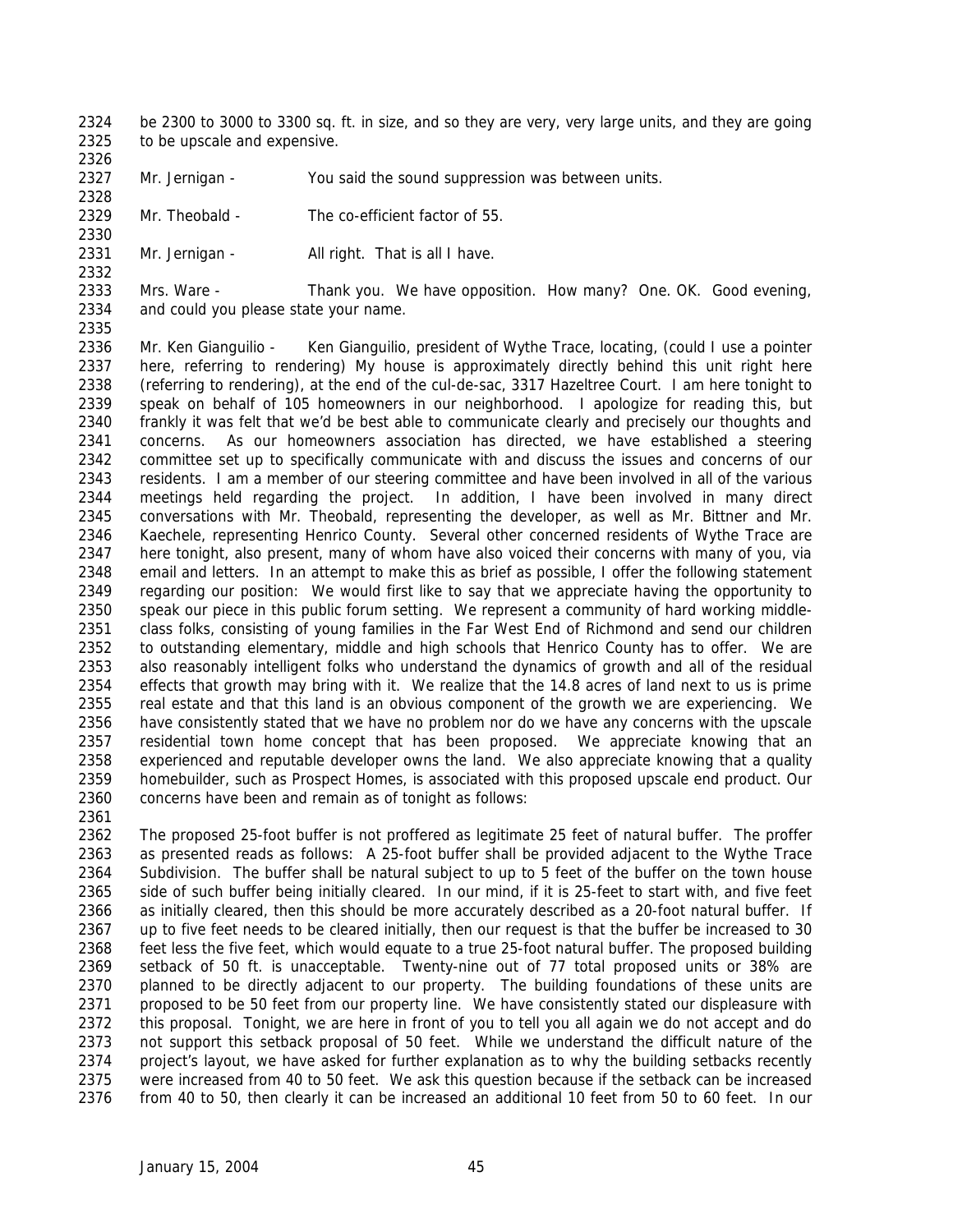minds, 60 feet is not sufficient. We would like to make that point clear. Nonetheless, we recognize the difficult layout of the property and we have consistently stated that we would be in support as a neighboring community of a 60-foot building setback, in addition to a true 25-foot natural buffer.

 We first received notice of this rezoning case via letter from Mr. Theobald on October 10, 2003, over three months ago. The very first staff report generated regarding this project suggested that the proposed buffer and setbacks were insufficient. All subsequent staff reports and updates associated with them have also suggested that the proposed buffer and setbacks were insufficient, including all revisions to the subject site plan proposals. Staff also suggested that considering environmental limitations and site configuration restrictions, the proposed density of 77 units is somewhat high. To quickly quote the comments made by staff, the most recently publicly available updated report, which is dated December 22, 2003 states: Since the December 11 meeting of the Planning Commission, the applicant has submitted new proffers including a proffered elevation layout plan. Staff has examined these and feels that it is possible to provide a 25-foot landscape buffer and 60-foot building setback along the Wythe Trace Subdivision consistent with the multi-family development guidelines. As Mr. Bittner mentioned earlier, several residents of Wythe Trace have also expressed their support for 25-foot buffer and 60-foot setbacks. We have indeed expressed this, over and over again, that we would be in support of 25-feet buffer and a 60-foot building setback. We have asked the question, why does the staff recommend these increases and suggest that 25 feet and 60 feet are possible and perhaps more appropriate. If staff feels it is possible to provide a 25-foot buffer and a 60-foot building setback, then why are we not here tonight offering our support for a 25-foot buffer and a 60-foot building setback? Why hasn't the applicant provided a plan proposal that incorporates 25 feet of buffer and 60 feet of building setback? In our mind to date, there has been no good reason given to allow us to continue to ignore this question. Further in supporting our case for the inadequacy of the proposed buffer and setback is apparent when reviewing previously submitted cases for the subject property. In 1999, rezoning case C-34C-99 was submitted on this site, proffered with a 65-foot buffer. Later in 2001, a proposal for rezoning included a minimum of 50 feet of 2406 landscape buffer. Tonight we are here to state our opposition to a building minimum setback of 50 feet. It is clearly not enough. Twenty-nine of the 77 units or 38%, I emphasize, will be directly adjacent to our property's border. We would like to point out that we question the ability of the builder to reach its price points based on this issue. We do not believe that our proposed new neighbor will want to be this close to our border, just like we will not want to be this close to them.

 Our residents have expressed concerns regarding a few additional issues that I would like to mention, one of which has already been addressed. With many young families and many young children in our neighborhood, we request that proffer #14, hours of construction, be modified so as to restrict all construction activities on Saturdays from 9:00 a.m. to 5:00 p.m. This is a slight modification, obviously, to what has been discussed already from 8:00 a.m.

 We also request that serious consideration be given to the independent traffic study that is presumed to be in progress as a component of and a condition of approval for rezoning case C- 70C-03. This case was presented last month at the December Planning Commission meeting and involves the nearby Liesfeld tract of land. It is our understanding that the approval of rezoning for this project is conditioned upon the receipt of and the satisfactory review by the County relating to the traffic impact. Any new development that is planned for the Far West Broad Street Corridor or involving the West Broad Street Overlay District should include a Traffic Impact Analysis. We request that serious consideration be given to the impact to traffic and a possible approval given to the applicant for the rezoning of the subject town house project be conditioned upon a review and analysis of this study.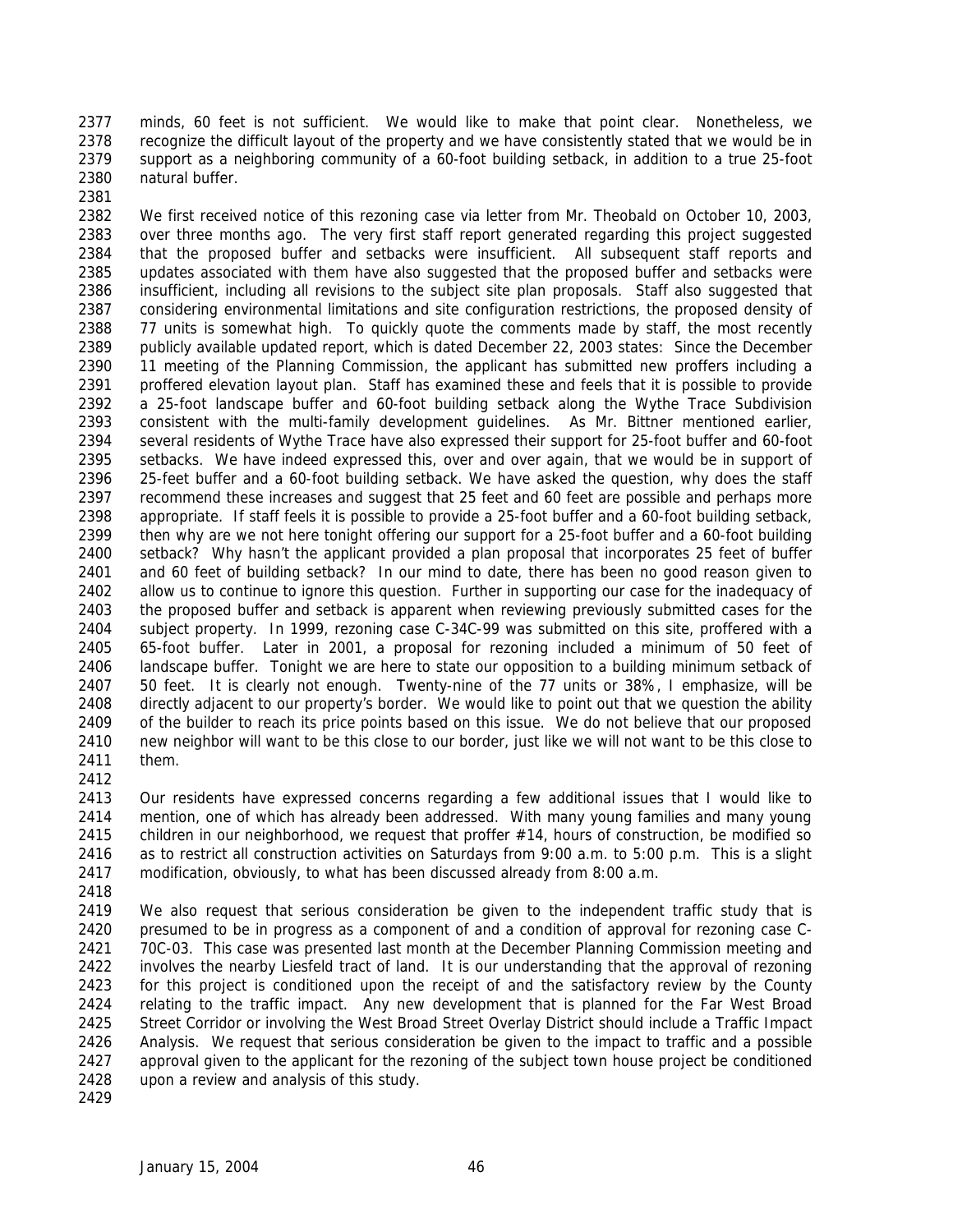As a final point to emphasize, we offer the following: The 105 Wythe Trace homeowners, as the neighboring community of the proposed project stand to be seriously impacted from the development of this project. Beginning October 10, 2003, we understood this rezoning process was intended to include serious consideration for what is appropriate. We understood that any approval for rezoning and development of the property would seriously consider the impact of the property on the surrounding area and insure a quality development that is consistent with nearby development. We also understood serious consideration would be given to provide adequate green space between and within developing sites. Tonight we stand before you, and once again ask you to reconsider what is appropriate and what is consistent with the nearby development. We do not support the proposed plan for rezoning and development. We do not support the proposed buffer and proposed building setback as presented tonight. We also have requested your consideration to incorporate a condition for traffic impact analysis and modified hours of construction as a proffered condition. In summary, we are in favor of the project's concept. We do not, however, want the seven buildings, consisting of 29 units, to be a mere 50 feet from our subdivision's border. 

 Thank you for allowing us the opportunity to speak tonight. Your serious consideration of our concerns is respectfully requested.

Mrs. Ware - Thank you. Are there any questions?

 Mr. Marshall - Sir, were you previously in favor of the 177 unit development at the site that included a 60-foot setback?

2454 Mr. Ken Gianguilio - I don't know that that case ever got far enough long for us really understand the dynamics of it other than what was proposed. As an adjacent homeowner, we are concerned most obviously first and foremost with what the buffer proposes. I don't know if it got far enough long to where the density issue was ever truly addressed.

 Mr. Marshall - OK, so you didn't participate that heavily in that case. Do you understand that with the five feet that is being disturbed, anything that is disturbed has to be replanted? In other words, the 20 ft. is going to be marked. That can't be disturbed. If the five foot needs to be disturbed, and is disturbed, then the applicant has to replant it, pursuant to the County guidelines.

2465 Mr. Ken Gianguilio - Yes, sir. We clearly understand that.

 Mr. Marshall - So it is a true 25-foot natural buffer, because whatever is disturbed is going to be put back.

2470 Mr. Gianguilio - Our preference there would be that it be 30 feet, less five feet, so that it is more accurately undisturbed, natural 25 feet of buffer. 

 Mr. Marshall - You also understand that if this was a single residential development, 2474 there would be no buffer of any kind. 

 Mr. Gianguilio - Quite candidly, Mr. Marshall, if it was a single-family development, we'd 2477 have an awful lot of green space surrounding each and every one of the units. My personal opinion is single-family development would be OK. 

2480 Mr. Marshall - OK. No more questions.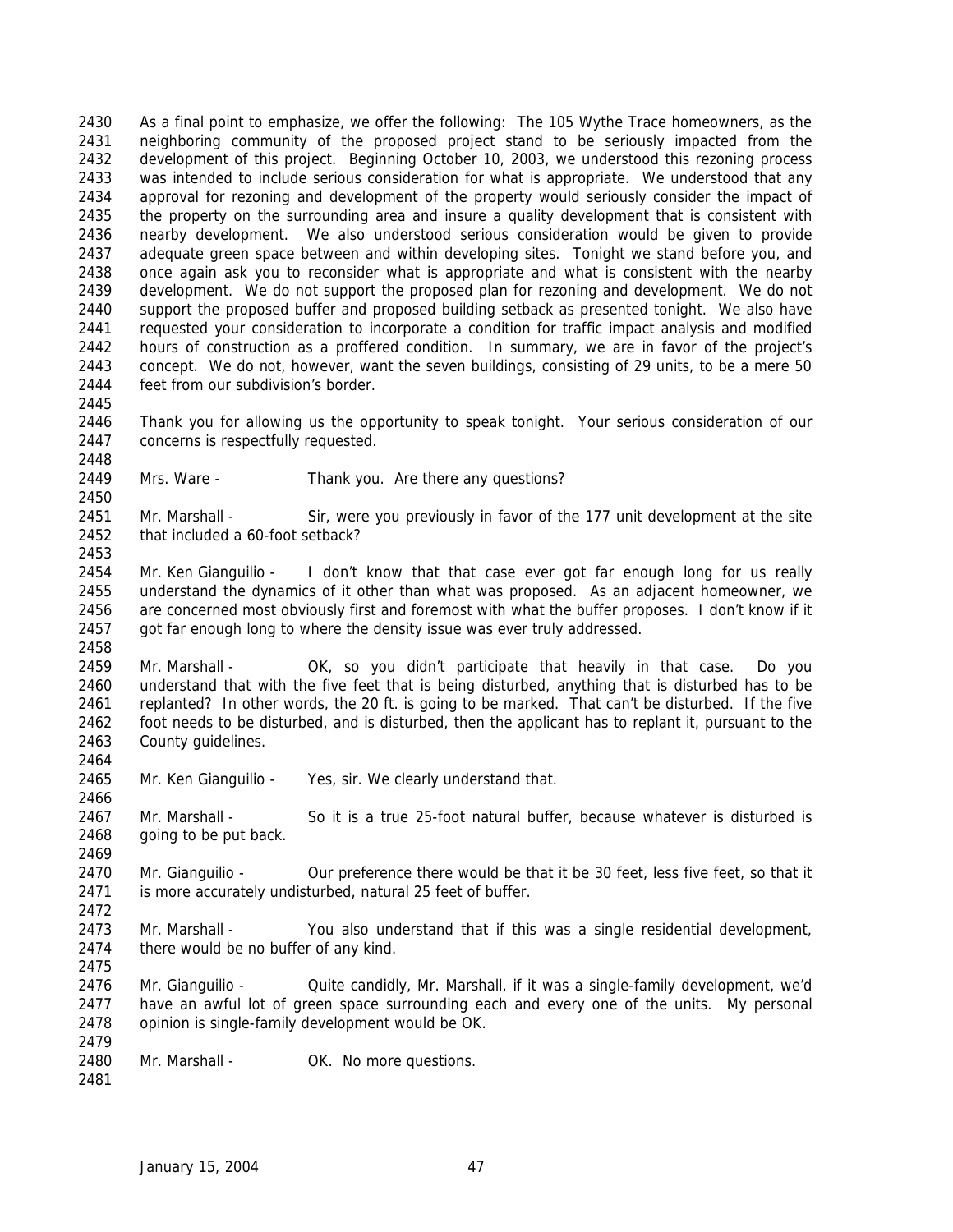Mr. Jernigan - I have a question. What is the setback for your house from the property line? Mr. Gianguilio- I don't honestly know that. Mr. Silber - The minimum requirement in R-3A is 35 feet. Yours may be set back more than that. Mr. Gianguilio- We have residents, if you look along the cul-de-sacs going down the border of the property, we basically have four cul-de-sacs that are dramatically affected obviously with the homeowners directly adjacent to the property. Some of these homes are much, much closer to the proposed site than others. Some of the homes, mine being one, really has not legitimate natural buffer, meaning that my property is cleared all the way to the border of the property of the subject project. Some have little deeper lots, obviously. Mr. Jernigan - Would it be fair to say that the setback on the townhouses is more than what the setback on the single-family is in the neighborhood? Mr. Gianguilio - In some cases, yes, sir. Not in all cases, I don't believe. Mr. Jernigan - The majority? OK. The other things you comment on starting work at 9:00 a.m. I mean, 8:00 is kind of pushing it a little bit and I go along with that, but 9:00 a.m. in the construction business, most of those people are out there at 6:30 and 7:00 p.m. So I really don't think, I mean pretty much everybody is up and moving by 9:00 on Saturday. I think that 8:00 a.m. would be fair on that. Nobody in the construction business wants to wait until 9:00 to get started. If they wait until 9:00 a.m. to get started, they are going somewhere else. Mr. Gianguilio- I think as there are many young families in the neighborhood, it is just a consideration for the children that are home in bed on a Saturday, typically. That is all. That is the reason for our request. We understand the limitations and what that might do to the construction activity and possibly delay it, but we felt like it was a reasonable request. Mr. Marshall - That is why I raised the issue. I wish I had all three of my kids sleeping that late, but I do have one that sleeps until 8:00 a.m. Mr. Gianguilio - We are saying that some, perhaps, sleep until 9. Mr. Jernigan - Sponge Bob and Square Pants probably have them by 8:30 or so. That is all that I have. 2522 Mr. Marshall - Is it my understanding that the Liesfeld rezoning that is not providing access to dump cars onto Three Chopt Road? Mr. Silber - Yes, sir. That is correct. Mr. Marshall - So, therefore, this project is using Three Chopt Road, so the Liesfeld tract would not affect the traffic on Three Chopt. Mr. Silber - Let me clarify that. There is no direct access from the Liesfeld Development onto Three Chopt Road. That is being prohibited by proffered conditions. There will be access from the Liesfeld property to John Rolfe Parkway that will have access to Three Chopt Road.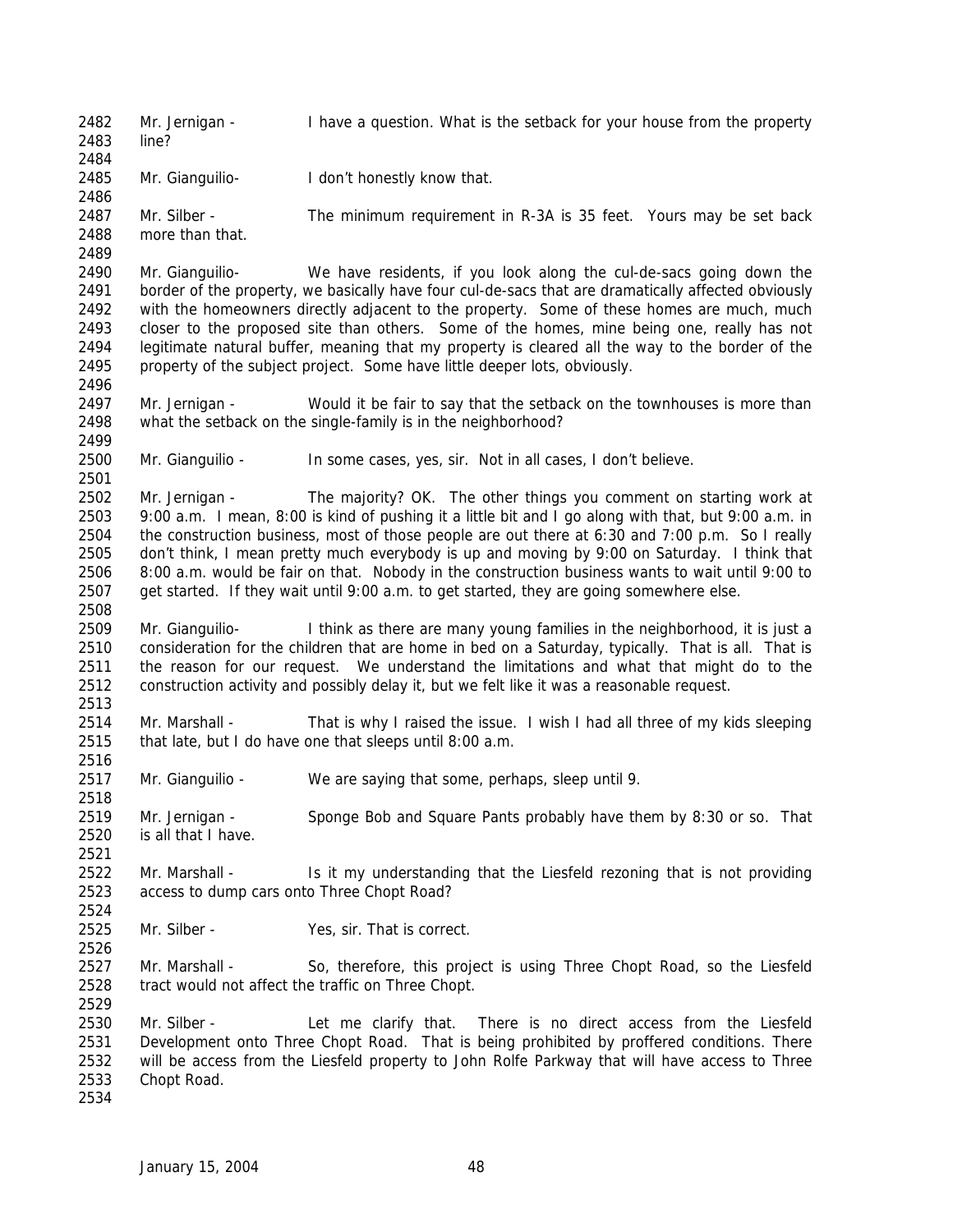- Mr. Marshall Once that is constructed? Mr. Silber - Yes, sir. 2539 Mrs. Ware - Any more opposition? Mr. Theobald, would you like to rebuttal for two minutes?
- Mr. Theobald - Briefly, yes. Thank you very much. Wythe Trace did participate in the Land Use Plan Amendment when the County went through all of this two years ago, and Mr. Kaechele worked very hard in protecting the neighbors and providing them with additional park land at County expense, but this piece was believed by all to be appropriate for town house development with these densities, and, again, we are well within that density range. Again, we have a 25-foot buffer portion of which we may grade but have to replant, zero required under ordinance, 50-foot setback, only 30 feet required for rear yards. Traffic studies, traffic engineer has said that this will generate 463 trips. If we were to zone this R-3, which is the closest designation to Wythe Trace, which is R-3A, which no longer exists, we could do 56 homes under an R-3 designation, which would generate 560 trips a day, so with no buffer, and if they cleared their property to the rear property line as has most of the folks in Wythe Trace, then there would virtually be no buffer. I think on a case like this that it is not perfect. They have got some legitimate concerns. Nobody likes to see trees come down, but you have to look at the case in its totality. This is the highest quality townhouse case I believe you have ever seen. It is on a piece of property that is infill development, that has been there and has been a problem for as long as any of us can remember. It is highly, highly proffered with an extremely reputable developer and builder and I really think it is something that the County is going to be very proud of. I appreciate your attention.
	- Mr. Marshall Are you prepared to address the 8:00 a.m. building hours?
	- Mr. Theobald I will change that on the original proffers and initial it. Randy, do you have the original proffers? I am going to make that change to 8:00 a.m. on Saturday morning.
	- Mr. Marshall I make a motion to waive the time limits as to the starting hour on the proffers.
	- 2569 Mr. Vanarsdall Second.

 Mrs. Ware - Motion made by Mr. Marshall and seconded by Mr. Vanarsdall. All in favor say aye. All opposed say no. The motion passes.

 Mr. Marshall - Thank you. Madam Chairman, members of the Board, I am new to this but you can cram a lot into a short amount of time. I took all of these materials with me when I went on vacation in December, read through them a great deal, came home and cut my vacation short to attend a Citizen's Meeting on January 5 on this case. My initial concerns, after my first meeting with the staff, was that there was basically a 10-foot buffer running the distance of this project behind the neighborhood. Although that may have been allowable under the County 2580 rules, I didn't think it was sufficient. I expressed that to the staff and I was pleasantly surprised when I went to the Citizen's Meeting that the applicant had doubled the buffer from basically the 10 ft. natural and the 5 ft. planting to basically a 15 ft. buffer to a 25 foot buffer, and to do that, the applicant had to eliminate two of the units as it was originally proposed for 79. I think the history of this case is you went from a low-quality 177 potential unit development to now what you have is considered by the staff to be the highest quality town house development ever proposed in the County, and down to 77, which is basically a reduction or a potential reduction of 100 units. It is within the guidelines of the Land Use Plan. I think the proffers, if you take a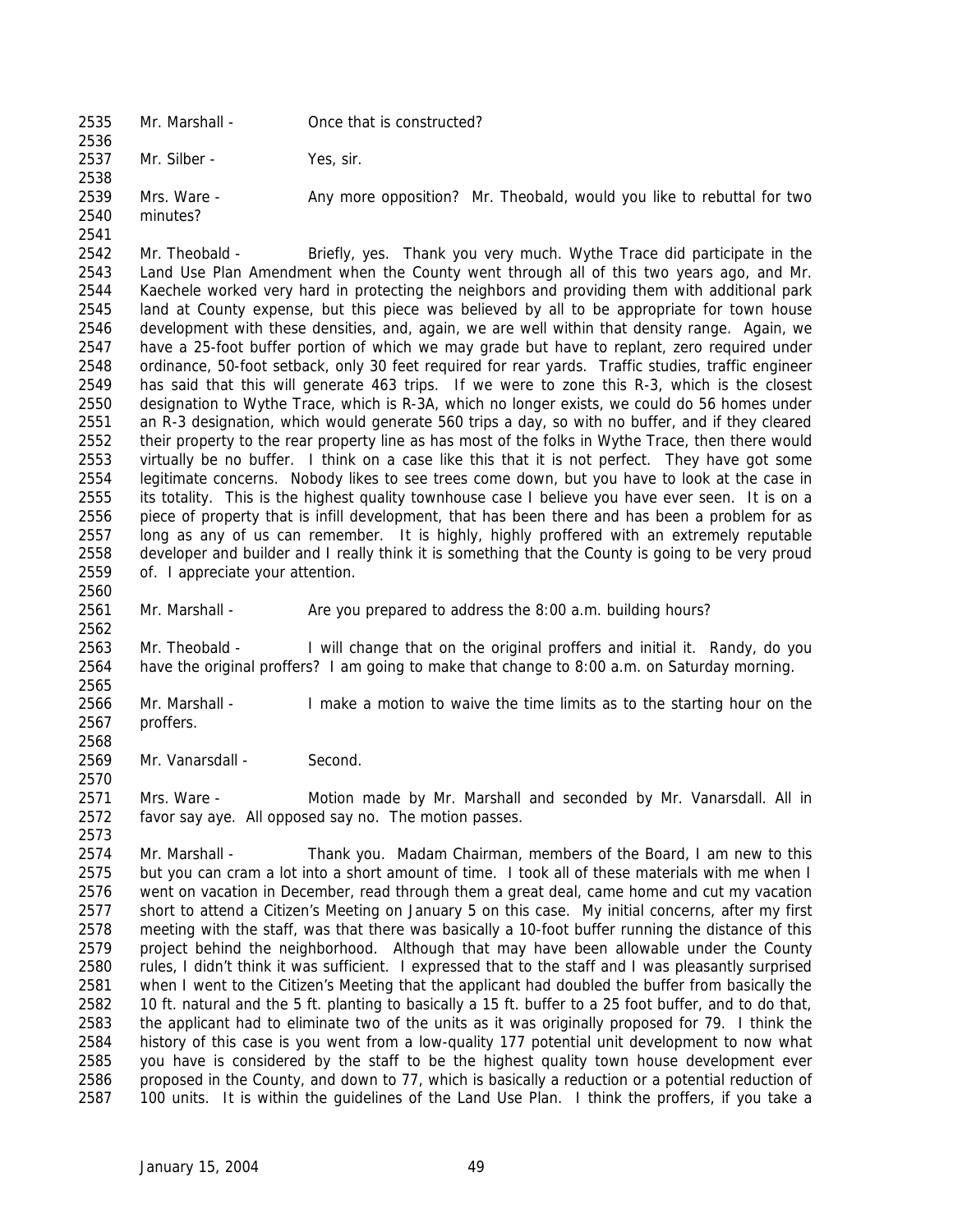close look at them, are as detailed as you can get, from the removal of the trees, the developer was quite comfortable saying he didn't mind having a public hearing on the landscape plan and so forth, to get all the neighbor's input, and quite frankly, my impressions at the meeting on January 5 that Mr. Kaechele also attended were that the residents, although they prefer to have nothing, were on the whole happy with the development and most of them were happy to find that the buffer had increased by 10 feet. Granted, in a perfect world, everyone could have what they want, but I think due to the quality of this case and then ultimately one of the last things that I requested that the applicant do was increase the plantings to an equivalent of a 35' transitional buffer, which would basically greatly enhance the density of the plantings within the buffer that has been offered, and that is now in the proffers. So I think with all of those things considered, I have to recommend that this case be approved and forwarded to the Board of Supervisors.

 2601 Mr. Vanarsdall - Second.

 Mrs. Ware - Motion by Mr. Marshall and second by Mr. Vanarsdall. All in favor say aye. All opposed say no. The motion passes.

 **REASON:** Acting on motion by Mr. Marshall, seconded by Mr. Vanarsdall, the Planning Commission voted 5-0 (one absence) to recommend that the Board of Supervisors **grant** the request because it is consistent with the density of development recommended by the Land Use Plan and the proffered conditions would provide for a higher quality of development than would otherwise be possible.

## *Deferred from the December 11, 2003 Meeting:*

 **C-60C-03 Bill Axselle for Neil Farmer:** Request to conditionally rezone from A-1 Agricultural District to R-2AC One Family Residence District (Conditional), part of Parcels 741- 774-7210, 741-775-7309, 741-773-9074 and 742-773-2472, containing approximately 17.70 acres, located in the northern portion of the Bridlewood subdivision, just south of the southern terminus of Woolshire Court in the Hampshire subdivision. A single-family subdivision is proposed. The aggregate density is proffered not to exceed 2.1 units per acre. The R-2A District allows a minimum lot size of 13,500 square feet. The Land Use Plan recommends Rural Residential, not more than 1.0 unit net density per acre, and Environmental Protection Area. 

- Mrs. Ware Is there any opposition to this case? Mr. Bittner.
- Mr. Bittner Thank you, Mrs. Ware.

 The subject property is currently within the Bridlewood subdivision, but would become a new section of the abutting Estates of Hampshire and connect to Wilshire Place in this subdivision and that would happen right here (referring to rendering) and you can also see it on this proposed layout. The requested density of 2.1 units per acre would be inconsistent with the Rural Residential designation of this property, but consistent with the adjacent Hampshire subdivision.

- Access to Hames Lane in Bridlewood would be prohibited.
- Restrictive covenants for Bridlewood prohibit the further subdivision of any lot within the neighborhood. This proposal is in violation of these covenants.

 Eight of 15 lot owners have expressed support for changing the covenants to allow subdivision. Seven lot owners, plus the original developer of Bridlewood, have expressed opposition to allowing further subdivision in this neighborhood. Both sides have submitted documents on this matter, and the legal status of the situation is not clear.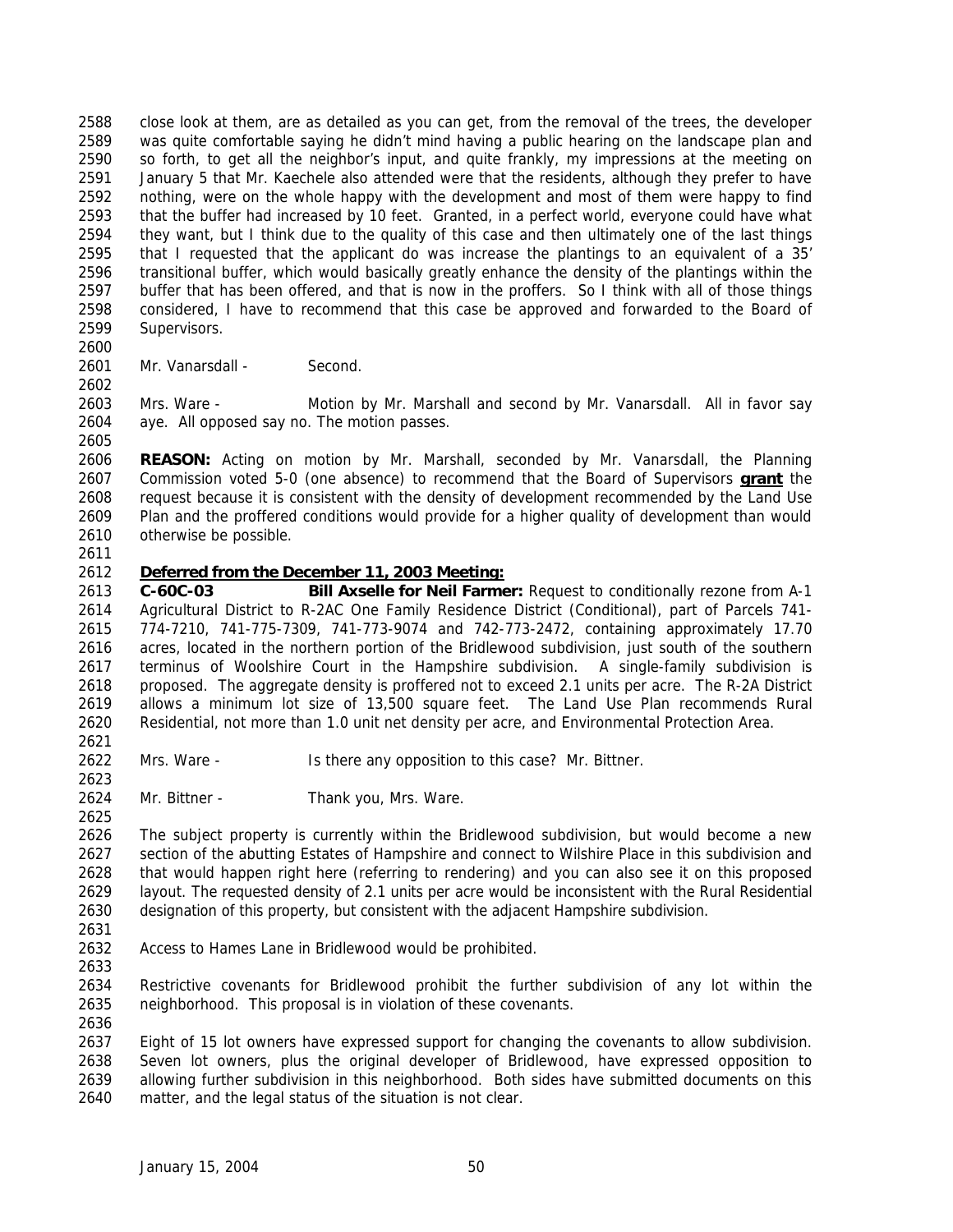- Staff would prefer to see this issue resolved prior to a decision being made on this application. However, that is a matter that must be addressed by a different authority than the Planning Commission. The Planning Commission must consider land use issues only.
- While this application is inconsistent with the Land Use Plan, it is consistent with the adjacent development pattern. The applicant has also submitted revised proffers, which address the other issues in the staff report. Staff therefore recommends approval.
- This concludes my presentation. I would be happy to try and answer any questions you may have.
- Mrs. Ware Are there any questions for Mr. Bittner from the Commission? OK. Thank you, Mr. Bittner.
- Mr. Bill Axselle Madam Chairman, members of the Planning Commission, my name is Bill Axselle on behalf of Neil Farmer. In 1983, the Bridlewood Subdivision was platted about 15 lots, literally out in the country off of Shady Grove Road, lots than range from four acres to 10 acres in size. Now 20 plus years later, it is not so much out in the country. The adjacent properties are R-2, R-2A, nearby is R-3 and RTH zoning, and it no longer is the rural residential area that it was in 1983, when the subdivision was originally platted. Specifically, you will note from the map before you that the properties in question are adjacent to the Estates of Hampshire and Hampshire South on the north, and on the west The Estates of Hampshire. This proposal comes to you with proffers that are, in fact, consistent or better than those of the adjacent recent subdivision. The density is 2.1 units per acre and there is a maximum in the area that goes up to 2.3 units per acre. The minimum house size is 2800 sq. ft. and the Hampshires is 2300 to 2500. We have two car garages that are mandated with at least 75% of those side and rear loaded, similar again to the Hampshires. The lot width is comparable, driveways are exposed aggregate, asphalt, brick, concrete pavers, underground utilities were installed. There were restrictions on the lot clearing, 50% of the front exterior walls have to be brick or stone. We have included, because this is in the northwest quadrant of the County, we have included the voluntary cash proffer of \$10,048 to go to the project that you are familiar with. We have agreed to rezone the property that is in the flood plain to see that is done at the appropriate time. County and water sewer are available. The adjacent road network will handle the traffic according to the staff report. The schools in the area have the capacity to handle the new limited number of children that would come from here. The homes in this area will likely sell in the range from \$400,000 to \$500,000, again consistent with this area. The proffers on this case are similar if not almost identical to those that have been handled on other cases in this area in the last year. So, I think you can see way the Planning Office staff recommended, and I hope you will follow their recommendation, that this case be approved. As Mr. Bittner said, your charge and your 2681 responsibility relates to land use, and I think this is very consistent, as you can see with the Hampshire Estates and Hampshire North that is right to the north of us.
- 

 Now, as you can see, there is some opposition, and I suggest to you that the opposition relates primarily from the issue of subdividing part of the Bridlewood Subdivision to make this happen. There are some who object to any subdivision. There are some who object to the way the subdivision has been done, or the terms and conditions, but it is accurate to say that 15 of the property owners have the right to express themselves, the majority 8 have asked that this subdivision be subdivided from Bridlewood and those restrictive covenants have been reviewed by the County Attorney, they have been recorded. When I say they have been reviewed by the County Attorney, the County takes no position on the issue of the restrictive covenants. As you know the County has never in my 30+ years ever got involved in the interruption or enforcement of restrictive covenants. The county reviewed them, but not for an endorsement in that respect.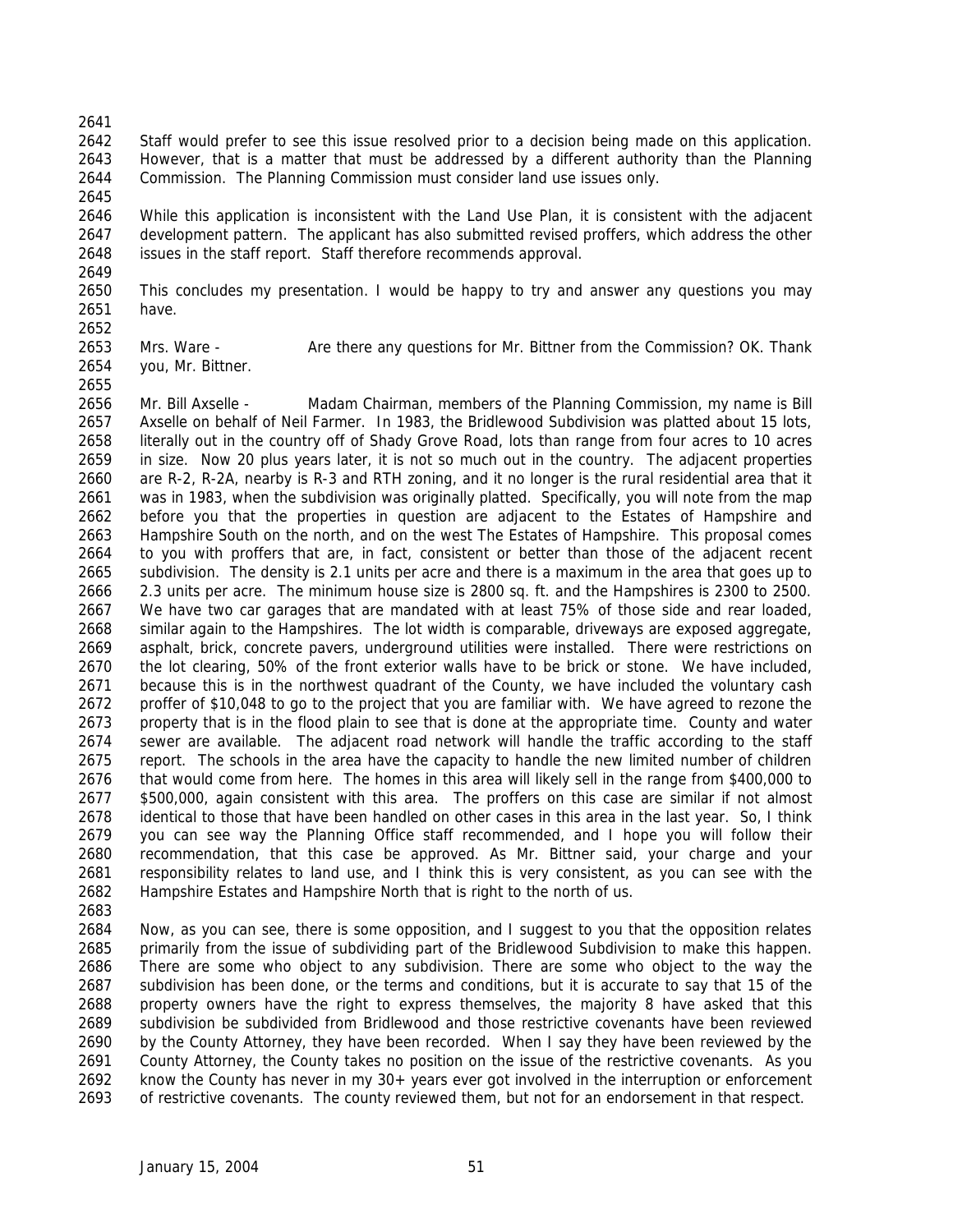You are going to hear, I think, from the opposition why they think this is inappropriate from a practical and a legal standpoint. I will tell you our opinion is it is valid from both a practical and a legal standpoint. You will not be able to, I submit tonight, to make the decision nor do you have, I think, the responsibility of deciding whether the restrictive covenants modification is appropriate or not. I will tell you that the title company has reviewed it and are prepared to insure. Madam Chairman and members of the Planning Commission I will reserve the rest of my time and I'll be glad to respond to any questions that you might have. Mrs. Ware - You have five minutes remaining. Mr. Axselle - Thank you. 2708 Mrs. Ware - Are there any questions for Mr. Axselle? 2710 Mr. Silber - I actually had a question. There is a proffer, #5 that deals with the lot width. It speaks to a minimum of 50% of the lots would have a lot width of 90'. We have had some experience in Hampshire with the homes being large in sides and sometimes being difficult to place on the R-2A lot. Do you know, Mr. Axselle if that proffer is similar to the proffer that is on Hampshire or would you consider having 100% of the lots be 90' in lot width? Mr. Axselle - On the Estates of Hampshire, 30% of the lots maybe 90% and Hampshire itself the same thing. Hampshire South it is at so many lots less than 90'. In those instances and in these instances latitude is allowed to go less than the 90'. We have looked at it and talked to some of the folks at Hampshire and this was sort of what was the agreed arrangement. It allows some flexibility. I reckon my point that in the Estates of Hampshire and Hampshire and Hampshire South they have lots that are less than 90' and we would like to have the same latitude. Mr. Silber - I can see having some latitude and flexibility with some lots, but 50% is more than some lots. Something you may just want to give some consideration to. 2727 Mr. Axselle - We will be glad to do that. Mr. Marshall - Mr. Axselle, did you say that the other developments have 30%? Mr. Axselle - Yes, basically the Estates of Hampshire and Hampshire has said that 80%, excuse me, 30% of the lots maybe less than 90'. Mr. Silber - So in other words 70% would have to be 90'. 2736 Mr. Marshall - Correct. Mr. Axselle - Yes. It is late and I'm tired, but I think that flips around that way. Mr. Silber - Well, you may want to give your proffers some more consideration. Mr. Axselle - We will. Thank you. 2744 Mr. Ware - Thank you. The opposition, do you have a spokesperson or more than one to speak tonight?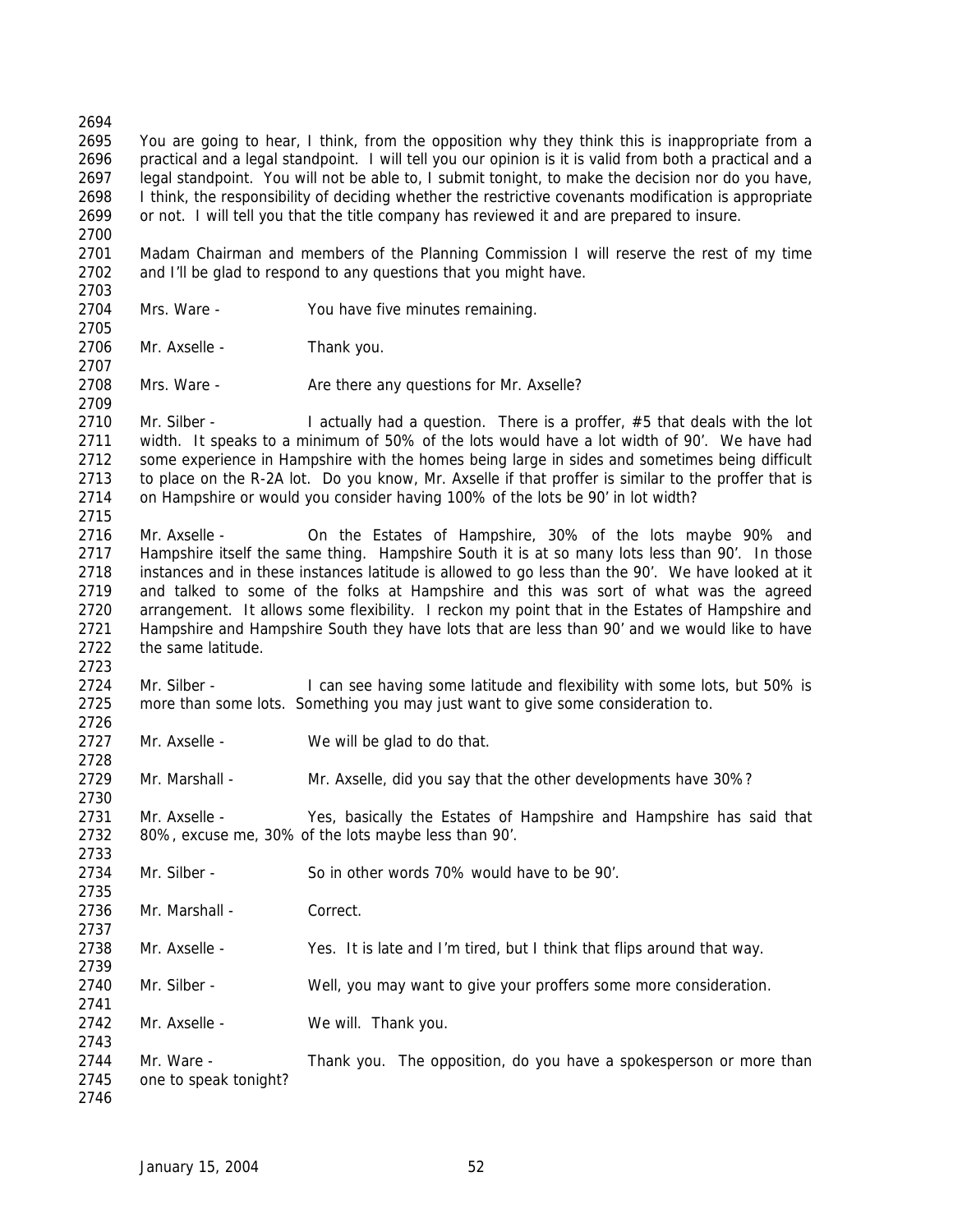2747 Mr. Marshall - Good evening Mr. Bischoff.

 Mr. Ed Bischoff - Ed Bischoff representing one of the owners, Mr. Mike and Brenda Lovins, owners of Lot 2 in Bridlewood. I'm here to speak in opposition to the proposal. Primarily I would say to the members of the Commission that this plan is totally inconsistent with Bridlewood as it now exists and as it has existed since 1983. In 1983, Russell Malone developed Bridlewood as a large lot subdivision including within his restrictive covenants the right to own up to 3 horses on your property. And each of these lots runs from 4 to 10 acres with an average of about 7 acres 2755 per lot. And now what the applicant has asked you to do is to approve the application by 4 2756 property owners to force upon the remaining 11 property owners 2 homes per acres,  $\frac{1}{2}$  an acre per home, in a subdivision where the average lot size is 7 acres. This will absolutely destroy the integrity of a small, high class, large lot subdivision which has existed since 1983.

 The issue Mr. Axselle raised about the restrictive covenants, I believe, needs to be addressed. These property owners represented by the applicant, in buying their properties after 1983 were aware of and bought their properties with a full knowledge that no subdivision could occur without the amendment of those restrictive covenants. And yet what does the applicant do before this Commission. The applicant comes in and said disregard what we the owners have agreed to and they thumb their nose at the remaining owners and they said please go ahead and rezone our property and leave the remaining 11 property owners to whatever course they may have to follow in the courts to enforce the rights which everybody has agreed to. This is not equable. This is absolutely not the way to do business. These restrictive covenants should have been addressed before this application was made before this Commission. The problem with it now is if you approve this subdivision, this rezoning, the cost of going forward and protecting the rights which each of the remaining 11 owners have is put upon those 11 owners and not upon the developer of the property. The developer of the property is the one who should bear the expense and burden of resolving that property before the property is rezoned.

 This is not simply a manner of 8 property owners for and 7 property owners against. The restrictive covenants required a majority of the property owners and the consent of the 2777 developer. The consent of the developer has not be obtained and is not likely to be obtained in absence of consent of everyone. Russell Malone has indicated that he will not consent unless everyone consents to this subdivision because it changes the nature of what we developed there and what he sold the lots to be. There is a procedure for the amendment of these covenants and that procedure should be followed. I would ask you to pay particular attention to the fact that the density of this proposal is absolutely contrary to the existence of this subdivision and that the density in excess of what is recommended in the rural residential section is even further destructive of the integrity of Bridlewood Subdivision. I believe you have in the file a letter indicating the objection of 7 of the property owners to this approval. You also have the indication in the file that Mr. Malone also signed indicating that he did not consent to the 2787 approval as the developer of the property. I'll be happy to answer any questions that you may have. 

Mrs. Ware - Are there any questions from the Commission?

 Mr. Vanarsdall - How many property owners would it need.

 Mr. Bischoff - Well, they need, they need a majority of the property owners and the consent of the developer.

- 2797 Mr. Vanarsdall 15 property owners.
-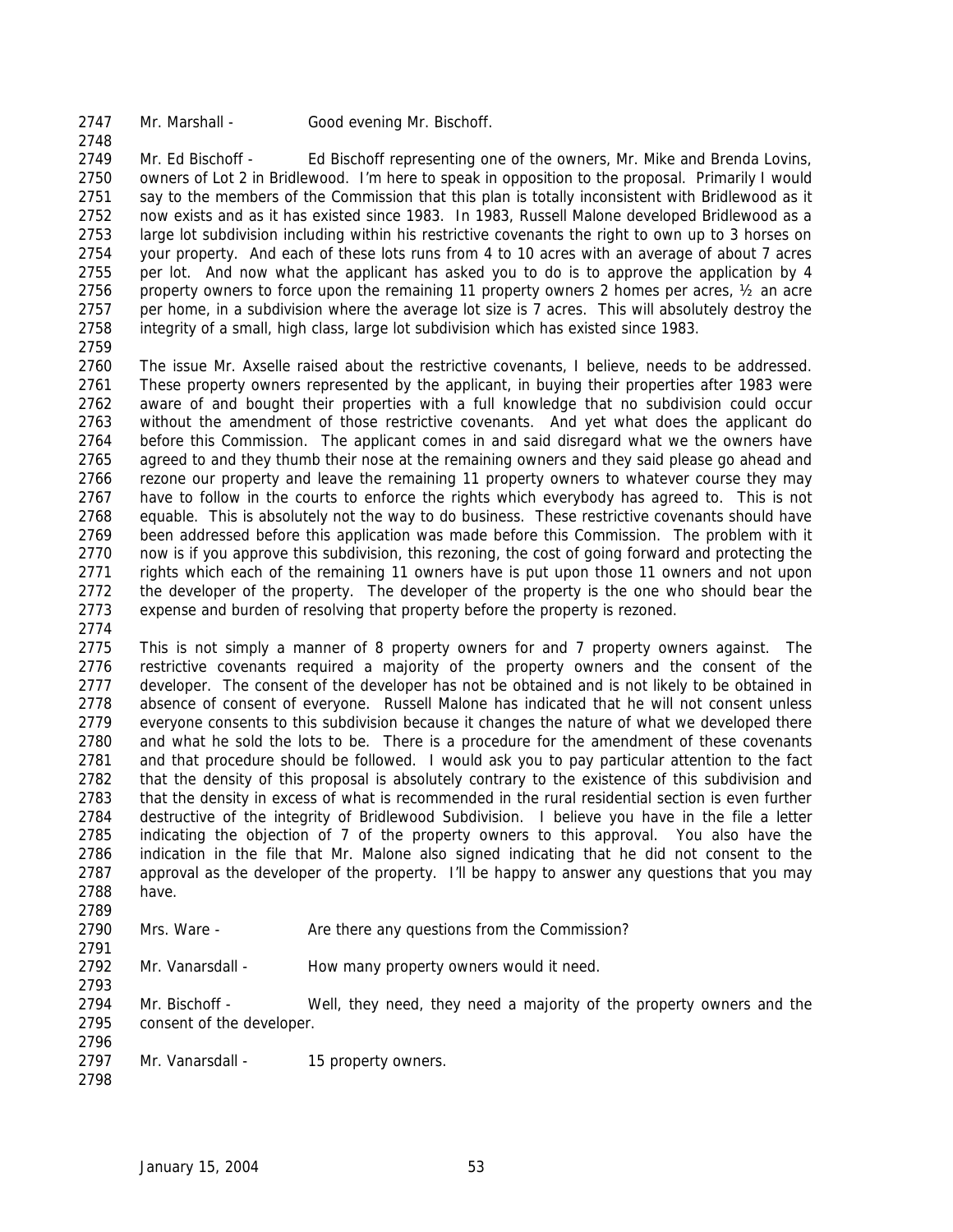Mr. Bischoff - Yes, sir. They need 8 and the consent of Mr. Malone. And I'm going to point out to you that Mr. Malone has retained the rights as an developer in this subdivision. There has been no assignment of his rights to any homeowners association. He still retains the right to approve architectural designs and that type of thing under the subdivision. It is a unique subdivision. You may remember in the restrictive covenants that there is one provision that requires each home to be different. Each home is suppose to be unique in its own way, no 2 homes can be built alike. So it represents something that is not typical in the subdivisions that you find. 

Mr. Vanarsdall - What would happen if Mr. Malone was dead?

 Mr. Bischoff - Well the restrictive covenants say, "and or his assigns". So if he were to go, my suspicions would be if Mr. Malone passed away that his estate would assign the rights to a home owners association which probably should have been done sometime in the past, but it never has been done. So the end result is that Mr. Malone retains that right.

Mr. Silber - Does Mr. Malone retain any ownership of property in Bridlewood?

2817 Mr. Bischoff - No, he does not retain any direct ownership. There are so reservations 2818 in the restrictive covenants of some easements, rights to easements across the properties. That is primarily designed for the purpose of providing utilities to the rest of the lots. 

2821 Mr. Silber - So the covenants that speak to the successors or assigns, Mr. Malone couldn't be those who bought lots in Bridlewood?

 Mr. Bischoff - Well, when you are talking about the consent issue I think the answer is no because the consent issue requires him and a majority. So I don't think you can say the two of them have been (unintelligible) into one group where the intention of the document was to have a consent by one group here which has the overall supervision of the subdivision, i.e. a homeowners association as opposed to the majority of the homeowners themselves.

 Mr. Jernigan - Mr. Bischoff, if the vote has been 14 to 1, what you are saying 14 for and 1 against you would still have to have Mr. Malone's permission?

Mr. Bischoff - I think you do.

Mr. Jernigan - So in other words a majority vote doesn't matter.

2837 Mr. Bischoff - No. I think...

2839 Mr. Jernigan - Well, the vote doesn't matter period.

 Mr. Bischoff - The way these restrictive covenants were drawn it requires both to occur. Mr. Malone and a majority. Now I don't know what Mr. Malone's position would be if 14 came to him and said, "yes we want this", and one person held out. It may change his mind, but you have got a division of 8 and 7 at this point. When you have a division of 8 and 7, you know, Mr. Malone developed this subdivision as a big lot subdivision. That is the way these people bought these homes. These people didn't buy these homes to have ½ acres lots setting in their backyard and that is what is going to happen with this developer. So, Mr. Malone is certainly concerned even though he is not a property owner any longer, he is certainly concerned about 2849 the integrity of what he sold to these people.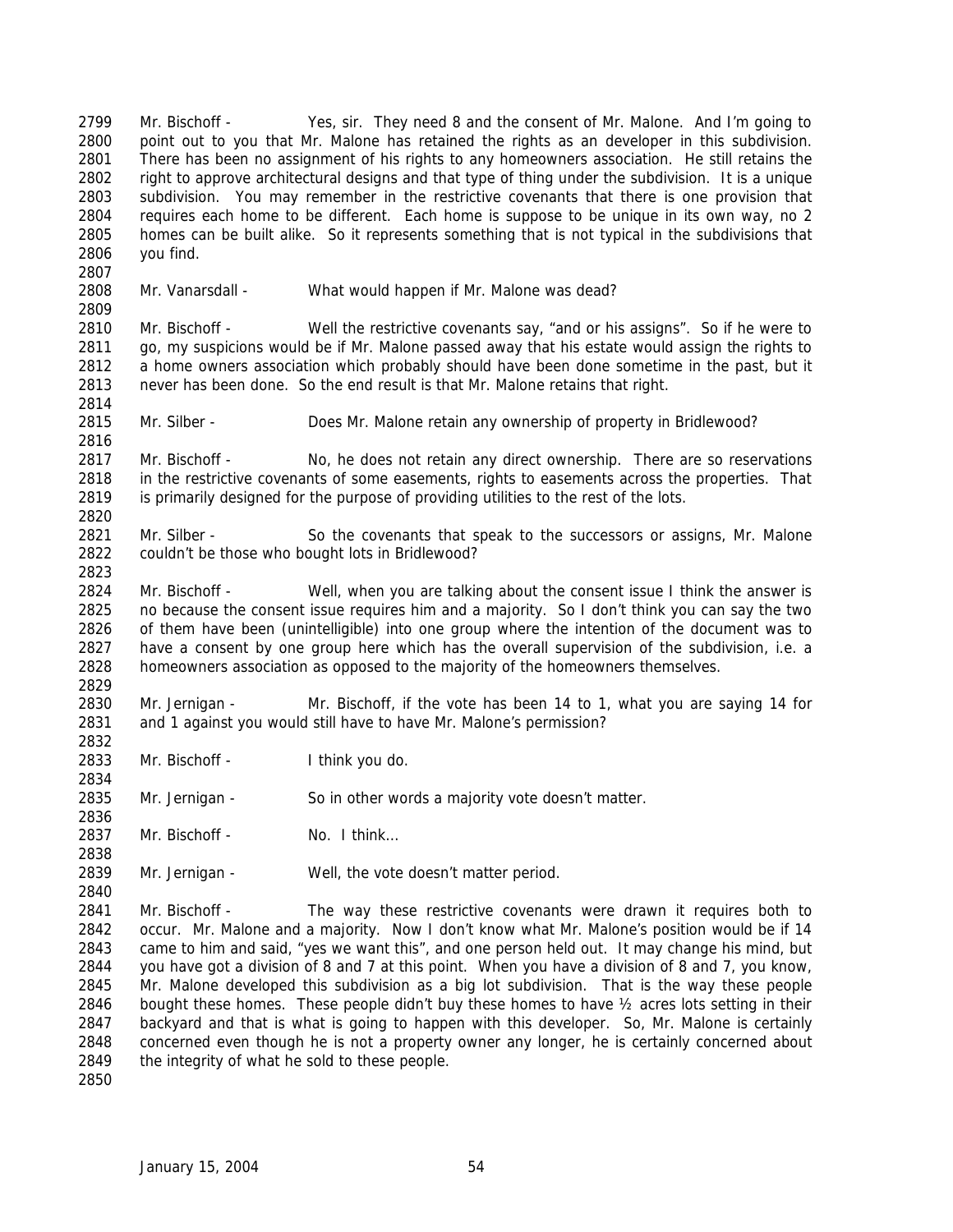Mr. Marshall - Mr. Bischoff, would you not agree that the issue of whether Mr. Malone has to sign or not is a legal issue and a legal question that is going, that someone other than the Planning Commission needs to decide?

 Mr. Bischoff - Well, it is certainly a legal issue, but it becomes a very practical issue for the 11 property owners who are trying to enforce their rights. I mean, it becomes a monetary issue for them. It becomes a very practical day to day question of who bears the burden of clearing up this issue before you grant approval on the rezoning. Because once you grant approval of the rezoning then it is up to the 11 property owners to reach into their pockets and 2860 come here and try to enforce the rights which everybody agreed to as opposed to putting the 2861 cart where it belongs and that is the obligation of the applicant to get this straighten out before cart where it belongs and that is the obligation of the applicant to get this straighten out before zoning is approved.

Thank you very much.

 Mr. Archer - Sir, before you leave I have a question. I don't know if I should be asking you, maybe I should be asking someone else. I'm having a hard time trying to separate in my mind where our obligation lies as a commission and what obligation we have at all to try and interrupt the covenants. I think that is what Mr. Bittner was trying to allude to when he did his presentation. Not that I disagree or agree with anything that you said, it all sounds reasonable to me. You would have a simple majority instead of a larger number but what happens if the zoning is approved, where in your mind does that fall in connection with the covenants. If the zoning is approved then do the covenants still supercede the zoning matter.

Mr. Bischoff - Yes, sir.

2877 Mr. Archer - Or is it the other way around.

 Mr. Bischoff - Yes, sir. No, sir. I think that the restrictive covenants would still be on the properties and it would give each of the landowners the right to file suite for a declaratory 2881 judgment to determine whether or not there has been a violation of those restrictive covenants. 

 Mr. Archer - So even if the Commission recommended approval and the Board approved the zoning case you are saying that the covenants would still supercede all of that and nothing could be done until a ruling is made on the covenants.

 Mr. Bischoff - Well, assuming an action filed by the remaining property owners to enforce their rights the court would certainly have the ability to enter an injunction against anything being done until it reaches it declaration.

 2891 Mr. Archer - So, in that instance then the zoning would be relatively harmless in terms of…

2894 Mr. Bischoff - Not really.

 Mr. Archer - Well not harmless because again you said someone would have to bring suite… 

 Mr. Bischoff - Well, see the problem is that, what is happening in this case is the cost of doing this business, the cost of doing this development is being transferred from the applicant, where it belongs, to the remaining property owners who are protected by these protective covenants. So the end result is if you approve this rezoning then they have got what they want and they can stand back and thumb there noses at the remaining property owners and said, "ok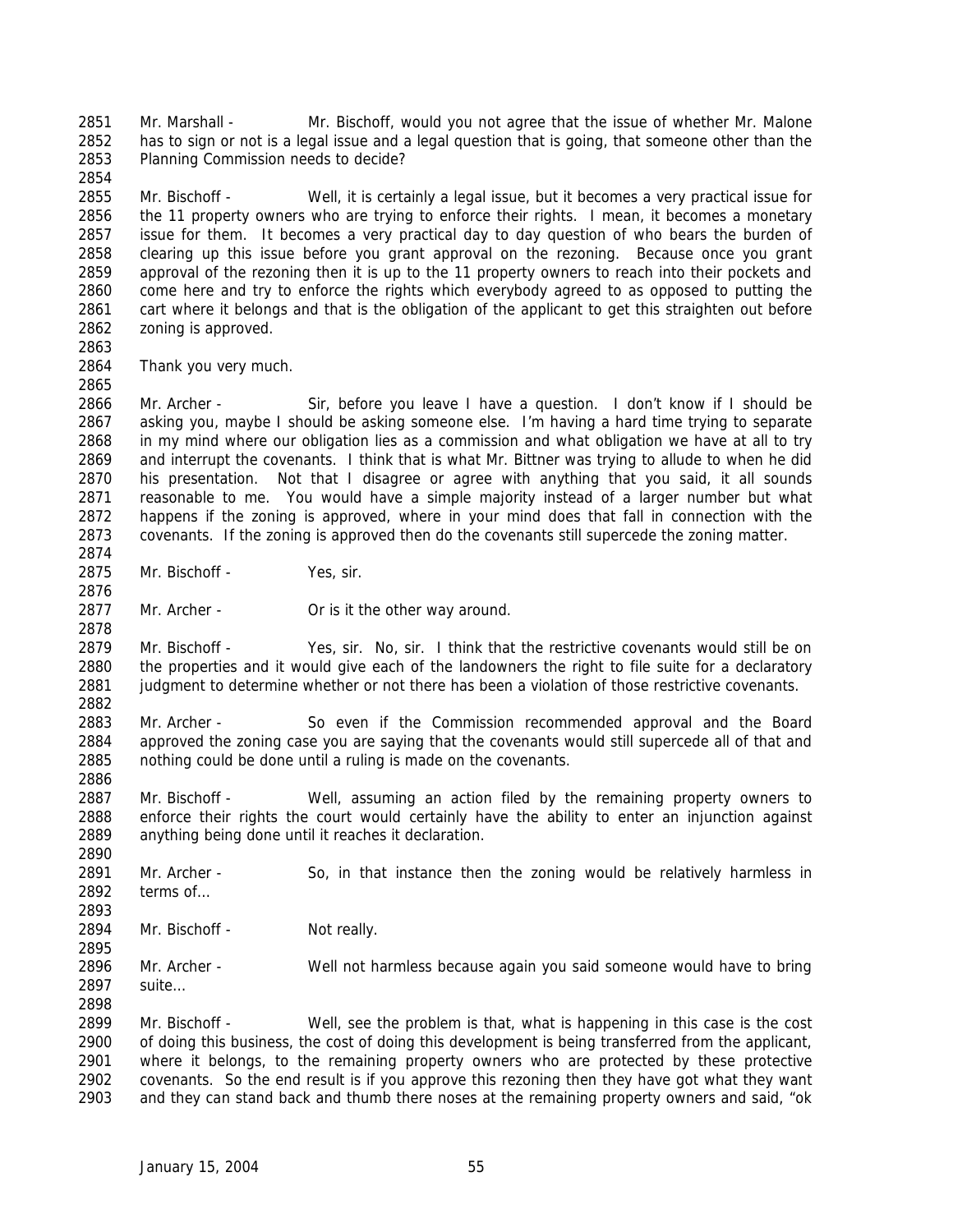if you want to do anything about it go to court", which the remaining property owners should have to do that. They are protected by these covenants. 

Mr. Archer - Ok.

 Mr. Bischoff - And they shouldn't, in my humble view, they should not have to go to court at their expense. This is a project expense and this should have been worked out long before we got to this point.

2913 Mr. Archer - Ok. I understand your thought process. Now I'm just trying to figure out where we come into… 

Mr. Bischoff - I understand.

Mr. Archer - That is the difficult part.

- Mr. Bischoff Thank you, very much.
- Mr. Archer Thank you, sir.

 Mrs. Ware - Anymore opposition to speak. There is about 3 minutes. Do you come up to the podium, please. Will you state your name for the record.

 Mr. Tom Barnett - Yes ma'am. My name is Tom Barnett and I live on Hames Lane in Bridlewood. The address is 11111, and I didn't stutter. Don't ask me how that happened. Eighteen years ago, my bride and I were looking for quality housing and we fell upon Bridlewood and we were amazed that in Henrico, of course west Henrico has changed a little bit since then, but in Henrico we could have the quality to (unintelligible) for our family, but the privilege room, it being protected. Country property is available in all the counties if you don't mind having a double wide, and a shack, and a couple of pick-up trucks on cinder blocks next to you, but protected clean property.

 Mr. Archer you were kind enough a minute ago. You asked a question a moment ago, I would like to think that the board's purpose is to take care of all of its tax paying residents and not just half of the subdivision. I think Mr. Lincoln had said, "government is to the people, for the people, by the people." I would interrupt that as, it is not just you'll job to zone, but to protect the other half of us. It is 8 to 7 vote. One of the people who voted against it bought a piece of property and he was not a resident when he bought it and he is still not a resident and probably will never be a resident of that property. It was speculation property. So he voted as a speculator even though he is an owner. He is not a resident, if that makes any difference in you'll mind. If you want to talk residence it is 7/7. So it is 50/50. But I think we desire protection. I don't think the county should throw it upon us, who bought protection. Mr. Malone was kind enough to design a very unusual characteristic subdivision and we thought we had protection. We don't expect you'll to be the police, but I don't think it is right for you'll to make it so we now have to dig into our pockets to pay thousand of dollars to try to undo what may be done here tonight. It is not our fault. Somebody else started this fight, we didn't. We just want to live there in peace. That is what we came there for.

 I find it interesting that a mere 3 years ago when another lot which use to belong to the subdivision came up to be subdivided under case C-71C-00 and a letter was written to you all and to Mr. Hank Wilton. It said, if I may, "Fourteen families of Bridlewood Subdivision have reviewed the covenants and restrictions which were established to protect the value of our individual homes as well as the character of our neighborhood. These protective covenants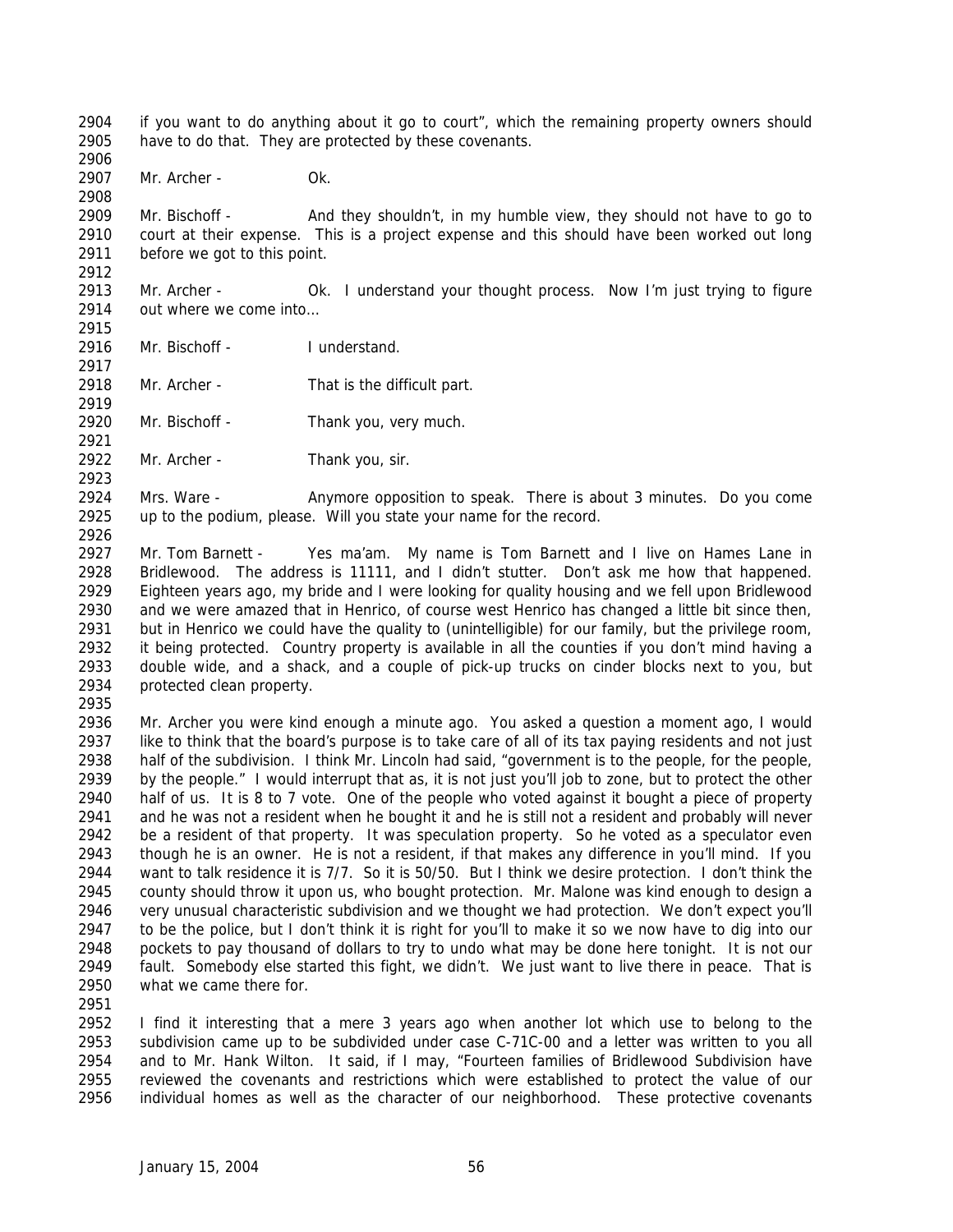which are binding upon all owners and purchasers of lots, specifically states that no lot in Bridlewood Subdivision shall be subdivided. The decisions to build or purchase our homes within this neighborhood was made because these protective covenants, which assured us that our neighborhood remain private in a unique Henrico County west end." They were working on lot 10 at that time, which was cut loose. Another paragraph, and I'll stop with this one, "In fact, the request to vacate, subdivide and develop lot 10 appears to be good for everyone involved except the families in Bridlewood. Instead of one home site we will now see and hear 15 or more. Should we make the exception and allow lot 10 to be subdivided, to violate a protective covenants, we will open the door for more land acquisitions throughout our neighborhood in the future. The families of Bridlewood Subdivision will be the only ones to feel the negative impact that this decision could have on the value of our home and the character of our neighborhood." This was authored by one of the people that is going to get hundreds of thousands of dollars for selling some acreage off the back of their lot. Has it changed that much in 3 years? That it is a 180 degree change. I don't think so. I think it is a flip flop over greed. 

- There are others that want to speak so I will not tie up the podium, but I thought that we had protection. You are not the police, but please don't sell us away. Please make this be decided somewhere else before you make a decision. Nobody ever contacted Mr. Malone until, I think, in the last week or two or 30 days, this year or whatever. They've had many, many months and tried there very (unintelligible) to bypass him, including in the covenants that were, I guess, recorded this week. If you read them you will see where there has been an obvious effort to bypass him and keep him out of this system.
- Thank you.
- 

2982 Mrs. Ware - Are there any questions? 

 Mr. Jernigan - Mr. Barnett I have a question for you. Now you just said in that letter that it said no lots could be subdivided. But apparently that's not what, because where did the 8 to 7 vote come in. I mean… 

 Mr. Barnett - Lot 10 was, Mr. Malone or somebody can explain this better than I can, but it was a lot that did not front on Hames Lane. It was back behind 2 lots, let me see if I can get this thing to work, lot 10 was back in what is now this area in here (referring to rendering) as I understand it. There was, and you can see there is a driveway here (referring to rendering), this double line lead back to that lot and that was sold away for about, I think, \$85,000 far away from what it is worth today, but its part of the Hampshire subdivision. So today there is an attempt to re-subdivide what is subdivided. That lot again was cut away and this driveway here (referring to rendering) had to be vacated and deeded away as I understand it to make that possible. So that dropped it back to 14 homes.

 Mr. Jernigan - But on the rest of the restrictive covenants, you said if there is a majority vote then you can sell, you can re-subdivide it.

 Mr. Barnett - I'm not an attorney to give you a reading on it. A part of that did require Mr. Malone's approval, which was never sort that I know of until maybe today or something.

 Mr. Jernigan - Well, my question is if it were just one subdivision, if you'll went in that subdivision why would you draw up restrictive covenants that said that you could change by majority vote and sell property. 

Mr. Barnett - We didn't do it. It was there when we bought in.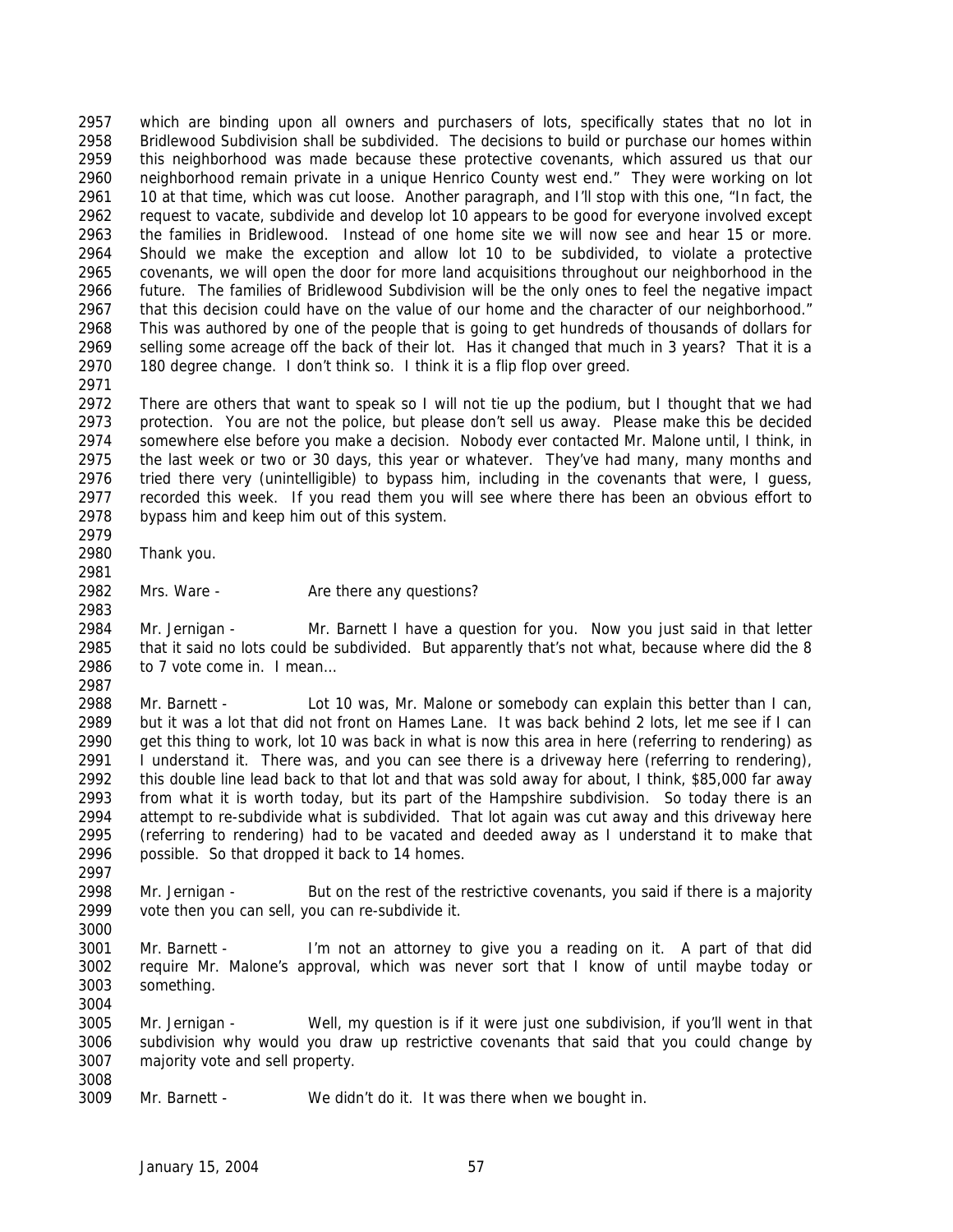Mr. Jernigan - I know, but what I'm saying is I can't see initially if you were going to protect, if the neighborhood was going to protect itself why would they have restrictive covenants saying that you could sell property with the majority vote and consent with Mr. Malone if they hadn't planned on doing it in the future. I mean… 

 Mr. Barnett - I don't think a single person bought a lot in there with the intent to ever subdivide. It is only when somebody comes up and said, "I'll give you \$90,000 an area", did this thought ever cross their minds just a couple months ago. 

 Mr. Jernigan - I realize that, but what I'm saying is it looks like when the restrictive covenants, to me it looks like when the restrictive covenants were drawn up they knew in the future they may want to sell some property off.

 Mr. Barnett - I think everybody looked at it as (unintelligible), privacy, elbow room, let people go to the country and want 40 acres, well guess what here was 10 or 11 or whatever it was close in. I never have until this day, I don't want to sell my land.

 Mr. Jernigan - I know, but that is not the way the covenants were stated. That is what I am saying. Somebody was looking 18 years down the road that they may want to sell that property. If it had been my property I would have worded it, this property can never be subdivided, re-subdivided and that would have protected it. 

 Mr. Barnett - There are other stipulations in the covenants, if you read them, I think Russell Malone made a pretty good attempt to protect us. I know there is another section in there, I think it is 1a, that deals with utilities and it was his attempt, as I see it, to try to prevent any one landowner from tying up another one for being unable to have something made available to him or to charge him for it or whatever. I think he did a, you know hindsight is always 20/20. Having 20 year foresight is a little tougher to have. I see your point, but I think when most people see a piece of land, see a home and they like it I think they dwell more on living in the quality of life then they do to get hung up on a covenant in that one stipulation out of twenty.

 Mr. Jernigan - Ok. Mrs. Ware - Thank you. Mr. Barnett - Thank you. I appreciate the opportunity. Mr. Marshall - Madam Chairman, I would like for Mr. Axselle to come and answer some questions. Mr. Ware - I just want to check and make sure that was the speaking for the opposition. Mr. Marshall - One more. 

Mrs. Ware - One more. I can allow 2 minutes.

 Mr. Frank Bishop - Madam Chairman, Members of the Commission, my name is Frank Bishop. I live at 11011 Hames Lane and that is in the Bridlewood Subdivision. I think one point that was raised about the covenants, the changing of the covenants referred to changing of any covenant, not just the subdivided. It had to do with the siding on houses, had to do with what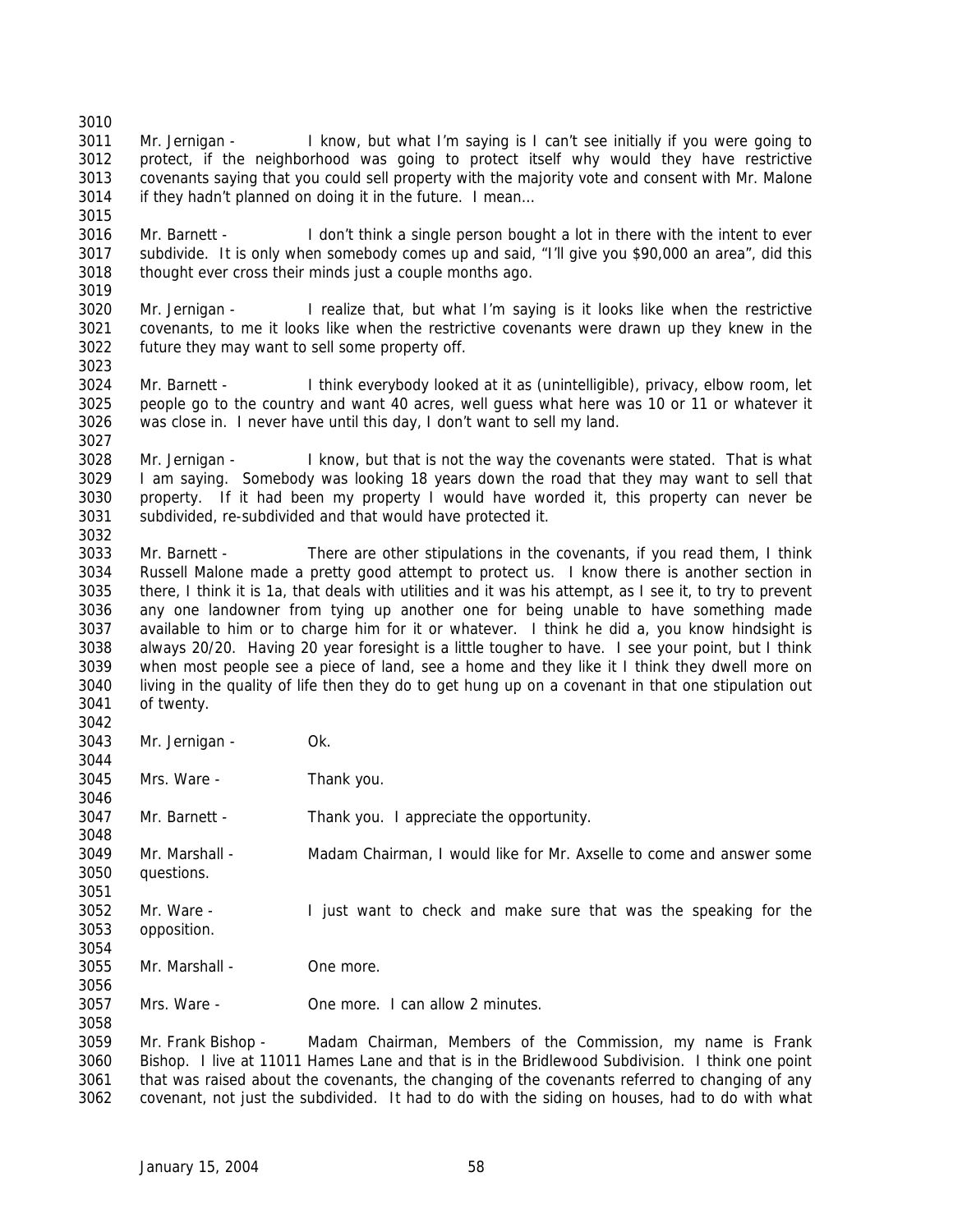buildings could be put up, could you have 3 horses or 4 horses. So, you know, it just wasn't with the subdividing.

 I moved to Bridlewood in 1987, almost 17 years ago and I moved for the very some reason that the gentleman spoke about earlier. An opportunity to have privacy where I could look out my backdoor and not see another house. It is quiet and I understood what the covenants meant when I went there. I had full understanding and I went there with no intent of selling off any, changing the covenants or anything else. I felt at that time that it was one of the unique subdivisions in the whole Richmond area. Today I know it is the most unique. I don't know of another subdivision where you can find parcels the size of what we have there with one house on each. You can ride down that street (unintelligible) and you can quite often not even see the houses, they are that far off the road. Now if this is approved I will venture within 6 months or a year they will be cherry picking every piece in there and there will be no more Bridlewood. There will be a few houses but that subdivision will be gone and I will be very sad when that happens. Thank you for the opportunity to speak.

 

Mrs. Ware - Thank you, Mr. Bishop. Mr. Axselle, rebuttal.

 Mr. Axselle - One thing I will point out to you is that the map that is before you (referring to map) shows the property to the north and the east. It shows those subdivisions that have been platted, but the properties also to the north and the west were the subject matter of a couple of zoning cases we had just recently, one by Pruitt and one by Windsor, Bain and Wright. So in fact all of the area around there has in fact now been zoned for the R-2 or R-2A. 

 Mr. Bischoff said that this was going to destroy something, but did not object to a single proffer, did not tell you why any of the proffers were inadequate, did not tell you why \$400,000 to \$500,000 homes were not accurate. He keeps referring to 11. He represents one person. There are others who share his view, but each of these people bought in Bridlewood knowing that the majority of the people in Bridlewood could change the restrictive covenants and the majority in Bridlewood have signed and it has been recorded changing the restrictive covenants. 

 Without getting into where, I don't think this Commission has no legal authority or practical sense of going, that is talking about the restrictive covenants. We are of the opinion that Mr. Malone's signature is not required. They obviously believe it is. The point I make to you is that, the gentleman said he wants it for protection, but the people bought knowing that this could change. iN 20 years a lot has changed and the mention was made of the property that previously, lot 10, that lot 10 had been part of Bridlewood. That property was, in fact, subdivided off. That property was, in fact, zoned the exact same thing that we are requesting here today. The Planning Commission recommended the Board approve that. That has been done. That is the (unintelligible), if you will. It has already been established. But even without the (unintelligible), I suggest to you that it is your job, and you do it very well, is to look at the terms and conditions and the use of the property in a case before you. It is consistent with the adjacent properties all around. The proffers are consistent and we would ask that you approve the case. I will be glad to respond to any questions that you might have.

- 3108 Mrs. Ware Are there any questions for Mr. Axselle.
- Mr. Vanarsdall I don't know what to ask.
- Mrs. Ware Thank you. Mr. Marshall.

 Mr. Marshall - Madam Chairman, being a lawyer this is a tough spot for me because as much as I would like to get into this legal issue I cannot. I feel that this is a, it is plain and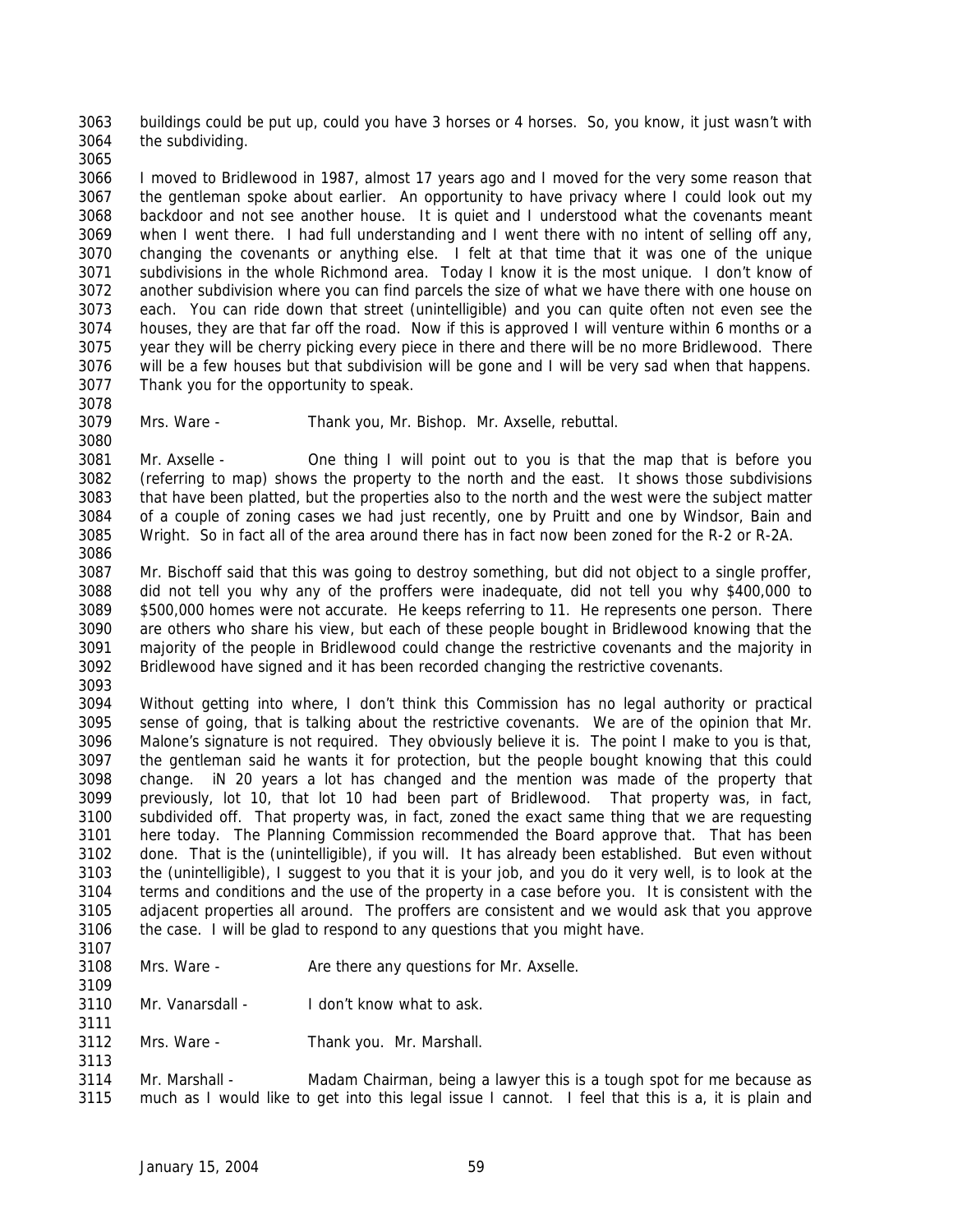simple, a legal issue that the people opposed to this case are bringing to this board and that is the issue of whether Mr. Malone does or does not have to sign these covenants. That issue has to go with whether or not the covenants and restrictions are valid or not. Those are not issues for this body to decide. That is for a higher authority, the courts to decide. Our charge here is to look at the zoning law and the zoning issues in the case on its merits. I will point out that the 4 property owners, I believe it is, that are choosing to sell they are the property owners that are going to have homes constructed in their backyards. They are the ones that have decided to sell and so many issues that one would have with homes being constructed directly adjacent to your lot is mute in this case because the applicants basically have the consent of the adjacent property owners for this subdivision. This is not a new subdivision, it is merely an addition to an adjoining subdivision and by the staff report, I believe, the proffered conditions in this are as good or better than the adjoining subdivision. So based on the land use issues and not getting into the legal issues I think this is a good case and should be approved and I'm recommending it be forwarded on with approval to the Board of Supervisors.

- Mrs. Ware Second. Motion made by Mr. Marshall, seconded by Mrs. Ware, all in favor, aye. All Opposed.
- Mr. Jernigan Opposed.

Mrs. Ware - The ayes have it, the motion is approved.

 **REASON:** Acting on a motion by Mr. Marshall, seconded by Mrs. Ware, the Planning Commission voted 4-0 (one abstention and one absence) to recommend that the Board of Supervisors **grant** the request because it represents a logical continuation of the one-family residential development, which exists in the area.

3143 Mr. Silber - That case will be before the Board of Supervisors on February  $10^{th}$  at 7:00 p.m. That concludes the rezoning request. 

 **DISCUSSION: CAPITAL IMPROVEMENT PROGRAM:** The Commission will discuss scheduling a Public Hearing to consider the FY 2004 – 2005 through FY 2008 – 2009 Capital Improvement Program for February 12, 2004 at 6:15 P.M. 

 This involves the county's capital improvement program. With the exception of Mr. Marshall the other Commission Members probably recall that this time of year the County is required to prepare a capital improvements program for a 5 year period of time. That capital improvements program has to be heard by the Planning Commission in a Public Hearing. So what I need 3154 tonight is for the Planning Commission to set a Public Hearing for February  $12<sup>th</sup>$  at 6:15. What typically happens at these Public Hearings is that the County Manager presents the capital improvements program to the Planning Commission. He brings with him all of the appropriate department heads from the various agencies who are capable of answering any questions that the Commission has. So, you will be provided a copy of the capital improvements program. Feel free to go through it, become familiar with it and prepare yourself to ask questions of the County 3160 Manager and staff on February  $12<sup>th</sup>$ . What we need is a motion to set a Public Hearing and I was also going to offer, if the Commission wishes, dinner that evening. If you like we could provide you dinner before that, maybe like at 5:15 in time for the 6:15 public hearing. 

 Mr. Vanarsdall - Mr. Secretary, I would like to offer the motion, but I'm wondering if 6:00 instead of 6:15. I remember how many we have been through and I don't remember we ever running into a problem by 7:00 if we started at 6:15. Isn't that when we usually start, 6:15?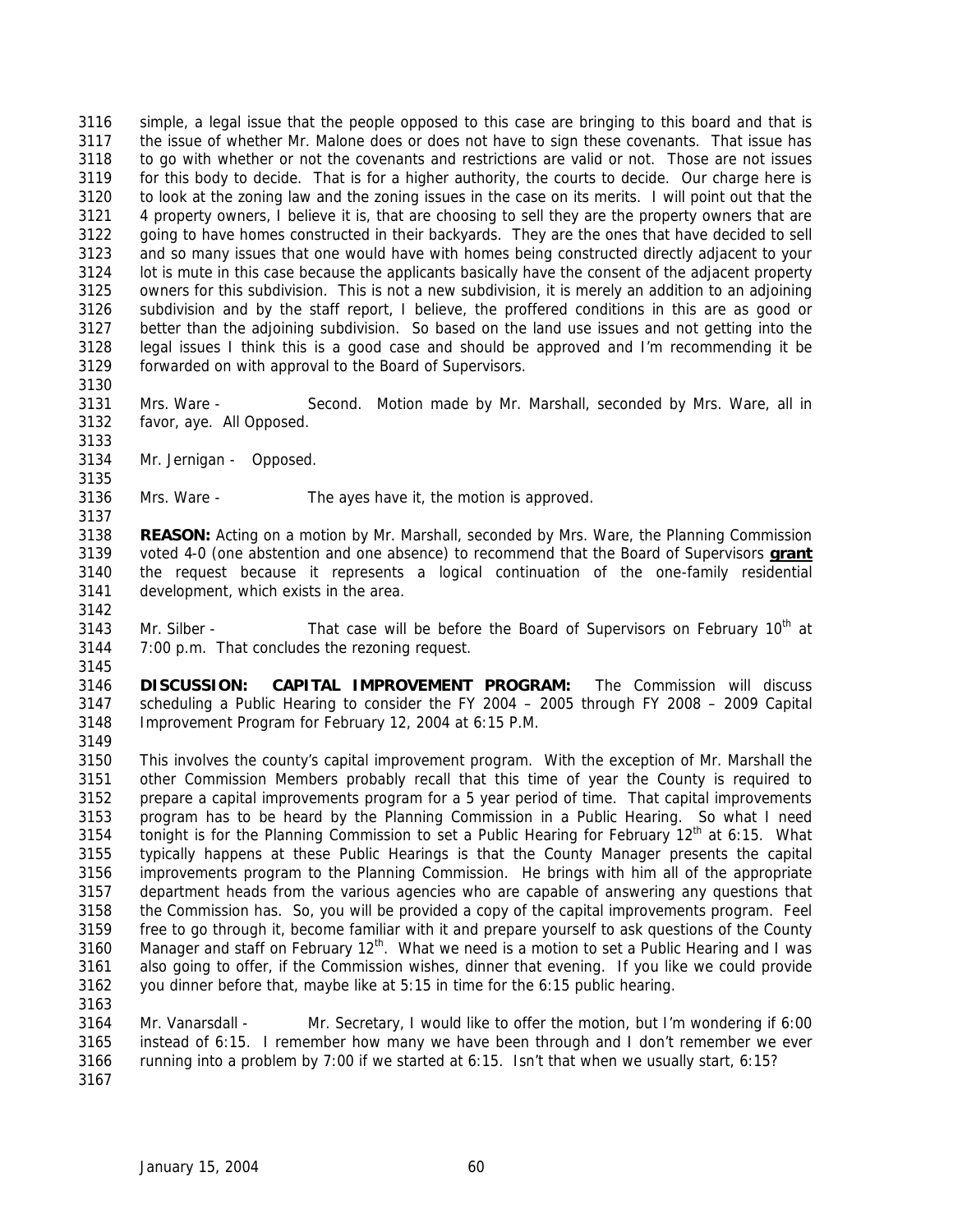Mr. Silber - Yes, sir. I think for the last 2 years. I think we use to start at 6 and we found that it didn't quite take an hour, we found it was closer to 35/45 minutes. Mr. Vanarsdall - Ok. What time would dinner be, 5? Mr. Silber - I'm proposing 5:15. Mr. Vanarsdall - Ok. I move that we set that date for the CIP as recommended by the Secretary. Mr. Marshall - Second. Mrs. Ware - Motion made by Mr. Vanarsdall, seconded by Mr. Marshall. All in favor, aye. All opposed. The motion passes. The Planning Commission voted to approve a Public Hearing for the Capital Improvement 3184 Program for February  $12<sup>th</sup>$  at 6:15 p.m. Mr. Vanarsdall - Dinner is at 5:15, you say. Mr. Silber - Yes, sir. Mr. Archer - Will that be in the Manager's Conference Room or… Mr. Silber - I don't know Mr. Archer, It may be in our Conference Room. Mr. Archer - Ok. Mr. Silber - We will get that information out to you. Mr. Archer - That will work. Mr. Marshall - I'll have to check with my wife. Mr. Silber - Ok, that is fine. Typically the freshman Planning Commission usually brings dinner, but we can make an exception. Mr. Archer - I'd forgotten about that. Mr. Marshall - My daughters didn't want me to leave tonight. Mr. Silber - Is that right. Mrs. Ware - Are there any changes to the minutes. Shall we move on to the minutes, I'm sorry. Mr. Silber - Yes, that is ok. **APPROVAL OF MINUTES:** Planning Commission December 11, 2003 Mr. Marshall - Abstain. Mr. Jernigan - He doesn't have any minutes yet.